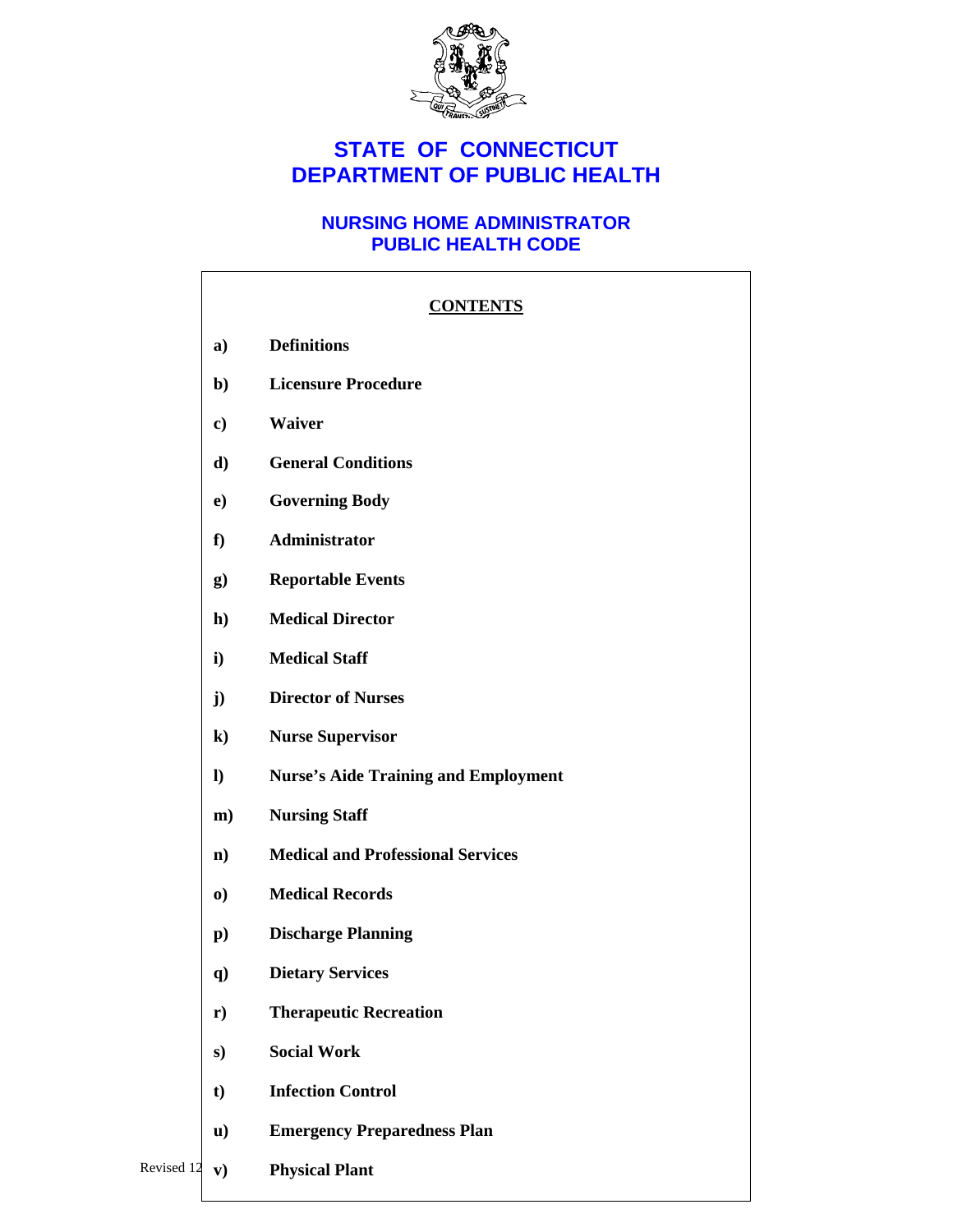# **NURSING HOME ADMINISTRATOR**

# **PUBLIC HEALTH CODE**

#### **19-13-D8t. Chronic and convalescent nursing homes and rest homes with nursing supervision**

- (a) Definitions. As used in this subsection:
	- (1) "Attending physician" means the physician attending the patient at the time of treatment;
	- (2) "By-Laws" means a set of rules adopted by the facility for governing its operation;
	- (3) "Certified Nurse's Aide" means a nurse's aide issued a certificate from January 1, 1982 through January 31, 1990 - of satisfactory completion of a training program which has been approved by the department;
	- (4) "Commissioner" means the Commissioner of the Connecticut Department of Health Services;
	- (5) "Curriculum" means the plan of classroom and clinical instructions for training and skills assessment leading to registration as a nurse's aide, which has been approved by the commissioner;
	- (6) "Department" means the Connecticut Department of Health Services;
	- (7) "Facility" means a chronic and convalescent nursing home and/or a rest home with nursing supervision;
	- (8) "Full time" means a time period of not less than 32 hours, established as a full working week by a facility;
	- (9) "Job description" means a written list developed for each position in the facility, containing the qualifications, duties, responsibilities, and accountability required of all employees in that position;
	- (10) "Licensed nursing personnel" means registered nurses or licensed practical nurses licensed in Connecticut;
	- (11) "Nurse's aide" means an individual providing nursing or nursing-related services to residents in a chronic and convalescent nursing home or rest home with nursing supervision, but does not include an individual who is a health professional otherwise licensed or certified by the Department of Public Health, or who volunteers to provide such services without monetary compensation.
	- (12) "Patient care plan" means an overall, interdisciplinary written plan documenting an evaluation of the individual patient's needs, short and long term goals, and care and treatment;
	- (13) "Personal physician" means the physician indicated on the patient's medical record as being responsible for the medical care of that patient;
	- (14) "Reportable Event" means a happening, occurrence, situation or circumstance which was unusual or inconsistent with the policies and practices of the facility;
	- (15) "Supervision" means the direction, inspection, and on-site observation of the functions and activities of others in the performance of their duties and responsibilities;
	- (16) "Therapeutic recreation" means individual and group activities designed to improve the physical and mental health and condition of each patient.
- (b) Licensure procedure.
	- (1) Commission on hospitals and health care. A facility shall not be constructed, expanded or licensed to operate except upon application for, receipt of, and compliance with all limitations and conditions required by the commission on hospitals and health care in accordance with Connecticut General Statutes, Sections 19-73l through 19-73n inclusive.
	- (2) Application for licensure.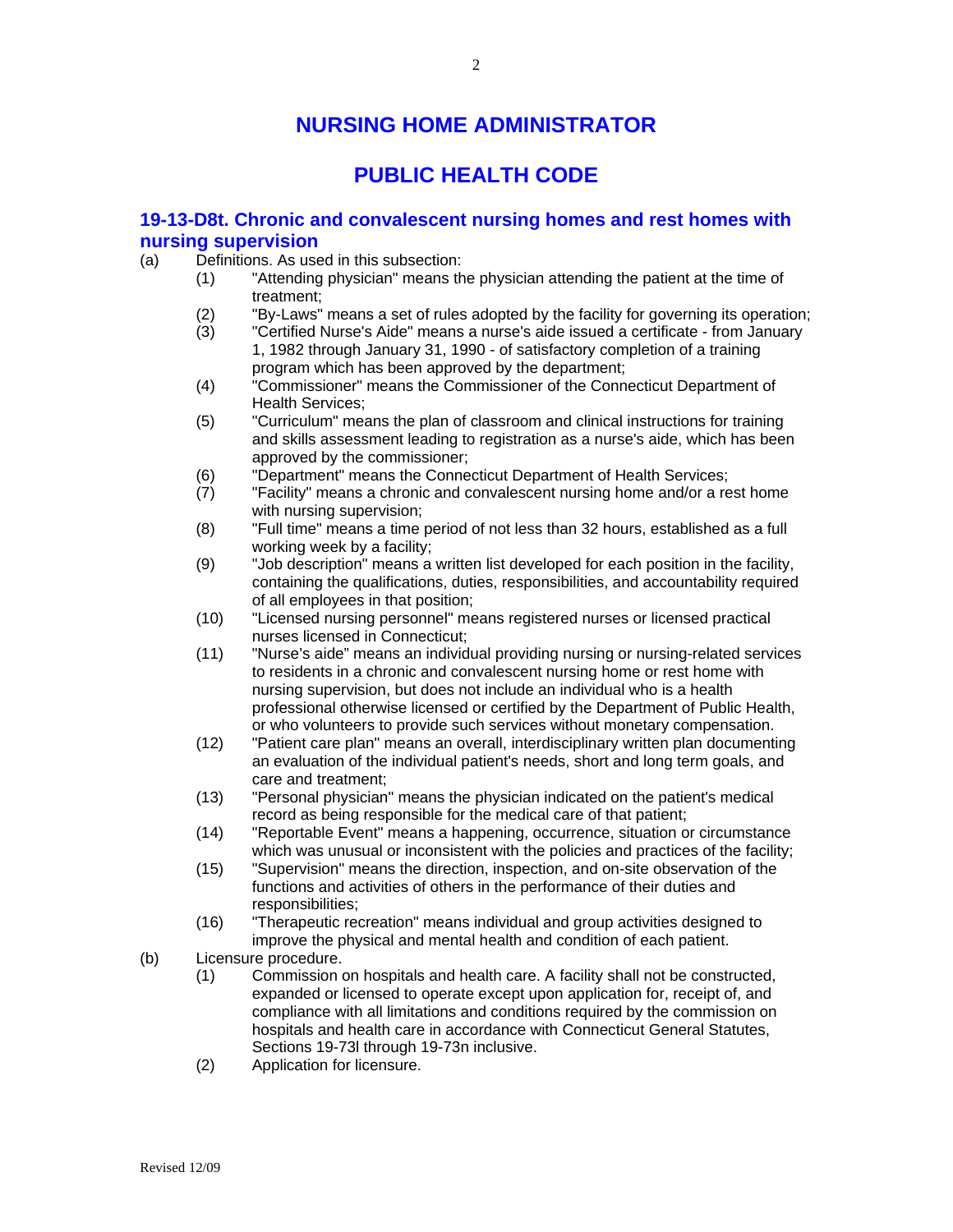- (B) Application for the grant or renewal of a license to operate a facility shall be made in writing on forms provided by the department; shall be signed by the person seeking authority to operate the facility; shall be notarized; and shall include the following information if applicable:
	- (i) Application for Owner's Certificate of Compliance, as required by subsection (v) (1) of these regulations;
	- (ii) Names and titles of professional and nurse's aide staff;
	- (iii) Upon initial appointment only, signed acknowledgement of duties for the administrator, medical director, and director of nurses;
	- (iv) Patient capacity;
	- (v) Total number of employees, by category;
	- (vi) Services provided;
	- (vii) Evidence of financial capacity;
	- (viii) Certificates of malpractice and public liability insurance;
	- (ix) Local Fire Marshal's annual certificate.
- (3) Issuance and renewal of license.
	- (A) Upon determination by the department that a facility is in compliance with the statutes and regulations pertaining to its licensure, the department shall issue a license or renewal of license to operate the facility for a period not to exceed one year.
		- (a) Each building which is not physically connected to a licensed facility shall be treated as a distinct facility for purposes of licensure;
		- (ii) A facility which contains more than one level of care within a single building shall be treated as a single facility for purposes of licensure;
	- (B) A license shall be issued in the name of the person who signs the application for the license for a specific facility. The license shall not be transferable to any other person or facility.
	- (C) Each license shall specify the maximum licensed bed capacity for each level of care, and shall list on its face the names of the administrator, medical director, and director of nurses, and notations as to waivers of any provision of this code. No facility shall have more patients than the number of beds for which it is licensed.
- (4) Notice to public. The license shall be posted in a conspicuous place in the lobby by reception room of the facility.
- (5) Change in status. Change of ownership, level of care, number of beds or location shall require a new license to be issued. The licensee shall notify the department in writing no later than 90 days prior to any such proposed change.
- (6) Change in personnel. The licensee shall notify the department immediately, to be confirmed in writing within five days, of both the resignation or removal and the subsequent appointment of the facility's administrator, medical director, or director of nurses.
- (7) Failure to grant the department access to the facility or to the facility's records shall be grounds for denial or revocation of the facility's license.
- (8) Surrender of license. The facility shall directly notify each patient concerned, the next of kin and/or guardian, the patient's personal physician, and any third party payors concerned at least 30 days prior to the voluntary surrender of the facility's license or surrender of license upon the department's order of revocation, refusal to renew or suspension of license. In such cases, the license shall be surrendered to the department within seven days of the termination of operation.
- (c) Waiver.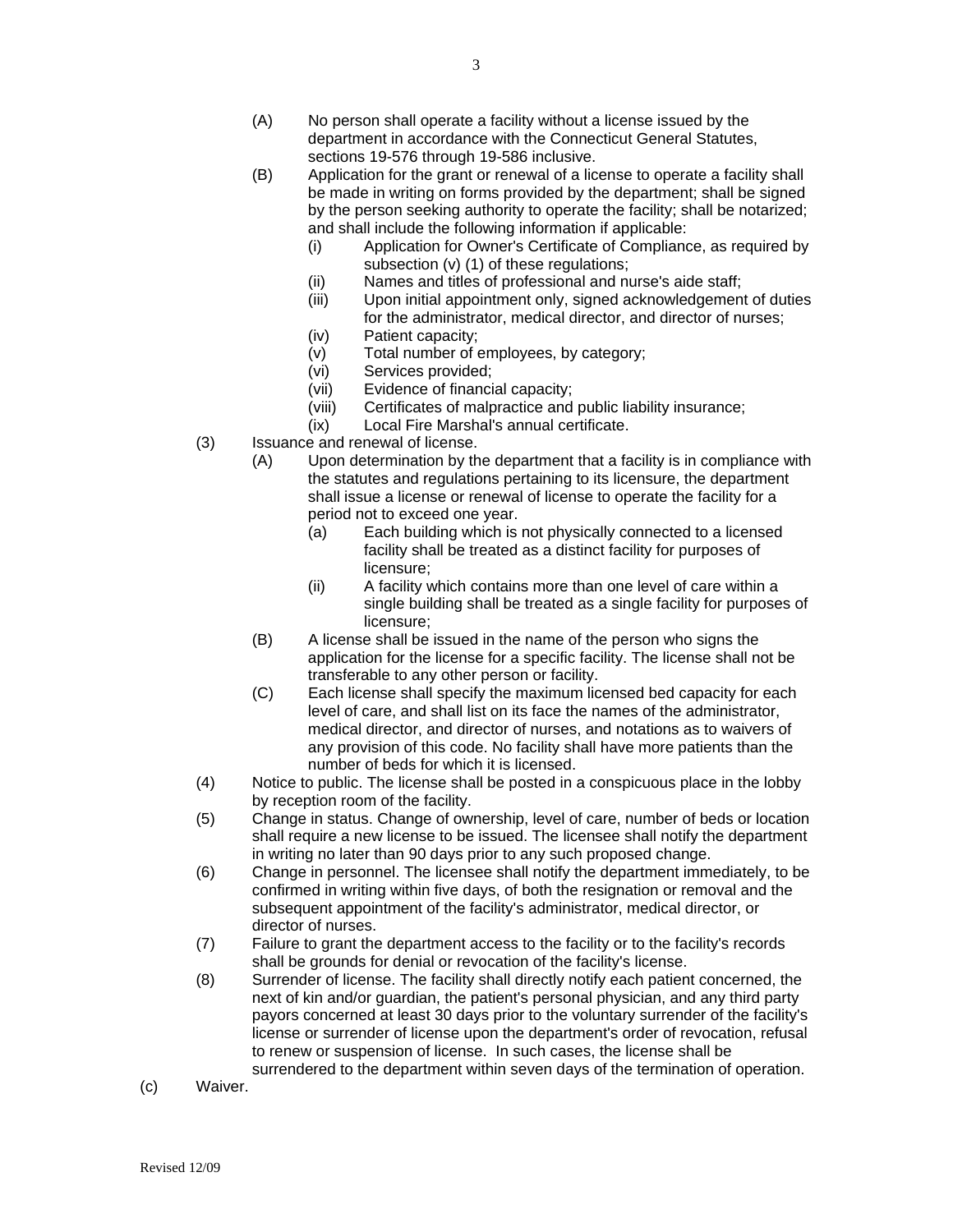- (1) The commissioner or his/her designee, in accordance with the general purpose and intent of these regulations, may waive provisions of these regulations if the commissioner determines that such waiver would not endanger the life, safety or health of any patient. The commissioner shall have the power to impose conditions which assure the health, safety and welfare of patients upon the grant of such waiver, or to revoke such waiver upon a finding that the health, safety, or welfare of any patient has been jeopardized.
- (2) Any facility requesting a waiver shall apply in writing to the department. Such application shall include:
	- (A) The specific regulations for which the waiver is requested;
	- (B) Reasons for requesting a waiver, including a statement of the type and degree of hardship that would result to the facility upon enforcement of the regulations;
	- (C) The specific relief requested; and
	- (D) Any documentation which supports the application for waiver.
- (3) In consideration of any application for waiver, the commissioner or his/her designee may consider the following:
	- (A) The level of care provided;
	- (B) The maximum patient capacity;
	- (C) The impact of a waiver on care provided;
	- (D) Alternative policies or procedures proposed.
- (4) The Department reserves the right to request additional information before processing an application for waiver.
- (5) Any hearing which may be held in conjunction with an application for waiver shall be held in conformance with Chapter 54 of the Connecticut General Statutes and department regulations.

(d) General Conditions.

- (1) Patient admission.
	- (A) Patients shall be admitted to the facility only after a physician certifies the following:
		- (b) That a patient admitted to a chronic and convalescent nursing home has uncontrolled and/or unstable and/or chronic conditions requiring continuous skilled nursing services and/or nursing supervision or has chronic conditions requiring substantial assistance with personal care, on a daily basis;
		- (ii) That a patient admitted to a rest home with nursing supervision has controlled and/or stable chronic conditions which require minimal skilled nursing services, nursing supervision, or assistance with personal care on a daily basis.
	- (B) Nothing in subparagraph (A) above shall require the transfer of any patient admitted to the facility prior to October 1, 1981.
	- (C) No patient shall be admitted to a facility without compliance with the above requirements except in the event of an emergency, in which case the facility shall notify the Department within 72 hours after such admission.
- (2) Visiting hours shall be as liberal as is consistent with good patient care but shall in no event be less than eight hours per day.
- (3) Patient Identification.
	- (A) Each chronic and convalescent nursing home shall ensure that all patients wear, at all times, identification bracelets or some other form of visible identification.
	- (B) A method for identification of all patients at all times shall be established by rest homes with nursing supervision.
- (4) All areas used by patients shall have temperatures of not less than 75° F. All other occupied areas shall have temperatures of not less than 70° F.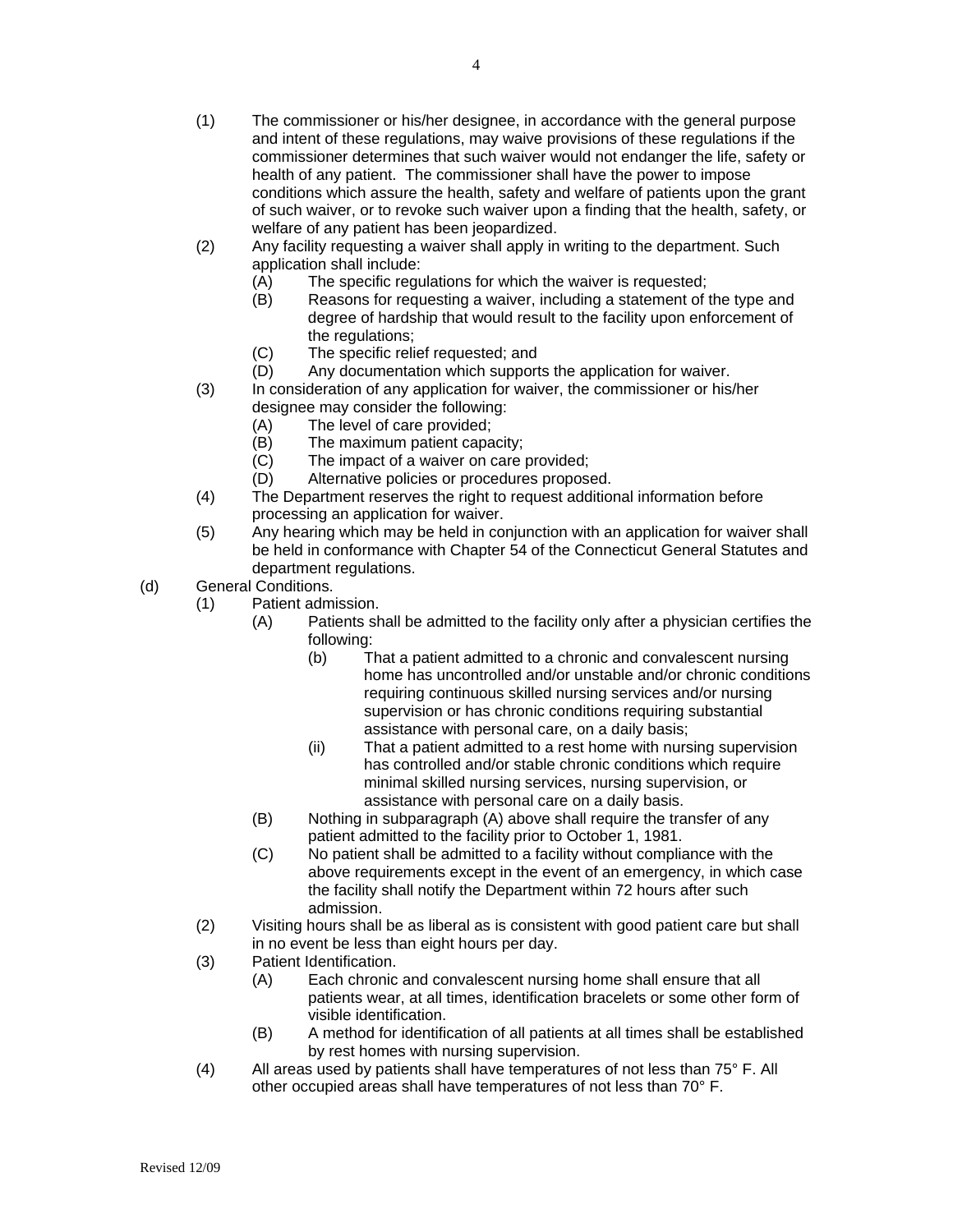- (5) When a patient ceases to breathe and has no detectable pulse or blood pressure, the patient shall be screened from view of other patients. Upon pronouncement of death in accordance with Section 7-62b of the Connecticut General Statutes or Sections 7-62-1 through 7-62-3 of the Regulations of Connecticut State Agencies, the body shall be moved promptly to the facility's holding room, as required by subsection (v) (13) (B) of these regulations.
- (6) All medications shall be administered only by licensed nursing personnel, qualified physician assistants or other health care practitioners with statutory authority to administer medications and/or in accordance with Section 19-13-D8v (b) (5) (B) of the Regulations of Connecticut State Agencies.
- (e) Governing body.
	- (1) The facility shall have a governing body, which shall have the general responsibilities to:
		- (A) set policy;
		- (B) oversee the management and operation of the facility; and
		- (C) assure the financial viability of the facility.
		- (2) Specific responsibilities of the governing body necessary to carry out its general responsibilities shall include, but not necessarily be limited to, the following:
			- (A) adoption and documented annual review of written facility by-laws and budget;
			- (B) annual review and update of the facility's institutional plan, including anticipated needs, income and expenses;
			- (C) review of facility compliance with established policy;
			- (D) appointment of a qualified administrator;
			- (E) provision of a safe physical plant equipped and staffed to maintain the facility and services in accordance with any applicable local and state regulations and any federal regulations that may apply to federal programs in which the facility participates;
			- (F) approval of an organizational chart which establishes clear lines of responsibility and authority in all matters relating to management and maintenance of the facility and patient care;
			- (G) annual review of personnel policies;
			- (H) adoption of written policies assuring the protection of patients' rights and patient grievance procedures, a description of which shall be posted conspicuously in the facility and distributed personally to each patient;
			- (I) determination of the frequency of meetings of the governing body and documentation of such meetings through minutes;
			- (J) written confirmation of all appointments made or approved by the governing body; and
			- (K) adoption of a written policy concerning potential conflict of interest on the part of members of the governing body, the administration, medical and nursing staff and other employees who might influence corporate decisions.
- (f) Administrator.
	- (1) The administrator of any facility shall be licensed in accordance with Connecticut General Statutes, sections 19-593 through 19-599 inclusive.
	- (2) Application for licensure. The following shall be submitted with the administrator's initial application for licensure:
		- (A) Three references evaluating his/her suitability to administer a facility, as follows:
			- (i) One from a nursing home administrator, licensed physician, or registered nurse, attesting to the applicant's professional qualifications and degree of experience;
			- (ii) Two character references from persons not related to the applicant;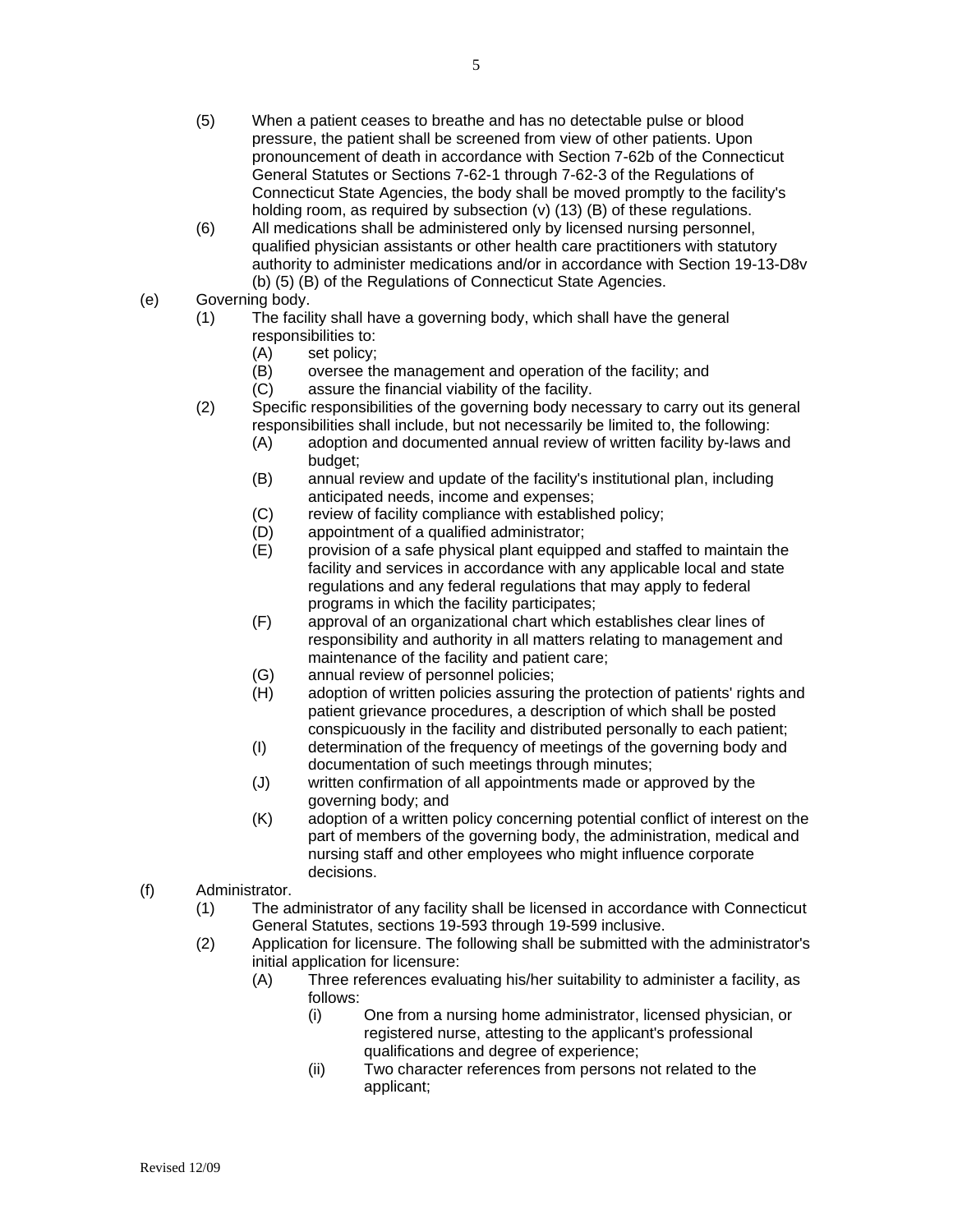- (B) A certificate of physical and mental health signed by a licensed physician.
- (C) Educational background.
- (3) The administrator shall be responsible for the overall management of the facility and shall have the following powers and responsibilities:
	- (A) Enforcement of any applicable local and state regulations, any federal regulations that may apply to federal programs in which the facility participates, and facility by-laws;
	- (B) Appointment, with the approval of the governing body, of a qualified medical director and director of nurses and, if required, an assistant director of nurses;
	- (C) Liaison between the governing body, medical and nursing staff, and other professional and supervisory staff;
	- (D) Protection of patients' personal and property rights;
	- (E) Appointment, in writing and with the approval of the governing body, of a responsible employee to act in his/her behalf in temporary absences;
	- (F) With the advice of the medical director and director of nurses, employment of qualified personnel in sufficient numbers to assess and meet patient needs;
	- (G) Written definition of the duties and responsibilities of all personnel classifications;
	- (H) Maintenance of a patient roster and annual census of all patients admitted and/or discharged by the facility. Such census shall be submitted to the department no later than October 31 for each year ending September 30;
	- (I) Submission to the department of the facility's annual license application and required reports, including, but not limited to, submission within 72 hours of reports on all accidents, or incidents, and any unusual or suspicious deaths in connection with subsection (g) of these regulations;
	- (J) Together with the medical director and director of nurses, development of a coordinated program for orientation to the facility, in-service training, and continuing education for all categories of staff in order to develop skills and increase knowledge so as to improve patient care;
	- (K) Establishment of procedures for notification of the patient, next of kin or sponsor in the event of a change in a patient's charges, billing status and other related matters.
- (4) In a chronic and convalescent nursing home with 45 or more licensed beds, the administrator shall serve full time on the premises of the facility and shall be on 24 hour call.
- (5) In a rest home with nursing supervision with 60 or more licensed beds, the administrator shall serve full time on the premises of the facility, and shall be on 24 hour call.
- (6) Except for a facility with 29 beds or less, the administrator may not serve as director of nurses.
- (g) Reportable event(s)
	- (1) Classification. All reportable events shall be classified as follows:
		- Class A: an event that has caused or resulted in a patient's death or presents an immediate danger of death or serious harm;
		- Class B: an event that indicates an outbreak of disease or foodborne outbreaks as defined in section 19a-36-A1 of the Regulations of Connecticut State Agencies; a complaint of patient abuse or an event that involves an abusive act to a patient by any person; for the purpose of this classification, abuse means a verbal, mental, sexual, or physical attack on a patient that may include the infliction of injury, unreasonable confinement, intimidation, or punishment;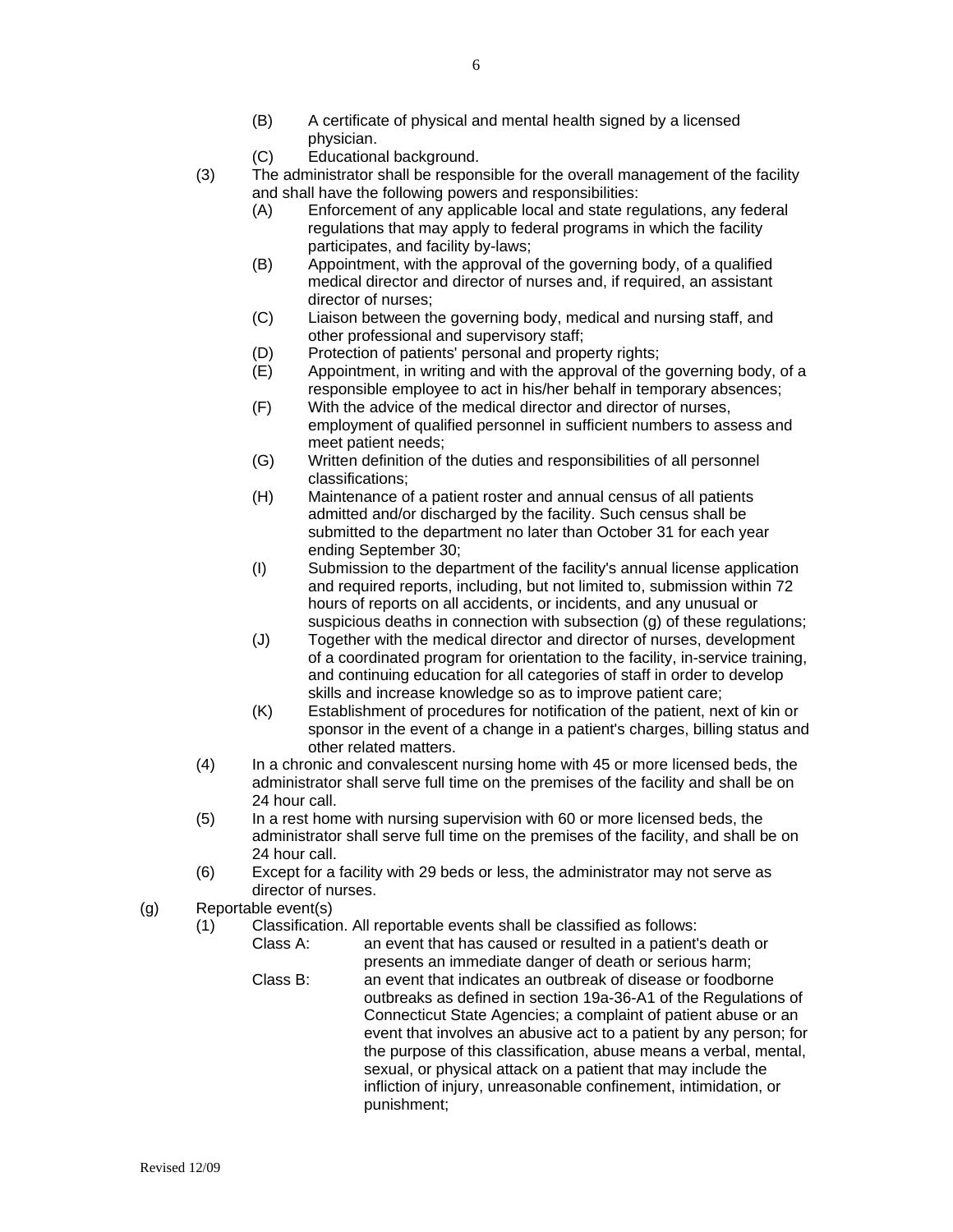- Class C: an event (including but not limited to loss of emergency electrical generator power, loss of heat, loss of water system) that will result in the evacuation of one (1) or more patients within or outside of the facility and all fires regardless of whether services are disrupted;
- Class D: an event that has caused or resulted in a serious injury or significant change in a patient's condition, an event that involves medication error(s) of clinical significance, or an adverse drug reaction of clinical significance which for the purpose of this classification, shall mean an event that adversely alters a patient's mental or physical condition, or
- Class E: an event that has caused, or resulted in minor injury, distress or discomfort to a patient.
- (2) All reportable events shall be documented in a format required by the Department. All documentation of reportable events shall be maintained at the facility for not less than three (3) years.
- (3) Report. The licensed administrator or his/her designee shall report any reportable event to the Department as follows:
	- Classes A, B and C: immediate notice by telephone to the Department, to be confirmed by written report as provided herein within seventy-two (72) hours of said event;
	- Class D: written report to the Department as provided herein within seventy-two (72) hours of said event; and
	- Class E: written report of event at time of occurrence or discovery shall be maintained on file at the facility for review by the Department.
- (4) Each written report required by subdivision (3) of this subsection shall contain the following information:
	- (A) date of report and date of event;
	- (B) licensed level of care and bed capacity of the facility;
	- (C) identification of the patient(s) affected by the event including:
		- i. name;
		- ii. age;
		- iii. injury;
		- iv. distress or discomfort;
		- v. disposition;
		- vi. date of admission;
		- vii. current diagnosis;
		- viii. physical and mental status prior to the event; and
		- ix. physical and mental status after the event;
	- (D) the location, nature and brief description of the event;
	- (E) the name of the physician consulted, if any, and time of notification of the physician and a report summarizing any subsequent physical examination, including findings and orders;
	- (F) the names of any witnesses to the event;
	- (G) any other information deemed relevant by the reporting authority or the licensed administrator; and
	- (H) the signatures of the person who prepared the report and the licensed administrator.
- (5) All reportable events, which have occurred in the facility, shall be reviewed on a monthly basis by the administrator and director of nurses. All situations which have a potential for risk shall be identified. A determination shall be made as to what preventative measures shall be implemented by the facility staff. Documentation of such determination shall be submitted to the active organized medical staff. This documentation shall be maintained for not less than three years.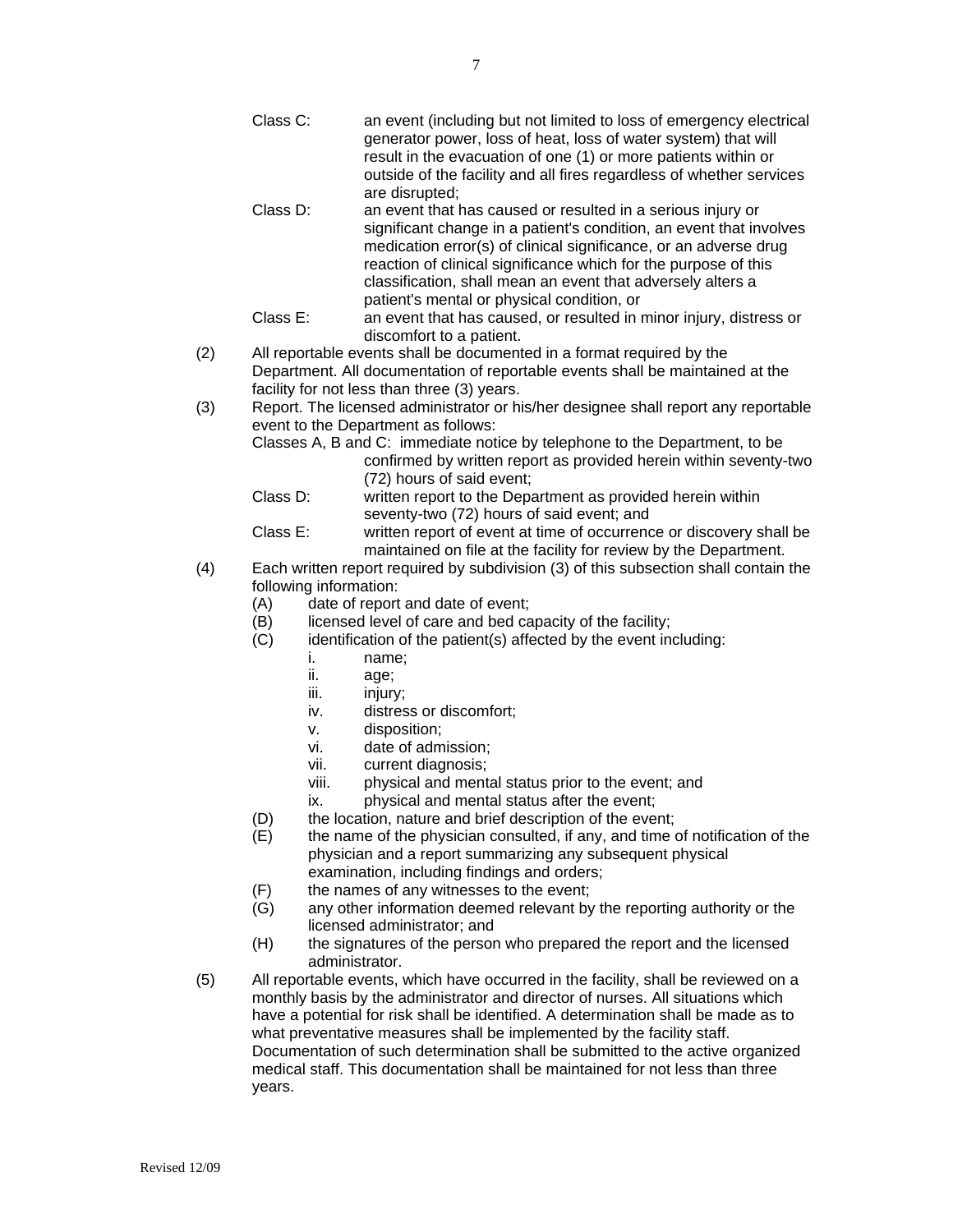- (6) An investigation shall be initiated by the facility within twenty-four (24) hours of the discovery of a patient(s) with an injury of suspicious or unknown origin or receipt of an allegation of abuse. The investigation and the findings shall be documented and submitted to the facility's active organized medical staff for review. This document shall be maintained at the facility for a period of not less than three (3) years.
- (7) Numbering. Each report shall be identified on each page with a number as follows: the number appearing on the facility license, the last two digits of the year and the sequential number of the report during the calendar year.
- (8) Subsequent Reports. The licensed administrator shall submit subsequent reports relevant to any reportable event as often as is necessary to inform the Department of significant changes in the status of affected individuals or changes in material facts originally reported. Such reports shall be attached to a photocopy of the original reportable event report.
- (h) Medical director.
	- (1) The medical director shall be a physician licensed to practice medicine in Connecticut and shall serve on the facility's active organized medical staff, shall have at least one year of prior clinical experience in adult medicine and shall be a member of the active medical staff of a general hospital licensed in Connecticut.
	- (2) The medical director shall have the following powers and responsibilities:
		- (A) Enforce the facility's by-laws governing medical care;
		- (B) Assure that quality medical care is provided in the facility;
		- (C) Serve as a liaison between the medical staff and administration;<br>(D) Approve or disapprove a patient's admission based on the facility
		- Approve or disapprove a patient's admission based on the facility's ability to provide adequate care for that individual in accordance with the facility's by-laws. The medical director shall have the authority to review any patient's record or examine any patient prior to admission for such purpose;
		- (E) Assure that each patient in the facility has an assigned personal physician;
		- (F) Provide or arrange for the provision of necessary medical care to the patient if the individual's personal physician is unable or unwilling to do so;
		- (G) Approve or deny applications for membership on the facility's active organized staff in accordance with subsection(i) (2) of these regulations;
		- (H) In accordance with the facility's by-laws, suspend or terminate the facility privileges of a medical staff member if that member is unable or unwilling to adequately care for a patient in accordance with standards set by any applicable local and state statutes and regulations, any federal regulations that may apply to a federal program in which the facility participates or facility by-laws;
		- (I) Visit the facility between the hours of 7 a.m. and 9 p.m. to assess the adequacy of medical care provided in the facility.
			- (i) A medical director of a chronic and convalescent nursing home shall visit the facility at least once every 7 days for such purpose.
			- (ii) A medical director of a rest home with nursing supervision shall visit the facility at least once every 30 days for such purpose;
		- (J) Receive reports from the director of nurses on significant clinical developments;
		- (K) Recommend to the administrator any purchases of medical equipment and/or services necessary to assure adequate patient care;
		- (L) Assist in the development of and participate in a staff orientation and training program in cooperation with the administrator and the director of nurses, as required by subsection (f) (3) (J) of these regulations.
	- (3) A record shall be kept by the facility of the medical director's visits and statements for review by the department. Such record shall minimally include the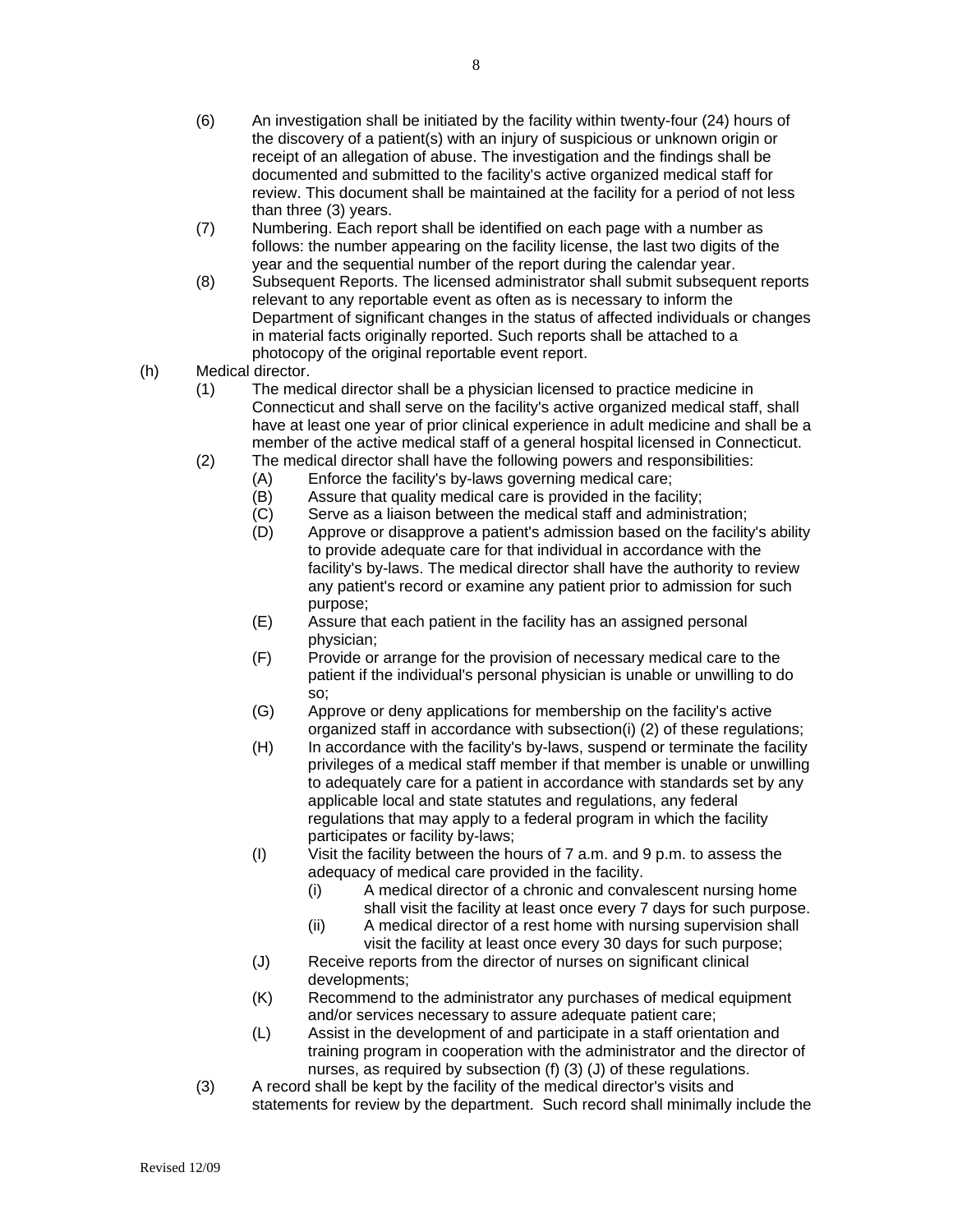date of visit, the names of the patients audited by the medical director, and a summary of problems discussed with the staff.

- (i) Medical staff.
	- (1) Each facility shall have an active organized medical staff. All members of such staff shall possess a full and unrestricted Connecticut license for the practice of medicine. The active organized medical active staff at a chronic and convalescent nursing home shall include no less than three (3) physicians.
	- (2) The medical director shall approve or deny applications for membership on the active organized medical staff after consultation with the existing active organized medical staff, if any, and subject to the ratification of the governing body. In reviewing an applicant's qualifications for membership, the medical director shall consider whether the applicant:
		- (A) satisfies specific standards and criteria set in the medical by-laws of the facility; and
		- (B) is available by phone twenty-four (24) hours per day; is available to respond promptly in an emergency; and is able to provide an alternate physician or coverage whenever necessary.
	- (3) All appointments shall be made in writing and shall delineate the physician's duties and responsibilities. The letter of appointment shall be signed by the medical director and the applicant.
	- (4) Requirements for active organized medical staff members.
		- (A) Members shall meet at least once every ninety (90) days. Minutes shall be maintained for all such meetings. The regular business of the medical staff meetings shall include, but not be limited to, the hearing and consideration of reports and other communications from physicians, the director of nurses and other health professionals on:
			- (i) patient care topics, including all deaths, accidents, complications, infections;
			- (ii) medical quality of care evaluations; and
			- (iii) interdisciplinary care issues, including nursing, physical therapy, therapeutic recreation, social work, pharmacy, podiatry, or dentistry.
		- (B) Members shall attend at least fifty (50) percent of medical staff meetings per year. If two (2) or more members of the active medical staff are members of the same partnership or incorporated group practice, one (1) member of such an association may fulfill the attendance requirements for the other members of that association provided quorum requirements are met. In such case, the member in attendance shall be entitled to only one (1) vote.
		- (C) The active organized medical staff shall adopt written by-laws governing the medical care of the facility's patients. Such by-laws shall be approved by the medical director and the governing body. The by-laws shall include, but not necessarily be limited to:
			- (i) acceptable standards of practice for the medical staff;
			- (ii) criteria for evaluating the quality of medical care provided in the facility;
			- (iii) criteria by which the medical director shall decide the admission or denial of admission of a patient based on the facility's ability to provide care;
			- (iv) standards for the medical director to grant or deny privileges and to discipline or suspend the privileges of members of the medical staff, including assurance of a due process of appeal in the event of such actions;
			- (v) quorum requirements for staff meetings, provided a quorum may not be less than fifty (50) percent of the physicians on the active medical staff;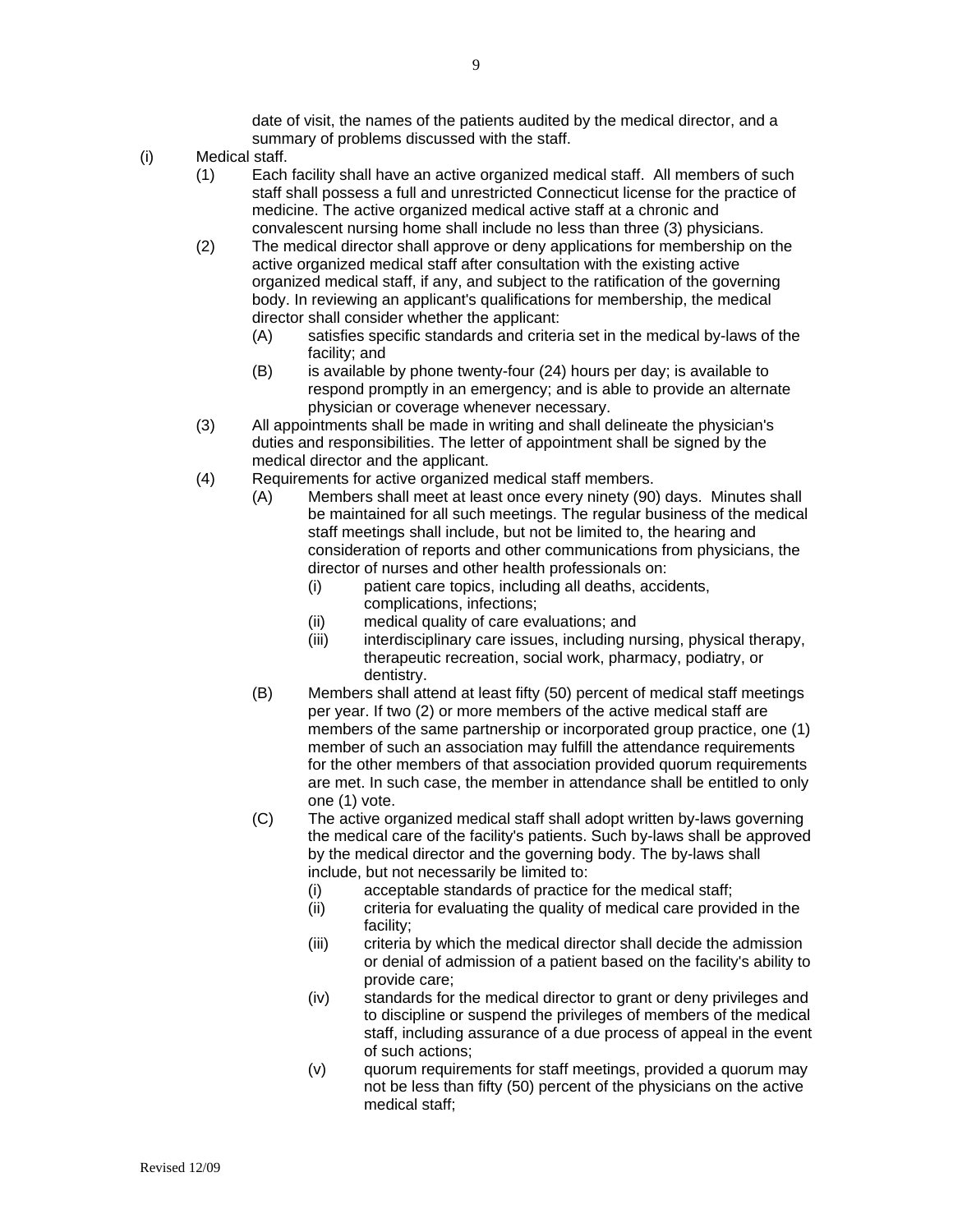- (vi) specific definition of services, if any, which may be provided by nonphysician health professionals such as physician's assistants or nurse practitioners;
- (vii) standards to assure that members of the medical staff request medical consultants where the diagnosis is obscure, or where there is doubt as to the serious nature of the illness or as to treatment. Such standards shall minimally mandate that the consultant be qualified to render an opinion in the field in which the opinion is sought, and that the consultation include examination of the patient and medical record;
- (viii) standards to assure that, in the event of the medical director's absence, inability to act, or vacancy of the medical director's office, another physician on the facility's active organized medical staff is temporarily appointed to serve in that capacity; and
- (ix) conditions for privileges for the medical staff other than the active organized medical staff.
- (5) Each member of the facility's medical staff shall sign a statement attesting to the fact that such member has read and understood the facility's medical and facility policies and procedures, and applicable statutes and regulations, and that such member will abide by such requirements to the best of his/her ability.
- (j) Director of nurses.
	- (1) Qualifications.
		- (A) For a chronic and convalescent nursing home, the director of nurses, or any person acting in such capacity, shall be a nurse registered in Connecticut with at least one (1) year of additional education or experience in rehabilitative or geriatric nursing and one (1) year of nursing service administration.
		- (B) For a rest home with nursing supervision, the director of nurses, or any person acting in such capacity, shall be a nurse registered in Connecticut with at least one (1) year of additional education or experience in nursing service administration.
	- (2) The director of nurses shall be responsible for the supervision, provision, and quality of nursing care in the facility. The director of nurses' powers and duties shall include, but not necessarily be limited to, the following:
		- (A) development and maintenance of written nursing service standards of practice, to be ratified by the governing body; including but not necessarily limited to:
			- (i) definition of routine nursing care to be rendered by licensed nursing personnel, and determination of when more than routine care is needed; and
			- (ii) definition of routine care to be rendered by nurse's aides, and determination of when more than routine care is needed;
		- (B) coordination and integration of nursing services with other patient care services through periodic meetings or written reports;
		- (C) development of written job descriptions for nurses and nurse's aides;
		- (D) development and annual review of nursing service procedures;
		- (E) coordination and direction of the total planning for nursing services, including recommending to the administrator the number and levels of nurses and nurse's aides to be employed;
		- (F) selection, with the administrator's approval, of all nurses and nurse's aides;
		- (G) appointment of nurse supervisors as required by subsection (k) of section 19-13-D8t of the Regulations of Connecticut State Agencies;
		- (H) designation of a nurse in charge of each unit for all shifts;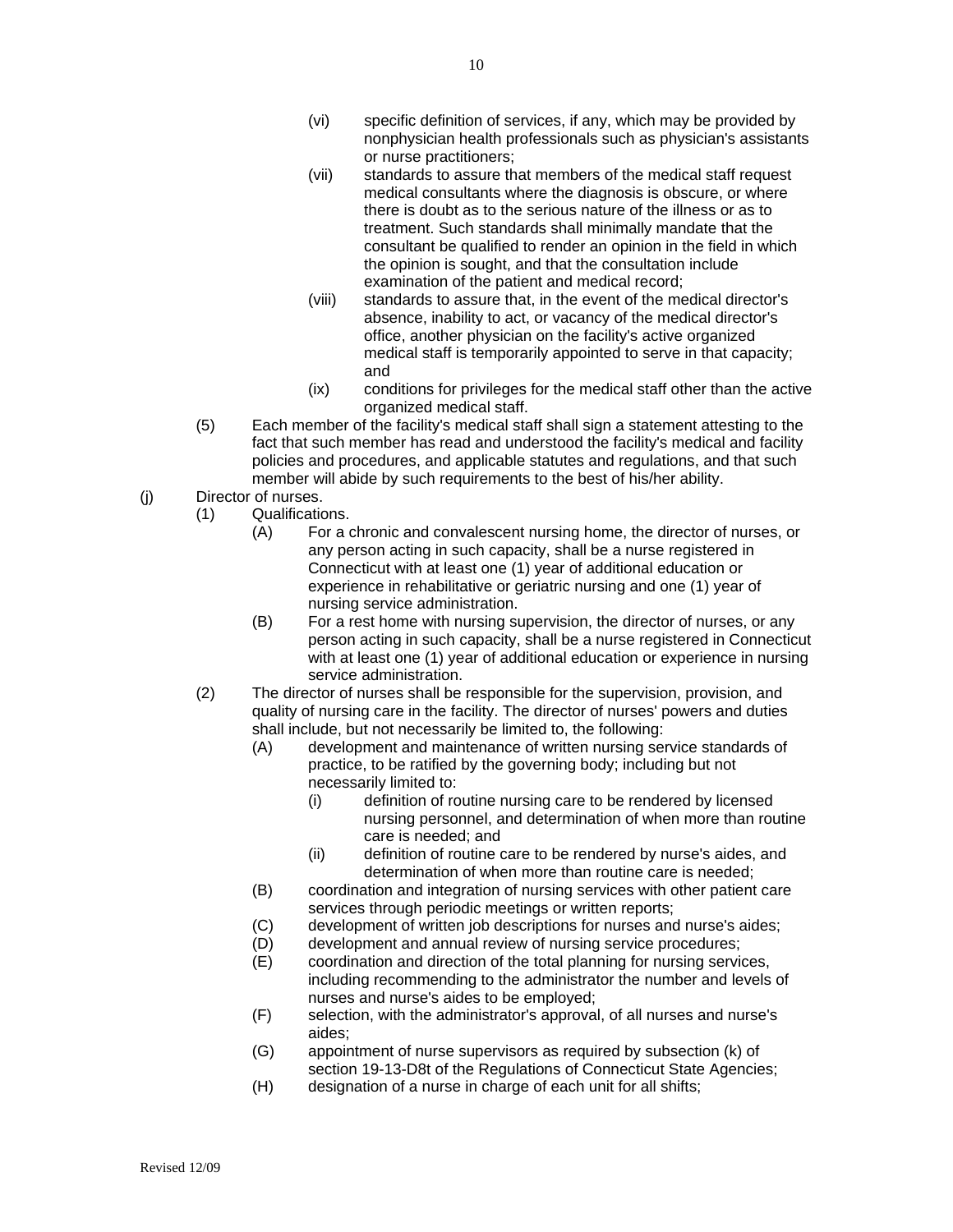- (I) development of a schedule of daily rounds and assignment of duties for all nurses and nurse's aides to assure twenty-four (24) hour coverage sufficient to meet state regulatory requirements:
- (J) assistance in the development of and participation in a staff orientation and training program, in cooperation with the administrator and medical director, as required by subsection (f) (3) (J) of section 19-13-D8t of the Regulations of Connecticut State Agencies;
- (K) ensuring yearly written evaluation of nurses and nurse's aides;
- (L) reporting significant clinical developments to the patient's personal physician and to the medical director; and
- (M) appointment, with the approval of the administrator, of a nurse employed at the facility to act in the director's behalf in temporary absences.
- (3) The director of nurses shall serve full-time and shall serve his/her entire shift between the hours of 7 a.m. and 9 p.m.
- (3) An assistant director of nurses shall be appointed in any facility of one hundred and twenty (120) beds or more.
- (k) Nurse supervisor. A nurse supervisor shall be a nurse registered in Connecticut. The responsibilities of the nurse supervisor shall include:
	- (1) Supervision of nursing activities during his/her tour of duty;
	- (2) Notification of a patient's personal physician if there is a significant change in the condition of the patient or if the patient requires immediate medical care, or notification of the medical director if the patient's personal physician does not respond promptly.
- (l) Nurse's Aide Training and Employment
	- (1) On and after February 1, 1990, no person shall be employed for more than 120 days as a nurse's aide in a licensed chronic and convalescent nursing home or rest home with nursing supervision unless such person has successfully completed a training and competency evaluation program approved by the department and has been entered on the nurse's aide registry maintained by the department. No such facility shall employ such person as a nurse's aide without making inquiry to the registry pursuant to subdivision (2).
		- (A) Effective October 1, 2000, the commissioner shall adopt, and revise as necessary, a nurse's aide training program of not less than 100 hours and competency evaluation program for nurse's aides. The standard curriculum of the training program shall include a minimum of seventyfive (75) hours including but not limited to, the following elements: Basic nursing skills, personal care skills, care of cognitively impaired residents, recognition of mental health and social service needs, basic restorative services and residents' rights presented in both lecture and clinical settings. An additional twenty-five (25) hours of the standard nurse's aide lecture and clinical setting curriculum shall include, but not be limited to specialized training in understanding and responding to physical, psychiatric, psychosocial and cognitive disorders. An individual enrolled in a nurse's aide training program prior to October 1, 2000, may complete such program in accordance with the requirements in effect at the time of enrollment. A trainee's successful completion of training shall be demonstrated by the trainee's performance, satisfactory to the nurse's aide primary training instructor, or the elements required by the curriculum. Each licensed chronic and convalescent nursing home and rest home with nursing supervision that elects to conduct a nurse's aide training program shall submit such information on its nurse's aide training program as the commissioner may require on forms provided by the department. The department may re-evaluate the facility's nurse's aide training program and competency evaluation program for sufficiency at any time.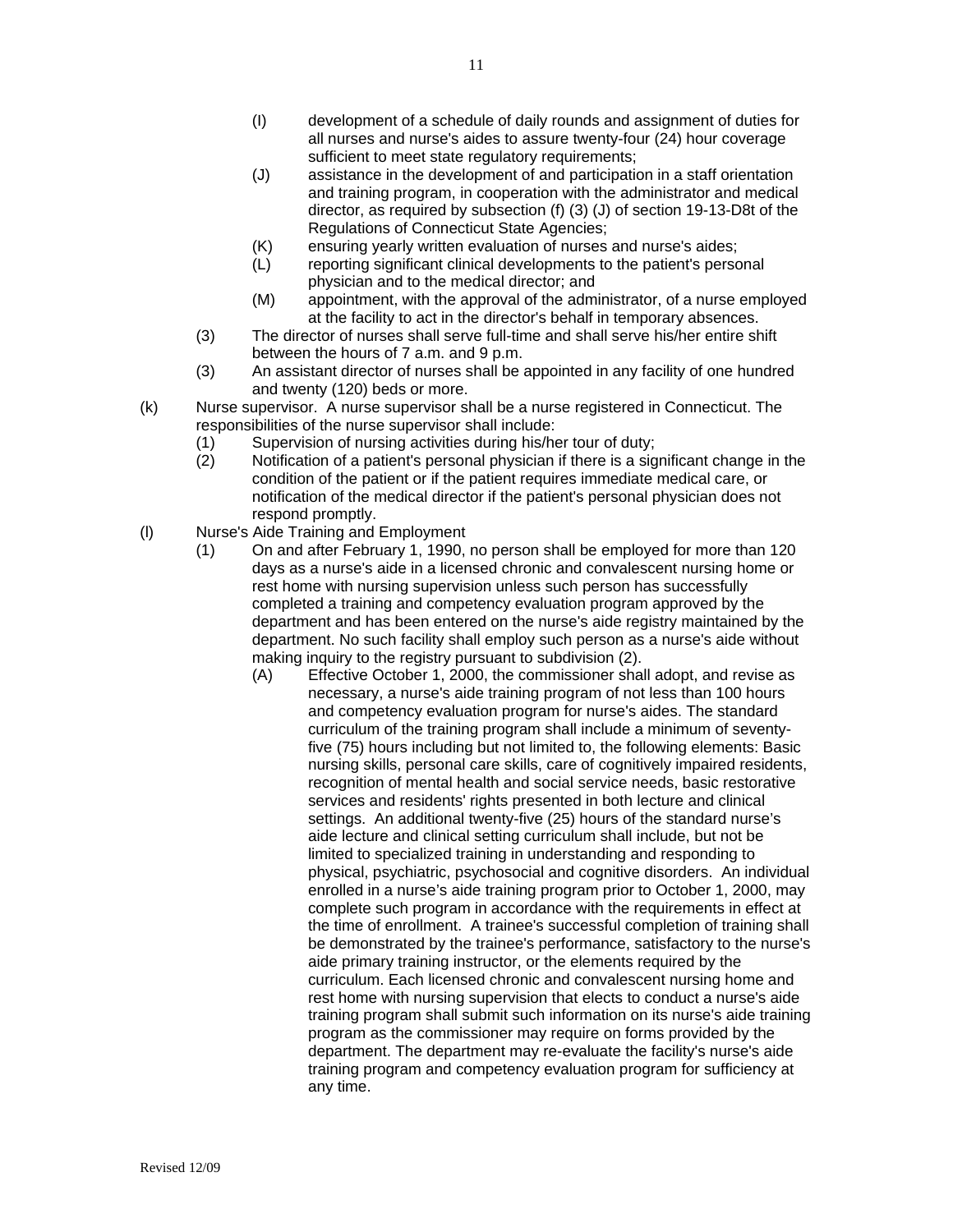- (B) The commissioner shall adopt, and revise as necessary, a nurse's aide competency evaluation program including, at least, the following elements: basic nursing skills, personal care skills, care of cognitively impaired residents, recognition of mental health and social service needs, basic restorative services and residents' rights and the procedures for determination of competency which may include a standardized test.
- (C) Any person employed as a nurse's aide by a chronic and convalescent nursing home or a rest home with nursing supervision as of January 30, 1990 shall be entered on the nurse's aide registry if they meet the requirements set forth in OBRA in accordance with the current Federal Omnibus Budget Reconciliation Act of 1987 (OBRA, 87) as it may be amended from time to time. The facility shall provide such person with the initial preparation necessary to successfully complete a competency evaluation program, as may be required by OBRA '87. This competency evaluation program shall be approved and administered in accordance with this subsection.
- (D) Qualifications of nurse's aide instructors
	- (i) The training of nurse's aides must be performed by or under the general supervision of a registered nurse who possesses a minimum of two years of nursing experience, at least one year of which must be in a chronic and convalescent nursing home or rest home with nursing supervision.
	- (ii) Instructors must have completed a course in teaching adults or have experience in teaching adults or supervising nurse's aides.
	- (iii) Qualified personnel from the health field may serve as trainers in the nurse's aide training program under the supervision of the nurse's aide primary training instructor provided they have a minimum of one year of experience in a facility for the elderly or chronically ill of any age within the immediately preceding five years. These health field personnel may include: Registered nurses, sanitarians, fire safety experts, nursing home administrators, gerontologists, psychologists, physical and occupational therapists therapeutic recreation specialists, speech/language/hearing therapists. All trainers should be, where applicable, licensed, registered and/or certified in their field.
	- (iv) Licensed practical nurses, under the supervision of the nurse's aide primary training instructor, may serve as trainers in the nurse's aide training program provided the licensed practical nurse has two years experience in caring for the elderly or chronically ill of any age.
	- (v) The training of nurse's aides may be performed under the general supervision of the director of nurses. The director of nurses is prohibited from performing the actual training of nurse's aides.
- (E) The State Department of Education and the Board of Trustees of Community-Technical Colleges may offer such training programs and competency evaluation programs in accordance with these regulations.
- (F) In accordance with this subsection any person who has not yet satisfactorily completed training as provided for herein, and who is employed by a facility for a period of one-hundred-twenty days or less, as a nurse's aide may be utilized only to perform tasks for which such person has received training and demonstrated competence to the satisfaction of the employer and shall perform such tasks only under the supervision of licensed nursing personnel. Record of any such training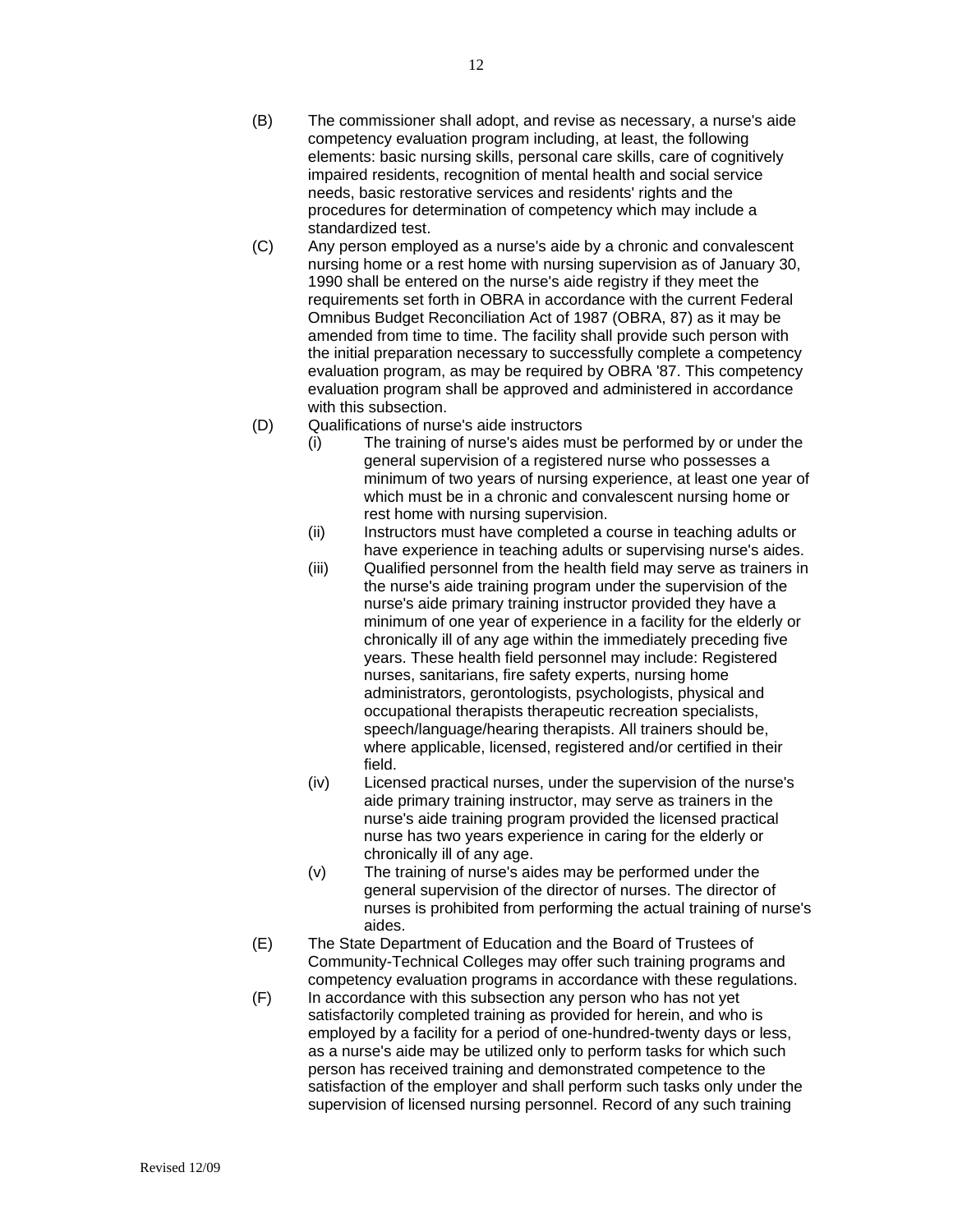and competence demonstration shall be maintained in the facility for the department's review for three years from the date of completion thereof. The employer may not use such person to satisfy staffing requirements as set forth in the Public Health Code.

- (G) In accordance with this subsection a facility may use any person who has satisfactorily completed training, but has not yet satisfactorily completed the competency evaluation program as provided for herein, and who is employed by a facility for a period of 120 days or less as a nurse's aide to satisfy staffing requirements as set forth in the Public Health Code. Record of such training shall be maintained by the facility for the departments review for three years from the date of completion thereof.
- (H) On and after February 1, 1990 any chronic and convalescent nursing home or rest home with nursing supervision that utilizes nurse's aides from a placement agency or from a nursing pool shall develop a mechanism to verify that such nurse's aide has been entered on the nurse's aide registry maintained by the department in accordance with subdivision (2).
- (2) The department shall establish and maintain a registry of nurse's aides. Information in the nurse's aide registry shall include but not be limited to: name, address, date of birth, social security number, training site and date of satisfactory completion. It shall also contain any final determination by the department, after a hearing conducted pursuant to Chapter 54 of the Connecticut General Statutes, relative to a complaint against a nurse's aide, as well as any brief statement of such person disputing such findings, including resident neglect or abuse or misappropriation of resident property.
- (3) If, since an individual's most recent completion of a training and competency evaluation program, there has been a continuous period of twenty-four (24) consecutive months during none of which the individual performed nursing or nursing-related services for monetary compensation, such individual shall complete a new training and competency evaluation program, or a new competency evaluation program.
- (4) Any person who successfully completes or has successfully completed prior to January 1, 1989 the state-sponsored Nurse Assistant Training Program provided through the State Department of Education or through the Connecticut Regional Community College system shall be deemed to have completed a nurse's aide training and competency evaluation program approved by the commissioner in accordance with this subsection.
- (5) Any person who has successfully completed a course or courses comprising not less than one-hundred hours of theoretical and clinical instruction in the fundamental skills of nursing in a practical nursing or registered nursing education program approved by the department with the advice and assistance of the State Board of Examiners for Nursing shall be deemed to have completed a nurse's aide training program approved by the commissioner in accordance with this subsection, if the curriculum meets the minimum requirements as set forth in this subsection.
- (6) The department shall, upon receipt of an application and such supporting documents as the commissioner may require, place on the registry a nurse's aide who shows to the satisfaction of the department completion of a department approved:
	- (A) Nurse's aide training program, and
	- (B) Competency Evaluation program.
- (7) A nurse's aide registered in another state or territory of the United States may be entered on the registry, provided the department is satisfied that such nurse's aide has completed a training and competency evaluation program equal to or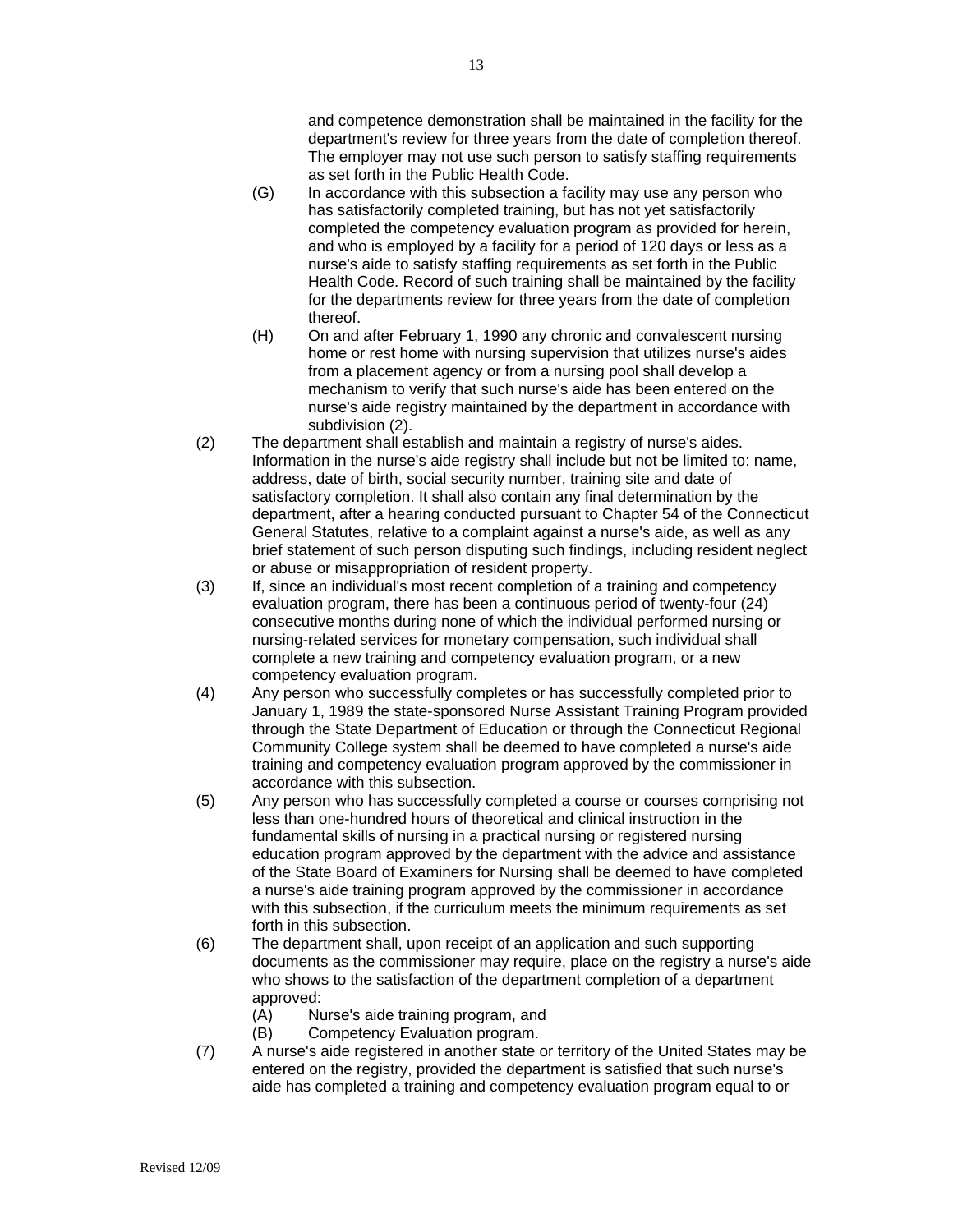better than that required for registration in this state as of the date the nurse's aide was first registered in another state or territory of the United States.

- (8) Subject to the provisions of section 20-102ff of the Connecticut General Statutes, a registered nurse or licensed practical nurse licensed in a state other than Connecticut whose license has been verified by the chronic and convalescent nursing home or rest home with nursing supervision as in good standing in the state in which he or she is currently licensed, or a registered nurse trained in another country who has satisfied the certification requirements of the Commission on Graduates of Foreign Nursing Schools, may be utilized as a nurse's aide in Connecticut for not more than a single one hundred-twenty (120) day period. Said licensed registered nurse or licensed practical nurse shall be deemed to have completed a nurse's aide training and competency evaluation program approved by the commissioner in accordance with this section. The department shall, upon receipt of an application and such supporting documents as the commissioner may require, enter said licensed registered nurse or licensed practical nurse on the nurse's aide registry.
- (m) Nursing staff:
	- (1) Each facility shall employ sufficient nurses and nurse's aides to provide appropriate care of patients housed in the facility 24 hours per day, seven days per week.
	- (2) The number, qualifications, and experience of such personnel shall be sufficient to assure that each patient:
		- (A) receives treatment, therapies, medications and nourishments as prescribed in the patient care plan developed pursuant to subsection (o) (2) (I) of these regulations;
		- (B) is kept clean, comfortable and well groomed;
		- (C) is protected from accident, incident, infection, or other unusual occurrence.
	- (3) The facility's administrator and director of nurses shall meet at least once every 30 days in order to determine the number, experience and qualifications of staff necessary to comply with this section. The facility shall maintain written and signed summaries of actions taken and reasons therefore.
	- (4) There shall be at least one registered nurse on duty 24 hours per day, seven days per week.
		- (A) In a chronic and convalescent nursing home, there shall be at least one licensed nurse on duty on each patient occupied floor at all times.
		- (B) In a rest home with nursing supervision, there shall be at least one nurse's aide on duty on each patient-occupied floor at all times and intercom communication shall be available with a licensed nurse.
	- (5) In no instance shall a chronic and convalescent nursing home have staff below the following standards:
		- (A) Licensed nursing personnel:
			- 7 a.m. to 9 p.m.: .47 hours per patient
			- 9 a.m. to 7 a.m.: .17 hours per patient
		- (B) Total nursing and nurse's aide personnel: 7 a.m. to 9 p.m.: 1.40 hours per patient 9 a.m. to 7 a.m.: .50 hours per patient
			-
	- (6) In no instance shall a rest home with nursing supervision staff below the following standards:
		- (A) Licensed nursing personnel: 7 a.m. to 9 p.m.: .23 hours per patient 9 a.m. to 7 a.m.: .08 hours per patient
		- (B) Total nursing and nurse's aide personnel: 7 a.m. to 9 p.m.: .70 hours per patient 9 a.m. to 7 a.m.: .17 hours per patient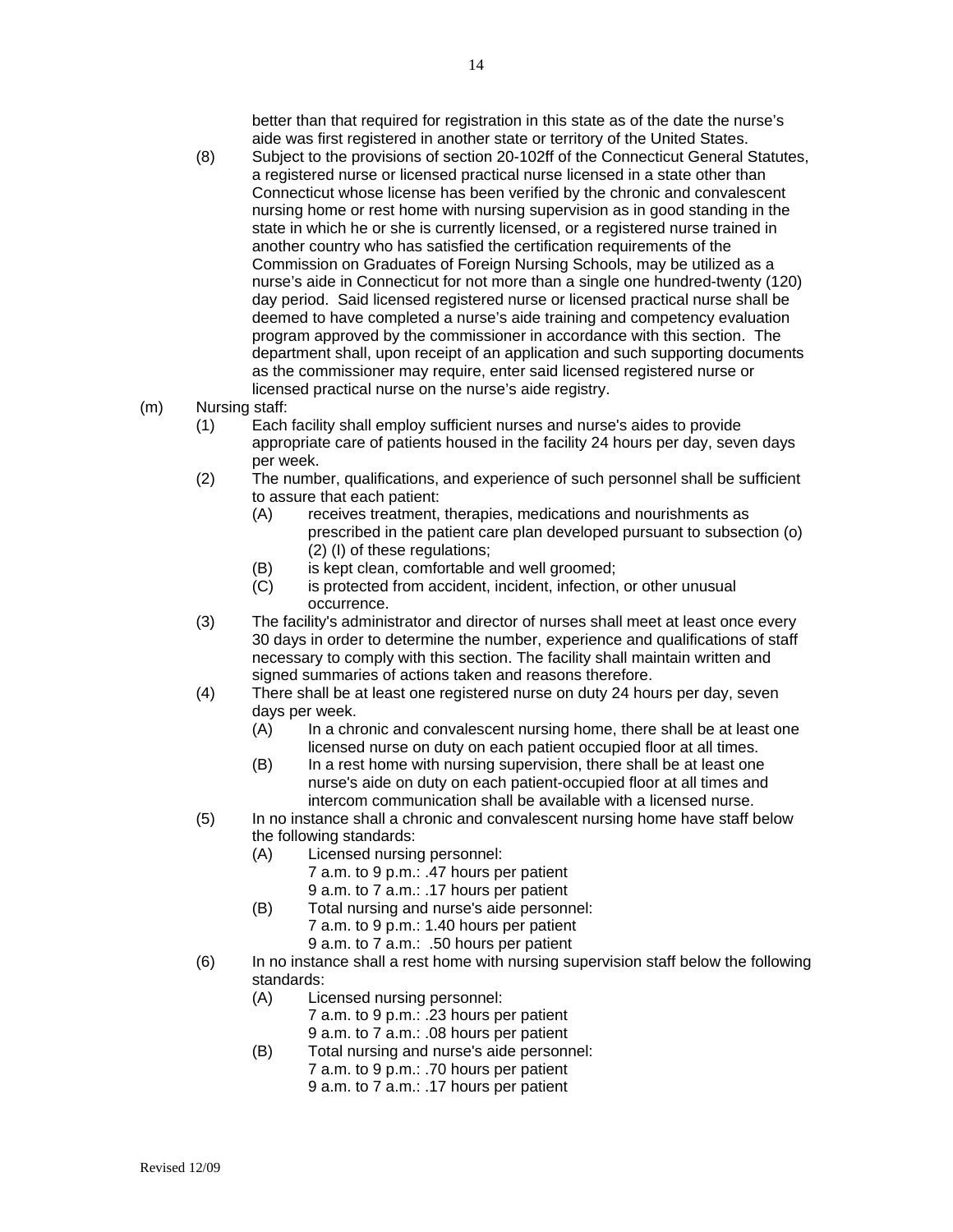- (8) In facilities of 121 beds or more, the assistant director of nurses shall not be included in satisfying the requirements of subdivisions (5) and (6) of this subsection.
- (n) Medical and professional services.
	- (1) A comprehensive medical history and medical examination shall be completed for each patient within forty-eight (48) hours of admission; however, if the physician who attended the patient in an acute or chronic care hospital is the same physician who will attend the individual in the facility, a copy of a hospital discharge summary completed within five (5) working days of admission and accompanying the patient may serve in lieu of this requirement. A patient assessment shall be completed within fourteen (14) days of admission and a patient care plan shall be developed within seven (7) days of completion of the assessment.
		- (A) The comprehensive history shall include, but not necessarily be limited to:
			- (i) chief complaints;
			- (ii) history of present illness;
			- (iii) review of systems;
			- (iv) past history pertinent to the total plan of care for the patient;
			- (v) family medical history pertinent to the total plan of care for the patient; and
			- (vi) personal and social history.
		- (B) The comprehensive examination shall include, but not necessarily be limited to:
			- (i) blood pressure;
			- (ii) pulse;
			- (iii) weight;
			- (iv) rectal examination with a test for occult blood in stool, unless done within one (1) year of admission;
			- (v) functional assessment; and
			- (vi) cognitive assessment, which for the purposes of these regulations shall mean an assessment of a patient's mental and emotional status to include the patient's ability to problem solve, decide, remember, and be aware of and respond to safety hazards.
		- (C) The patient assessment and patient care plan shall be developed in accordance with subparagraphs (H) and (I) of subsection (o) (2) of this section.
	- (2) Transferred Patients. When the responsibility for the care of a patient is being trantsferred from one health care institution to another, the patient must be accompanied by a medical information transfer document, which shall include the following information:
		- (A) name, age, marital status, and address of patient, institution transferring the patient, professional responsible for care at that institution, person to contact in case of emergency, insurance or other third party payment information;
		- (B) chief complaints, problems, or diagnoses;
		- (C) other information, including physical or mental limitations, allergies, behavioral and management problems;
		- (D) any special diet requirements;
		- (E) any current medications or treatments, and
		- (F) prognosis and rehabilitation potential.
	- (3) The attending physician shall record a summary of findings, problems and diagnoses based on the data available within seven (7) days after the patient's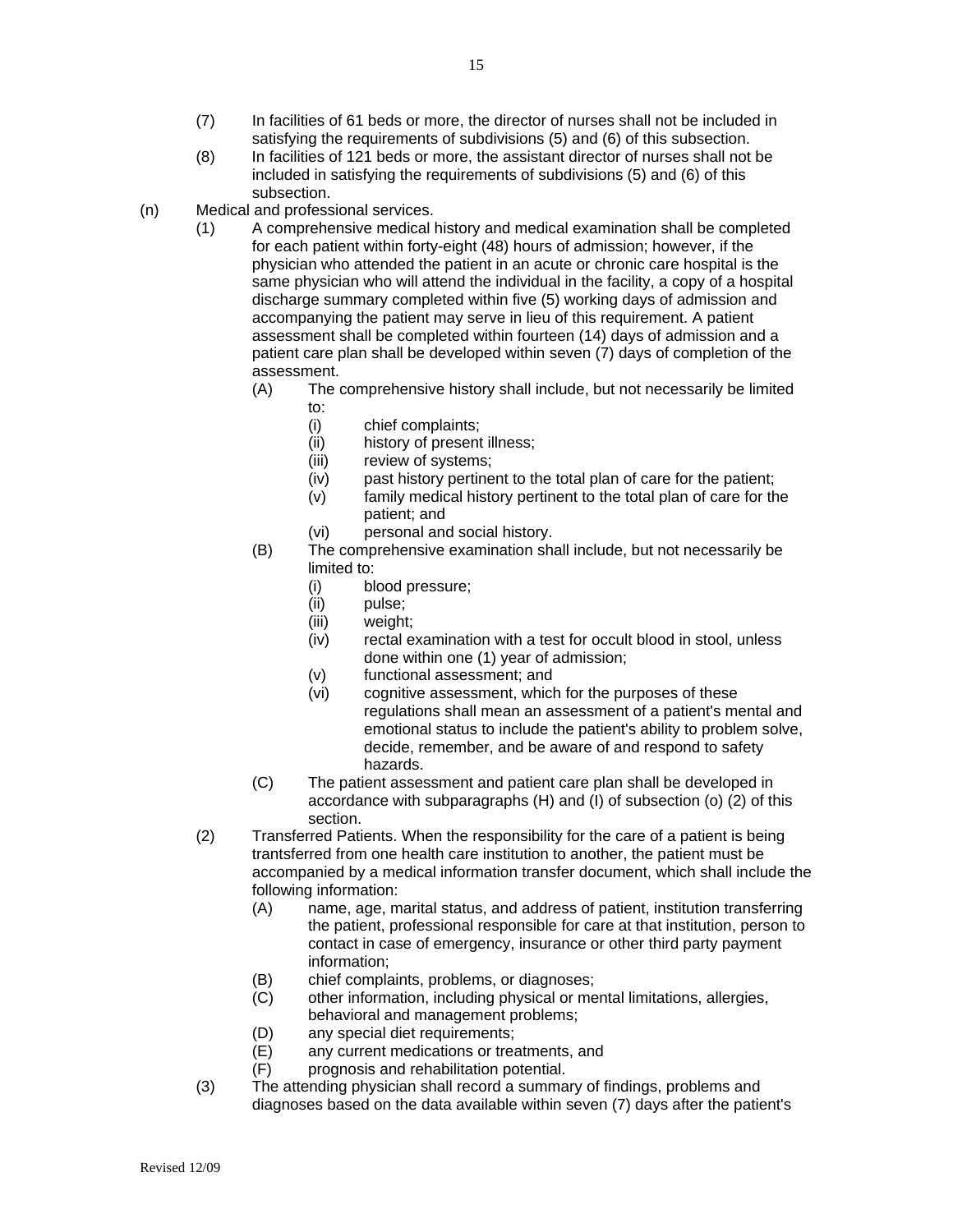admission, and shall describe the overall treatment plan, including dietary orders and rehabilitation potential and, if indicated, any further laboratory, radiologic or other testing, consultations, medications and other treatment, and limitations on activities.

- (4) The following tests and procedures shall be performed and results recorded in the patient's medical record within thirty (30) days after the patient's admission:
	- (A) unless performed within one (1) year prior to admission;
		- (i) hematocrit, hemoglobin and red blood cell indices determination;
		- (ii) urinalysis, including protein and glucose qualitative determination and microscopic examination;
		- (iii) dental examination and evaluation;
		- (iv) tuberculosis screening by skin test or chest X-ray;
		- (v) blood sugar determination; and
		- (vi) blood urea nitrogen or creatinine;
	- (B) unless performed within two (2) years prior to admission:
		- (i) visual acuity, grossly tested, for near and distant vision; and
		- (ii) for women, breast and pelvis examinations, including Papanicolau smear, except the Papanicolau smear may be omitted if the patient is over sixty (60) years of age and has had documented repeated satisfactory smear results without important atypia performed during the patient's sixth decade of life, or who has had a total hysterectomy;
	- (C) unless performed within five (5) years prior to admission:
		- (i) tonometry on all sighted patients forty (40) years or older; and
		- (ii) screening and audiometry on patients who do not have a hearing aid; and
	- (D) unless performed within ten (10) years prior to admission:
		- (i) tetanus-diphtheria toxoid immunization for patients who have completed the initial series, or the initiation of the initial series for those who have not completed the initial series; and
		- (ii) screening for syphilis by a serological method.
- (5) Physician Visits.
	- (A) Each patient in a chronic and convalescent nursing home shall be examined by his/her personal physician at least once every thirty (30) days for the first ninety (90) days following admission. After ninety (90) days, alternative schedules for visits may be set if the physician determines and so justifies in the patient's medical record that the patient's condition does not necessitate visits at thirty (30) day intervals. At no time may the alternative schedule exceed sixty (60) days between visits.
	- (B) Each patient in a rest home with nursing supervision shall be examined by his/her personal physician at least once every sixty (60) days, unless the physician decides this frequency is unnecessary and justifies the reason for an alternate schedule in the patient's medical record. At no time may the alternative schedule exceed one hundred and twenty (120) days between visits.
- (6) No medication or treatments shall be given without the order of a physician or a health care practitioner with the statutory authority to prescribe medications or treatments. If orders are given verbally or by telephone, they shall be recorded by an on duty licensed nurse or on duty health care practitioner with the statutory authority to accept verbal or telephone orders with the physician's name, and shall be signed by the physician on the next visit.
- (7) Annually, each patient shall receive a comprehensive medical examination, at which time the attending physician shall update the diagnosis and revise the individual's overall treatment plan in accordance with such diagnosis. The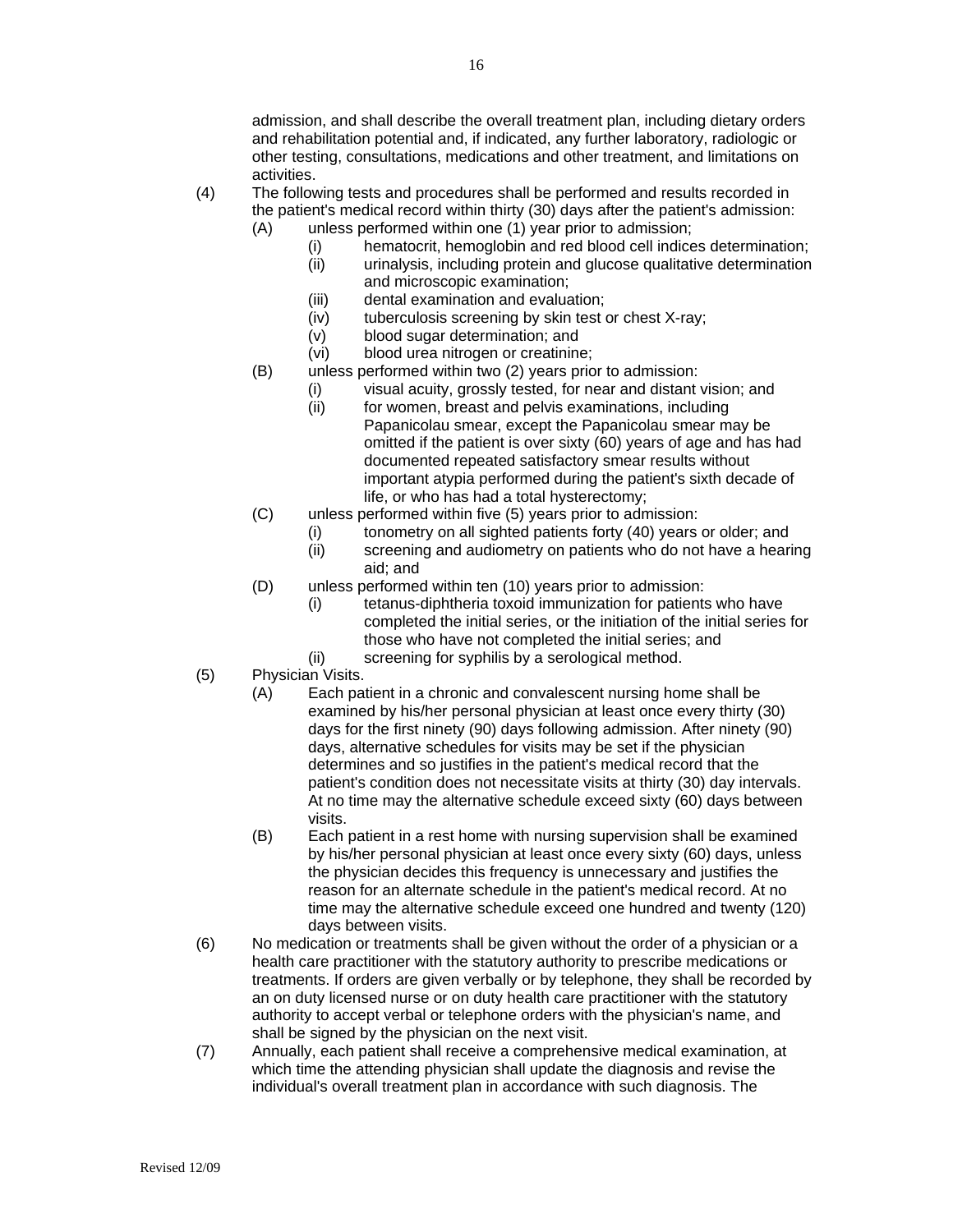comprehensive medical exam shall minimally include those services required in subdivision (1) (B) of this subsection.

- (9) Professional services provided to each patient by the facility shall include, but not necessarily be limited to, the following:
	- (A) monthly:
		- (i) blood pressure, and
		- (ii) weight check;
	- (B) yearly:
		- (i) hematocrit, hemoglobin and red blood cell indices determination;<br>(ii) urinalysis, including determination of qualitative protein glucose urinalysis, including determination of qualitative protein glucose
		- and microscopic examination of urine sediment;
		- (iii) immunization against influenza;
		- (iv) blood urea nitrogen or creatinine;
		- (v) dental examination and evaluation;
		- (vi) rectal examination, including a determination for occult blood in stool, on patients forty (40) years or over; and
		- (vii) breast examination on all women;
	- (C) every two (2) years, visual acuity, grossly tested, for near and distant vision for sighted patients;
	- (D) every five (5) years:
		- (i) screening audiometry for patients without a hearing aid; and
		- (ii) tonometry for sighed patients forty (40) years or over; and
	- (E) every ten (10) years, tetanus-diphtheria toxoid immunization following completion of initial series.
- (10) The requirements in this subsection for tests, procedures, and immunizations need not be repeated if previously done within the time period prescribed in this subsection and documentation of such is recorded in the patient's medical record. Such tests, procedures, and immunizations shall be provided to the patient given the individual's consent provided no medical reason or contraindication exists, or the attending physician determines that the test, procedure, or immunization is not medically necessary. If a medical reason or contraindication exists, or the attending physician determines that the test, procedure, or immunization is not medically necessary it shall be so noted by the attending physician in he patient's medical record.

#### (o) Medical records.

- (1) Each facility shall maintain a complete medical record for each patient. All parts of the record pertinent to the daily care and treatment of the patient shall be maintained on the nursing unit in which the patient is located.
- (2) The complete medical record shall include, but not necessarily be limited to:
	- (A) patient identification data, including name, date of admission, most recent address prior to admission, date of birth, sex, marital status, religion, referral source, Medicare/Medicaid number(s) or other insurance numbers, next of kin or guardian and address and telephone number;
	- (B) name of patient's personal physician;
	- (C) signed and dated admission history and reports of physical examinations;
	- (D) signed and dated hospital discharge summary, if applicable;
	- (E) signed and dated transfer form, if applicable;
	- (F) complete medical diagnosis;
	- (G) all initial and subsequent orders by the physician;
	- (H) a patient assessment that shall include but not necessarily be limited to, health history, physical, mental and social status evaluation of problems and rehabilitation potential, completed within fourteen (14) days of admission by all disciplines involved in the care of the patient and promptly after a change in condition that is expected to have lasting impact upon the patient's physical, mental or social functioning,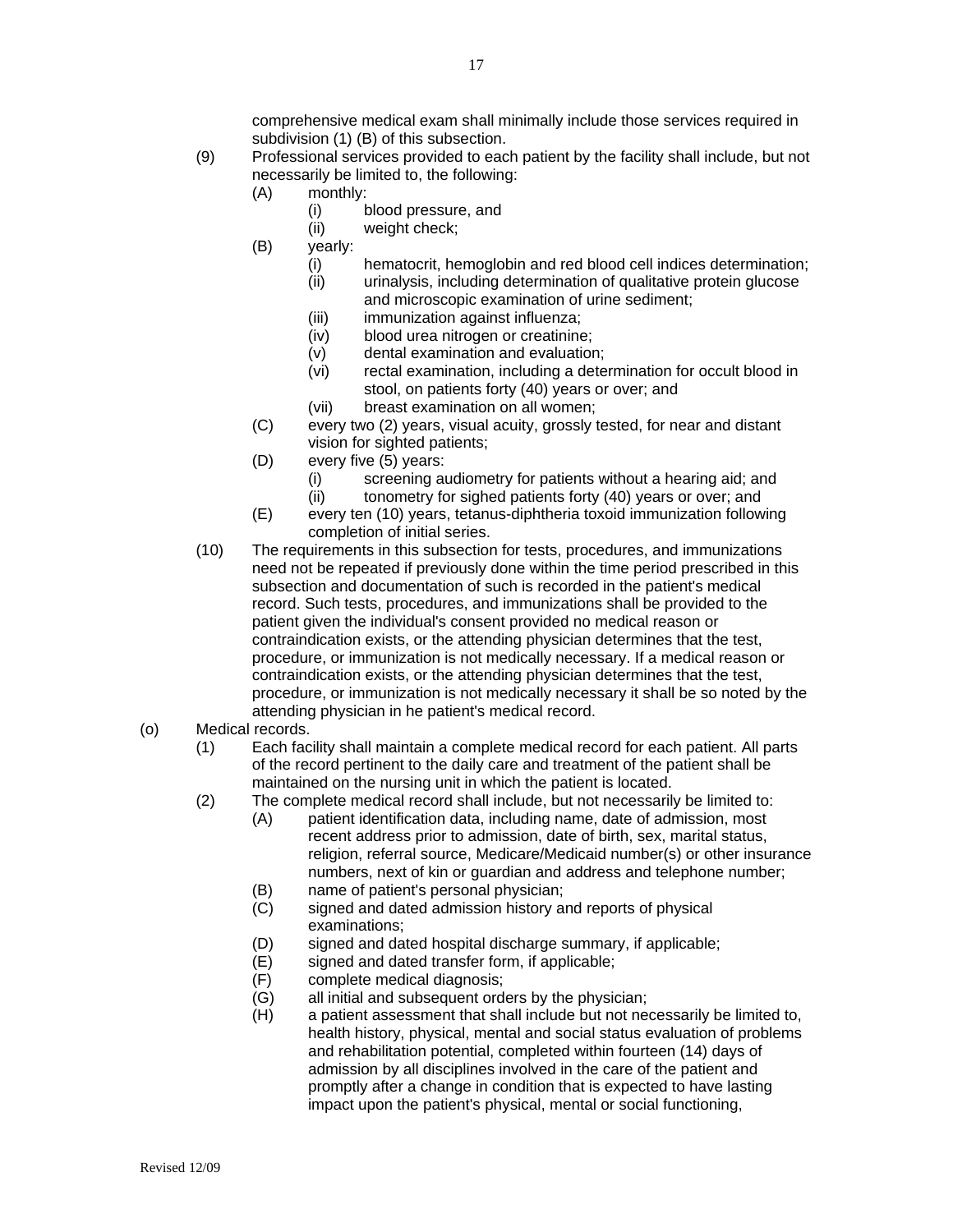conducted no less than once a year, reviewed and revised no less than once every ninety (90) days in order to assure its continued accuracy;

- (I) a patient care plan, based on the patient assessment, developed within seven (7) days of the completion of the assessment by all disciplines involved in the care of the patient and consistent with the objectives of the patient's personal physician, that shall contain the identification of patient problems and needs, treatments, approaches and measurable goals, and be reviewed at least once every ninety (90) days thereafter;
- (J) a record of visits and progress notes by the physician;<br>(K) murses notes to include current condition, changes in p
- nurses notes to include current condition, changes in patient condition, treatments and responses to such treatments;
- (L) a record of medications administered including the name and strength of drug, date, route and time of administration, dosage administered, and, with respect to PRN medications, reasons for administration and patient response/result observed;
- (M) documentation of all care and ancillary services rendered;
- (N) summaries of conferences and records of consultations;
- (O) record of any treatment, medication or service refused by the patient including the visit of a physician, signed by the patient, whenever possible, including a statement by a licensed person that such patient was informed of the medical consequences of such refusal; and
- (P) discharge plans, as required by Section 19a-535 of the Connecticut General Statutes and subsection (p) of this section.
- (3) All entries in the patient's medical record shall be typewritten or written in ink and legible. All entries shall be verified according to accepted professional standards.
- (4) Medical records shall be safeguarded against loss, destruction or unauthorized use.
- (5) All medical records, originals or copies, shall be preserved for at least ten (10) years following death or discharge of the patient.
- (p) Discharge planning.
	- (1) All discharge plans for patients transferred or discharged from a facility shall be in writing and shall be signed by the person preparing the plan, the medical director or the patient's personal physician, and the administrator of the discharging facility.
	- (2) Receipt of the discharge plan and acknowledgement of consultation with respect thereto shall be evidenced by the signature of the patient, or that patient's legally liable relative, guardian or conservator.
	- (3) All discharge plans shall be maintained as a part of the patient's medical record.
	- (4) In addition to the requirements of the Connecticut General Statutes Section 19a-35 (c), the following information shall be included in a written notice of discharge or transfer:
		- (A) In the case of residents with developmental disabilities, the name, mailing address and telephone number of the agency responsible for the protection and advocacy of the developmentally disabled;
		- (B) In the case of mentally ill residents, the name, mailing address and telephone number of the agency responsible for the protection and advocacy of the mentally ill.
- (q) Dietary services.
	- (1) Each facility shall meet the daily nutritional needs of the patients by providing dietary services directly or through contract.
	- (2) The facility shall:
		- (A) Provide a diet for each patient, as ordered by the patient's personal physician, based upon current recommended dietary allowances of the Food and Nutrition Board of the National Academy of Sciences, National Research Council, adjusted for age, sex, weight, physical activity, and therapeutic needs of the patients;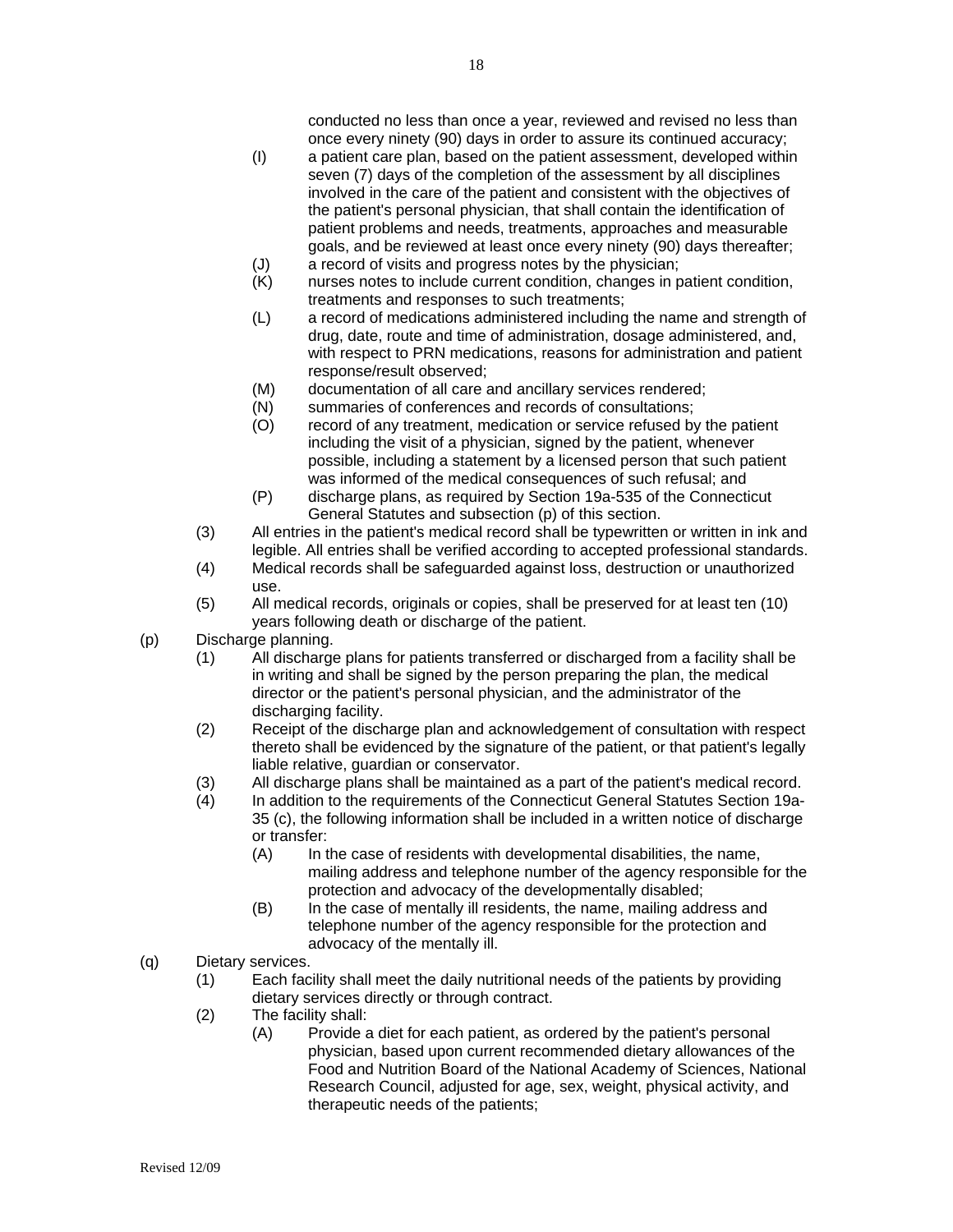- (B) Adopt a diet manual, as recommended by the facility dietitian or dietary consultant and approved by the facility's medical staff. Such manual shall be used to plan, order, and prepare regular and therapeutic diets;
- (C) Employ a dietetic service supervisor, who shall supervise the overall operation of the dietary service. If such supervisor is not a dietitian, the facility shall contract for regular consultation of a dietitian;
- (D) Employ sufficient personnel to carry out the functions of the dietary service and to provide continuous service over a period of 12 hours, which period shall include all mealtimes.
- (3) The facility shall ensure that the dietary service:
	- (A) Considers the patients' cultural backgrounds, food habits, and personal food preferences in the selection of menus and preparation of foods and beverages pursuant to subdivisions (2)(A) and (2) (B) of this subsection;
	- (B) Has written and dated menus, approved by a dietitian, planned at least seven days in advance;
	- (C) Posts current menus and any changes thereto with the minimum portion sizes in a conspicuous place in both food preparation and patient areas;
	- (D) Serves at least three meals, or their equivalent, daily at regular hours, with not more than a 14 hour span between evening meal and breakfast;
	- (E) Provides appropriate food substitutes of similar nutritional value to patients who refuse the food served;
	- (F) Provides bedtime nourishments for each patient, unless medically contraindicated and documented in the patient's care plan;
	- (G) Provides special equipment, implements or utensils to assist patients while eating, when necessary;
	- (H) Maintains at least three day supply of staple foods at all times.
- (4) All patients shall be encouraged to eat in the dining room unless medically contraindicated.
- (5) Records of menus served and food purchased shall be maintained for at least 30 days.
- (r) Therapeutic Recreation.
	- (1) Each facility shall have a therapeutic recreation program. The program shall include mentally and physically stimulating activities to meet individual needs and interests, and shall be consistent with the overall plan of care for each patient.
	- (2) Each facility shall employ therapeutic recreation director(s).
		- (A) Persons employed as therapeutic recreation director(s) in a chronic and convalescent nursing home and rest home with nursing supervision on or before June 30, 1982 shall have a minimum of a high school diploma or high school equivalency, and shall have completed a minimum of 80 hours of training in therapeutic recreation. As of July 1, 1992, persons who met these criteria but who have not been employed as therapeutic recreation director(s) in a chronic and convalescent nursing home and/or rest home with nursing supervision for two continuous years immediately preceding reemployment in such capacity shall be required to meet the requirements of Section 19-13-D8t (r) (2) (c).
		- (B) Persons beginning employment as therapeutic recreation director(s) in a chronic and convalescent nursing home and/or rest home with nursing supervision between July 1, 1982 and June 30, 1992 shall have the following minimum qualifications:
			- (i) An Associates Degree with a major emphasis in therapeutic recreation; or
			- (ii) Enrollment in a Connecticut certificate program in therapeutic recreation; or
			- (iii) A Bachelors Degree in a related field and one year of full time employment in therapeutic recreation in a health care facility; or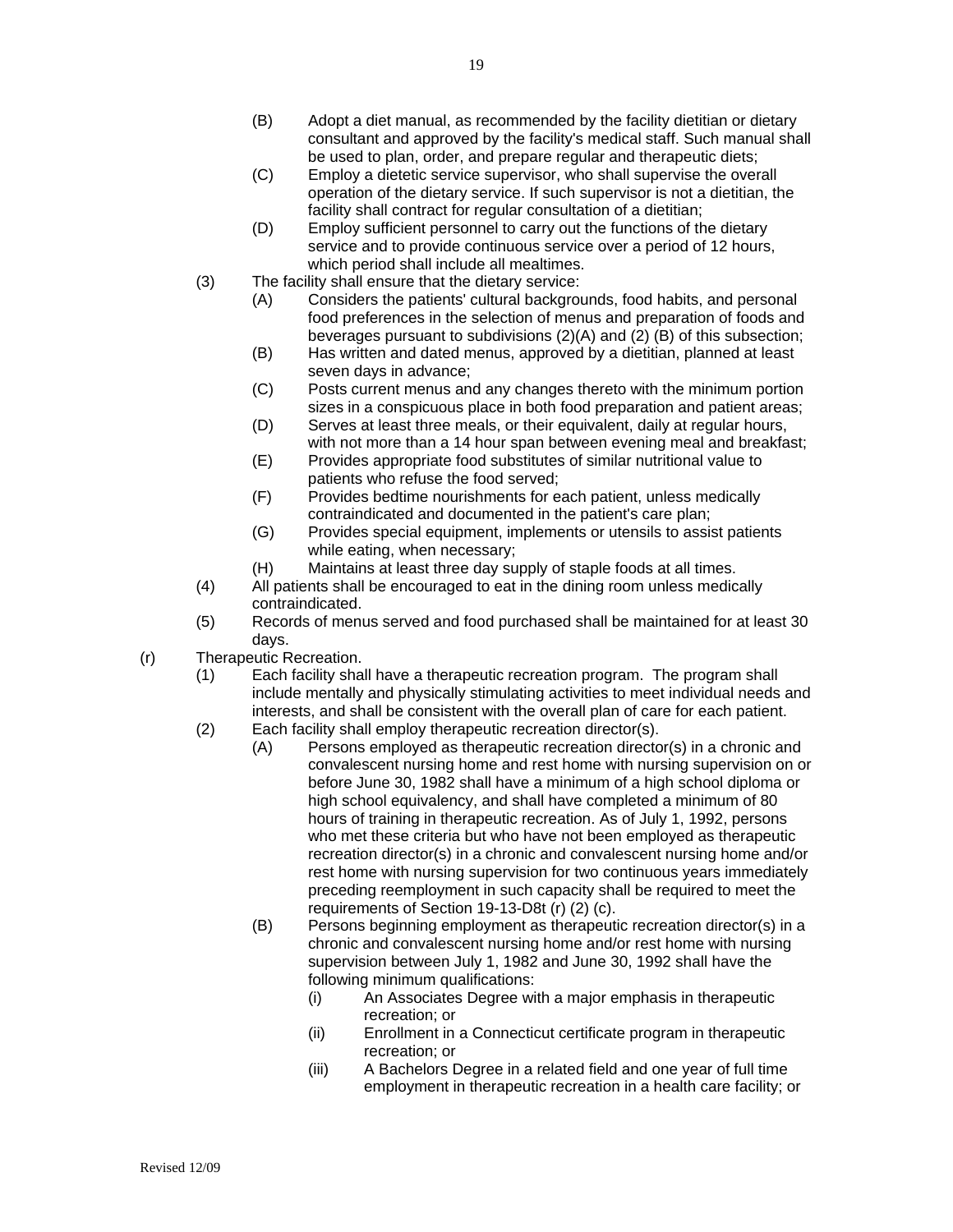20

- (iv) A Bachelors Degree in a related field and six credit hours in therapeutic recreation; or
- (v) An Associates Degree in a related field and two years of full time employment in therapeutic recreation in a health care facility; or
- (vi) An Associates Degree in a related field and nine credit hours in therapeutic recreation.
- (vii) As of July 1, 1992, persons who met these criteria but who have not been employed as a therapeutic recreation director in a health care facility for two continuous years immediately preceding reemployment in such capacity shall be required to meet the requirements of Section 19-13-D8t (r) (2) (C).
- (C) Persons beginning employment as therapeutic recreation director(s) in a chronic and convalescent nursing home and/or rest home with nursing supervision on or after July 1, 1992 shall have the following minimum qualifications:
	- (i) An associates degree with a major emphasis in therapeutic recreation; or
	- (ii) A high school diploma or equivalency and enrollment within six months of employment in a Connecticut certificate program in therapeutic recreation. Each facility shall maintain records of the individual's successful completion of courses and continued participation in a minimum of one course per semester; or
	- (iii) A bachelors degree in a related field and one year of full time employment in therapeutic recreation in a health care facility; or
	- (iv) A bachelors degree in a related field and six credit hours in therapeutic recreation; or
	- (v) An associates degree in a related field and two years of full time employment in therapeutic recreation in a health care facility; or
	- (vi) An associates degree in a related field and nine credit hours in therapeutic recreation.
- (D) "Related field" in subparagraphs (B) and (C) of this subdivision shall include but not be limited to the following: sociology, social work, psychology, recreation, art, music, dance or drama therapy, the health sciences, education or other related field as approved by the commissioner or his/her designee.
- (3) Therapeutic recreation director(s) shall be employed in each facility sufficient to meet the following ratio of hours per week to the number of licensed beds in the facility: 1 to 15 beds, 10 hours during any three days; 16 to 30 beds, 20 hours during any five days Each additional 30 beds or fraction thereof, 20 additional hours.
- (4) Monthly calendars of therapeutic recreation activities and patient participation records for each level of care shall be maintained at each facility for twelve months. These shall be available for review by representatives of the department.
	- (A) The calendar for the current month for each level of care shall be completed by the first day of the month.
	- (B) Records of patient participation shall be maintained on a daily basis.
	- (C) The facility shall submit these records to the department upon the department's request.
- (5) An individual therapeutic recreation plan shall be developed for each patient, which shall be incorporated in the overall plan of care for that patient.
- (s) Social Work.
	- (1) Definitions:
		- (A) Social Work Designee A social work designee shall have at least an associate's degree in social work or in a related human service field. Any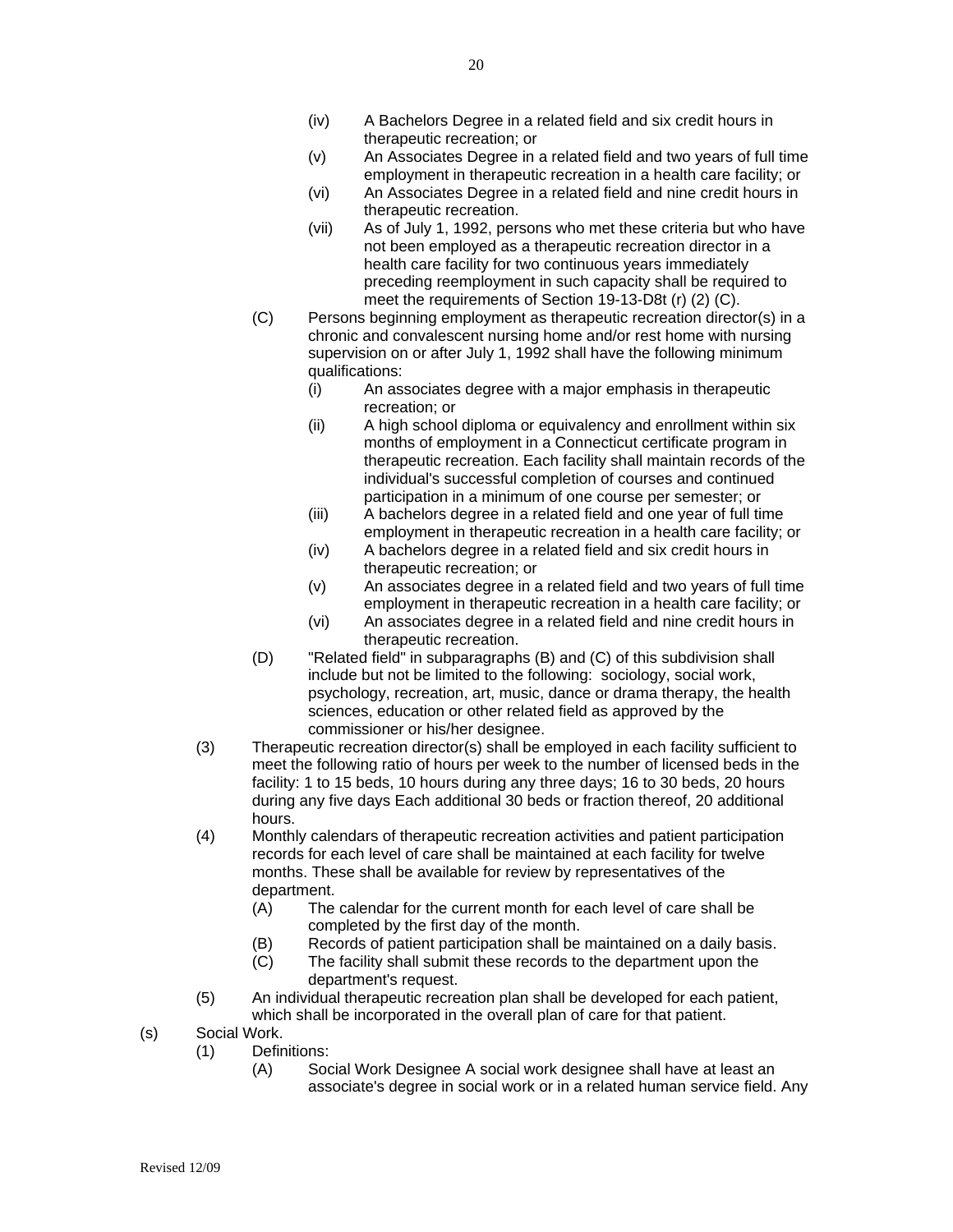person employed as a social work designee on January 1, 1989 shall be eligible to continue in the facility of employment without restriction.

- (B) Qualified Social Worker A qualified social worker shall hold at least a bachelor's degree in social work from a college or university which was accredited by the Council on Social Work Education at the time of his or her graduation, and have at least one year social work experience in a health care facility. An individual who has a bachelor's degree in a field other than social work and a certificate in Post Baccalaureate Studies in Social Work awarded before the effective date of these regulations by a college accredited by the Department of Higher Education, and at least one year social work experience in a health care facility, may perform the duties and carry out the responsibilities of a qualified social worker for up to three years after the effective date of these regulations.
- (C) Qualified Social Work Consultant A qualified social work consultant shall hold at least a master's degree in social work from a college or university which was accredited by the Council on Social Work Education at the time of his or her graduation and have at least one year post-graduate social work experience in a health care facility. An individual who holds a bachelor's degree in social work from a college or university which was accredited by the Council on Social Work Education at the time of his or her graduation, and is under contract as a social work consultant on January 1, 1989, shall be eligible to continue functioning without restriction as a social work consultant in the facility(ies) which had contracted his or her services.
- (2) Each facility shall employ social work service staff to meet the social and emotional problems and/or needs of the patients based on their medical and/or psychiatric diagnosis.
- (3) The administrator of the facility shall designate in writing a qualified social worker or social work designee as responsible for the social work service.
- (4) The social work service shall be directed by a qualified social worker or a social work designee. If the service is under the direction of a social work designee the facility shall contract for the regular consultation of a qualified social work consultant at least on a quarterly basis.
- (5) Social work service staff shall be employed in each facility sufficient to meet the needs of the patients but not less than the following ratio of hours per week to the number of licensed beds in the facility:
	- (A) One (1) to thirty (30) beds, ten (10) hours per week.
	- (B) Thirty-one (31) to sixty (60) beds, twenty (20) hours per week.
	- (C) Each additional thirty (30) beds or fraction thereof, ten (10) additional hours.
- (6) Written social work service policies and procedures shall be developed and implemented by a qualified social worker, or social work designee under the direction of a qualified social work consultant, and ratified by the governing body of the facility. Such standards shall include, but not be limited to:
	- (A) Ensuring the confidentiality of all patients' social, emotional, and medical information, in accordance with the General Statutes of Connecticut Section 19a-550 (a) (8).
	- (B) Requiring a prompt referral to an appropriate agency for patients or families in need of financial assistance and requiring that a record is maintained of each referral to such agency in the patient's medical record.
- (7) The social work service shall help each patient to adjust to the social and emotional aspects of the patient's illness, treatment, and stay in the facility. The medically related social and emotional needs of the patient and family shall be identified, a plan of care developed, and measurable goals set in accordance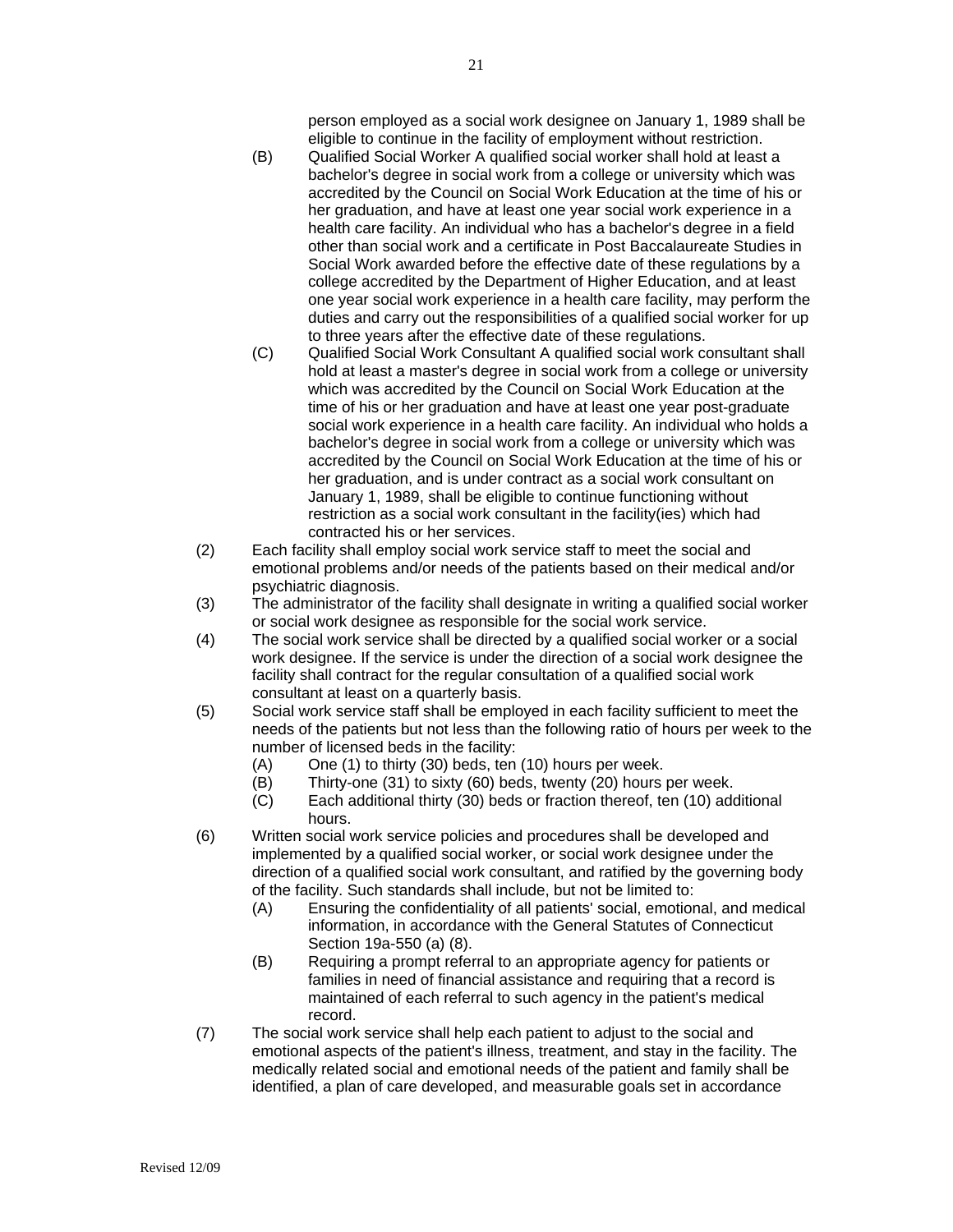- (8) All staff of the facility shall receive inservice training by or under the direction of a qualified social worker or social work designee each year concerning patients' personal and property rights pursuant to Section 19a-550 of the Connecticut General Statutes.
- (9) All staff of the facility shall receive inservice training by a qualified social worker or qualified social work consultant each year in an area specific to the needs of the facility's patient population.
- (10) A qualified social worker or social work designee shall participate in planning for the discharge and transfer of each patient.
- (11) Office facilities shall be easily accessible to patients and staff or alternate arrangements shall be available. Each facility shall ensure privacy for interviews between staff and: patients, patients' families and patients' next friend.
- (t) Infection control.
	- (1) Each facility shall have an infection control committee which meets at least quarterly, and whose membership shall include representatives from the facility's administration, medical staff, nursing staff, pharmacy, dietary department, maintenance, and housekeeping. Minutes of all meetings shall be maintained.
	- (2) The committee shall be responsible for the development of:
		- (A) an infection prevention, surveillance, and control program which shall have as its purpose the protection of patients and personnel from institution-associated or community-associated infections, and
		- (B) policies and procedures for investigating, controlling and preventing infections in the facility and recommendations to implement such policy.
	- (3) The facility shall designate a registered nurse to be responsible for the day-today operation of a surveillance program under the direction of the infection control committee.
- (u) Emergency preparedness plan.
	- (1) The facility shall have a written emergency preparedness plan which shall include procedures to be followed in case of medical emergencies, or in the event all or part of the building becomes uninhabitable because of a natural or other disaster. The plan shall be submitted to the local fire marshal or, if none, the state fire marshal for comment prior to its adoption.
	- (2) The plan shall specify the following procedures:
		- (A) Identification and notification of appropriate persons:
		- (B) Instructions as to locations and use of emergency equipment and alarm systems;
		- (C) Tasks and responsibilities assigned to all personnel;
		- (D) Evacuation routes;
		- (E) Procedures for relocation and/or evacuation of patients;
		- (F) Transfer of casualties;
		- (G) Transfer of records;
		- (H) Care and feeding of patients;
		- (I) Handling of drugs and biologicals.
	- (3) A copy of the plan shall be maintained on each nursing unit and service area. Copies of those sections of the plan relating to subdivisions (2) (B) and (2) (D) above shall be conspicuously posted.
	- (4) Drills testing the effectiveness of the plan shall be conducted on each shift at least four times per year. A written record of each drill, including the date, hour, description of drill, and signatures of participating staff and the person in charge shall be maintained by the facility.
	- (5) All personnel shall receive training in emergency preparedness as part of their employment orientation. Staff shall be required to read and acknowledge by signature understanding of the emergency preparedness plan as part of the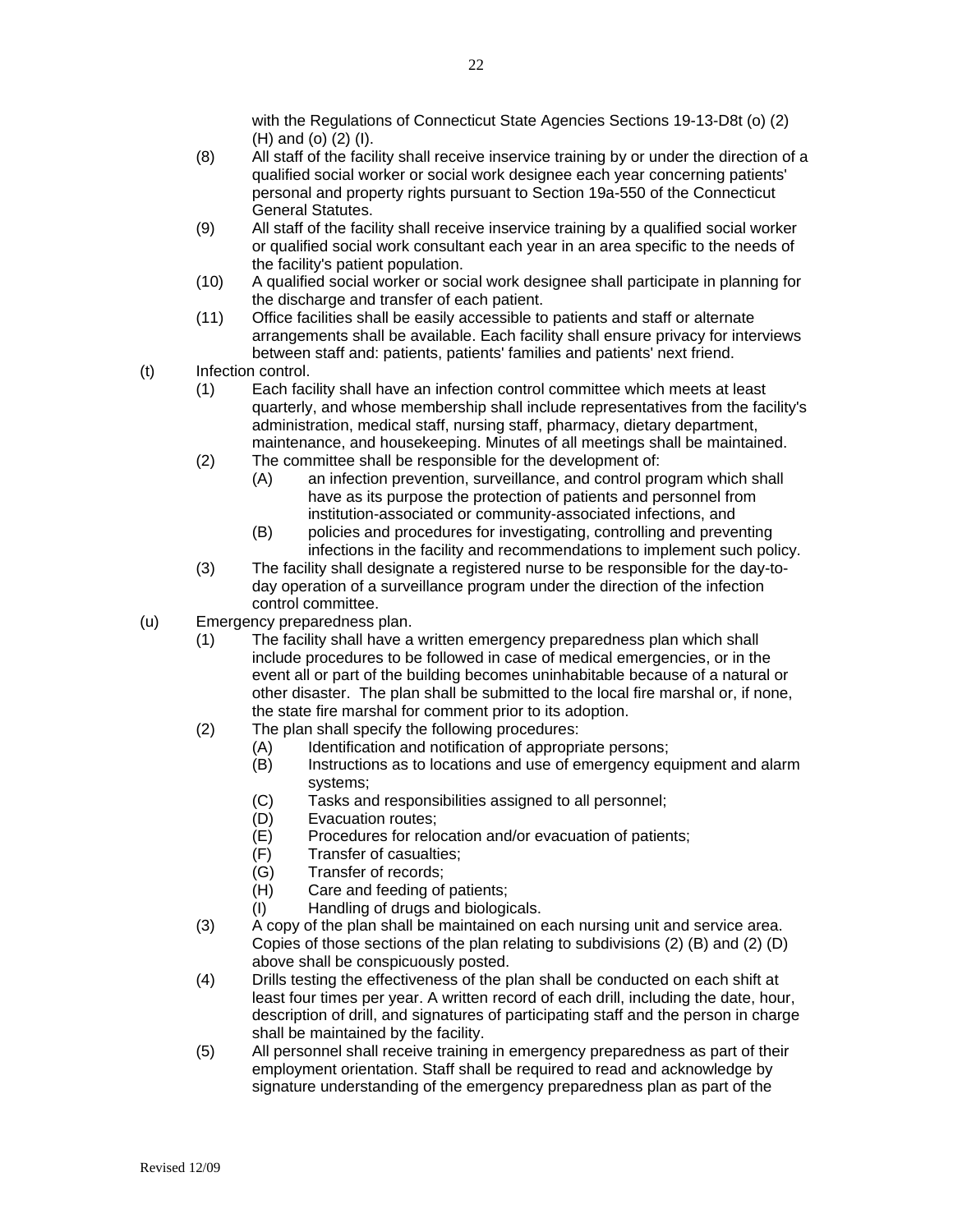orientation. The content and participants of the training orientation shall be documented in writing.

- (v) Physical plant.
	- (1) Owner certification.
		- (A) All owners of real property or improvements thereon that are used as or in connection with an institution as defined by section 19a-490 of Connecticut General Statutes, shall apply to the Department for a Certificate of Compliance with the Regulations of Connecticut State Agencies.
		- (B) Such application shall be made on forms provided by the department and shall include the following information:
			- (i) the names, addresses and business telephone numbers of the owner which term shall include any person who owns a ten (10) percent or greater interest in the property equity, any general partner if the owner is a limited partnership, any officer, director and statutory agent for service of process if the owner is a corporation, and any partner if the owner is a general partnership;
			- (ii) a statement as to equity owned, that shall include the fair market value of the property as reflected by the current municipal assessment and all outstanding mortgages and liens including the current amounts due and names and addresses of holders;
			- (iii) if the property is owned by a person other than the licensee, a copy of the current lease or a summary thereof that shall include all rental payments required including additional rent of any kind and tax payments, any termination provisions, and a statement setting forth the responsibilities and authority of the respective parties to maintain or renovate the said real property and improvements; and
			- (iv) if the owner is a corporation and is incorporated in a state other than Connecticut, a Certificate of Good Standing issued by the state of incorporation.
		- (C) upon receipt of such application, if the Department has conducted a licensure inspection within the preceding nine (9) months, the Department shall either:
			- (i) issue the requested certificate, or
			- (ii) advise the applicant of repairs that must be made to comply with the Regulations of Connecticut State Agencies.
		- (D) If the Department has not conducted such an inspection, it shall do so within sixty (60) days of receipt of the application and within thirty (30) days of such inspection shall either:
			- (i) issue the requested certificate; or
			- (ii) advise the applicant of repairs that must be made to comply with the Regulations of Connecticut State Agencies.
		- (E) Upon receipt of satisfactory evidence that said repairs have been made or will be made in a timely fashion, the Department shall issue the requested certificate.
		- (F) No repair shall be required pursuant hereto if the condition cited preexisted the effective date of the adoption of the violated standard unless the commissioner or his/her designee shall make a specific determination that the repair is necessary to protect the health, safety or welfare of the patients in the concerned facility.
		- (G) Any owner who commences any proceeding or action that affects or has the potential to affect the rights of a licensee of a facility or institution as defined in Section 19a-490 of the Connecticut General Statutes to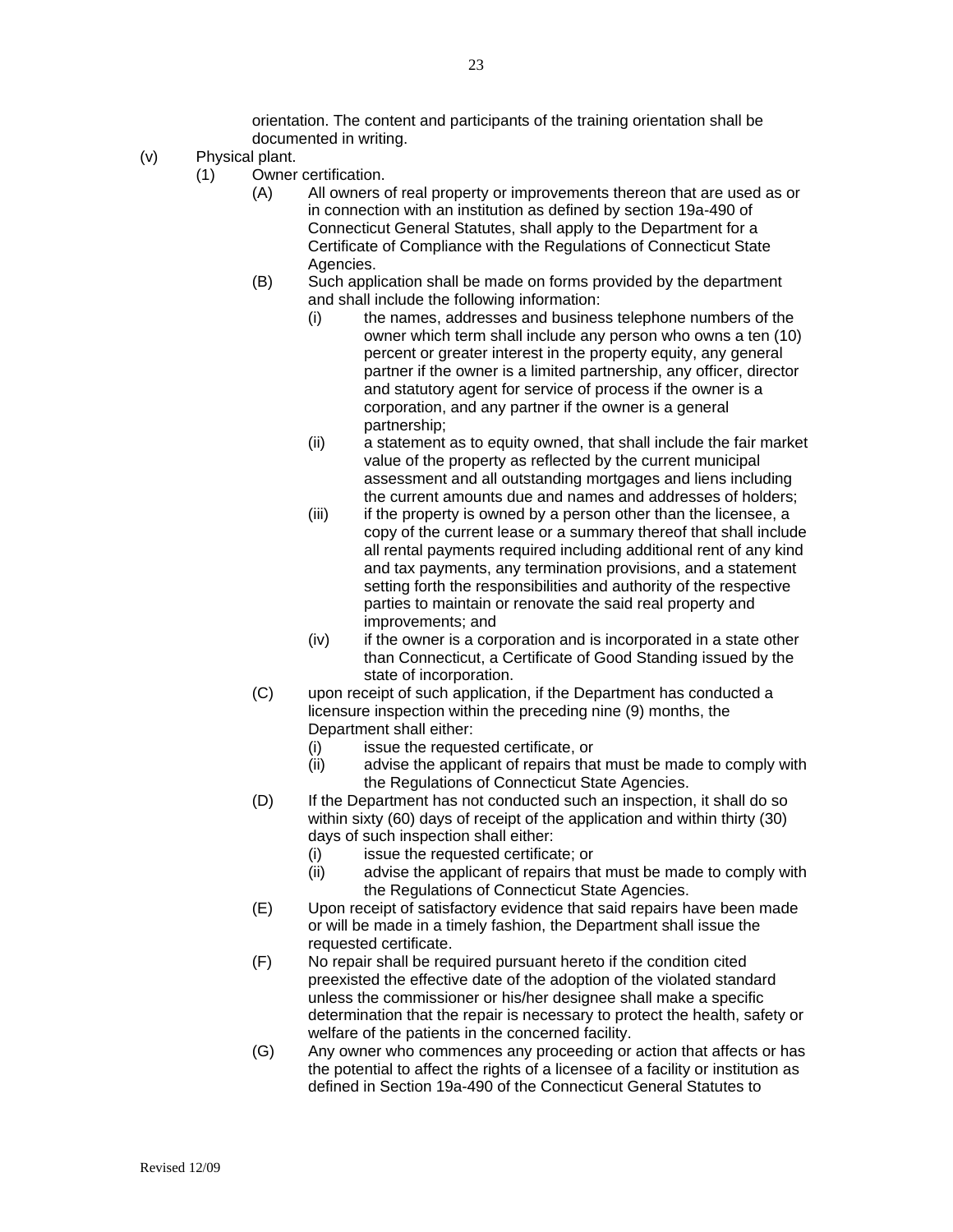- (2) The standards established by the following sources for the construction, alteration or renovation of all facilities as they may be amended from time to time, are hereby incorporated and made a part hereof by reference. In the event of inconsistent provisions, the most stringent standards shall apply:
	- (A) State of Connecticut Basic Building Codes;
	- (B) State of Connecticut Fire Safety Code;
	- (C) National Fire Protection Association Standards, Health Care Facilities, No. 99;
	- (D) AIA publication, "Guidelines for Construction and Equipment of Hospital and Medical Facilities," 1992-1993;
	- (E) local fire, safety, health, and building codes and ordinances; and.
	- (F) other provisions of the Regulations of Connecticut State Agencies that may apply.
- (3) Any facility licensed after the effective date of these regulations shall conform with the construction requirements described herein. Any facility licensed prior to the effective date of these regulations shall comply with the construction requirements in effect at the time of licensure; provided, however, that if the commissioner or his/her designee shall determine that a pre-existing nonconformity with this subsection creates serious risk of harm to patients in a facility, the commissioner may order such facility to comply with the pertinent portion of this subsection.
- (4) Review of plans. Plans and specifications for new construction and rehabilitation, alteration, addition, or modification of an existing structure shall be approved by the Department on the basis of compliance with the Regulations of Connecticut State Agencies after the approval of such plans and specifications by local building inspectors and fire marshals, and prior to the start of construction.
- (5) Site.
	- (A) All facilities licensed for more than one hundred and twenty (120) beds shall be connected to public water and sanitary sewer systems.
	- (B) Each facility shall provide the following:
		- (i) roads and walkways to the main entrance and service areas, including loading and unloading space for delivery trucks;
		- (ii) paved exits that terminate at a public way; and
		- (iii) an open outdoor area with a minimum of one hundred (100) square feet per patient excluding structures and paved parking areas.
- (6) The facility shall provide sufficient space to accommodate all business and administrative functions.
- (7) Patient rooms.
	- (A) Maximum room capacity shall be four (4) patients.
	- (B) Net minimum room area, exclusive of closets, and toilet room, shall be at least one hundred (100) square feet for single bedrooms, and eighty (80) square feet per individual in multi-bed rooms. No dimension of any room shall be less than ten (10) feet.
	- (C) No bed shall be between two (2) other patient beds, and at least a three (3) foot clearance shall be provided at the sides and the foot of each bed.
	- (D) Window sills shall not be higher than three (3) feet above the finished floor. Storm windows or insulated glass windows shall be provided. All windows used for ventilation shall have screens.
	- (E) The following equipment shall be provided for each patient in each room:
		- (i) one (1) closet with clothes rod and shelf of sufficient size and design to hang clothing;
		- (ii) one (1) dresser with three (3) separate storage areas for patient's clothing;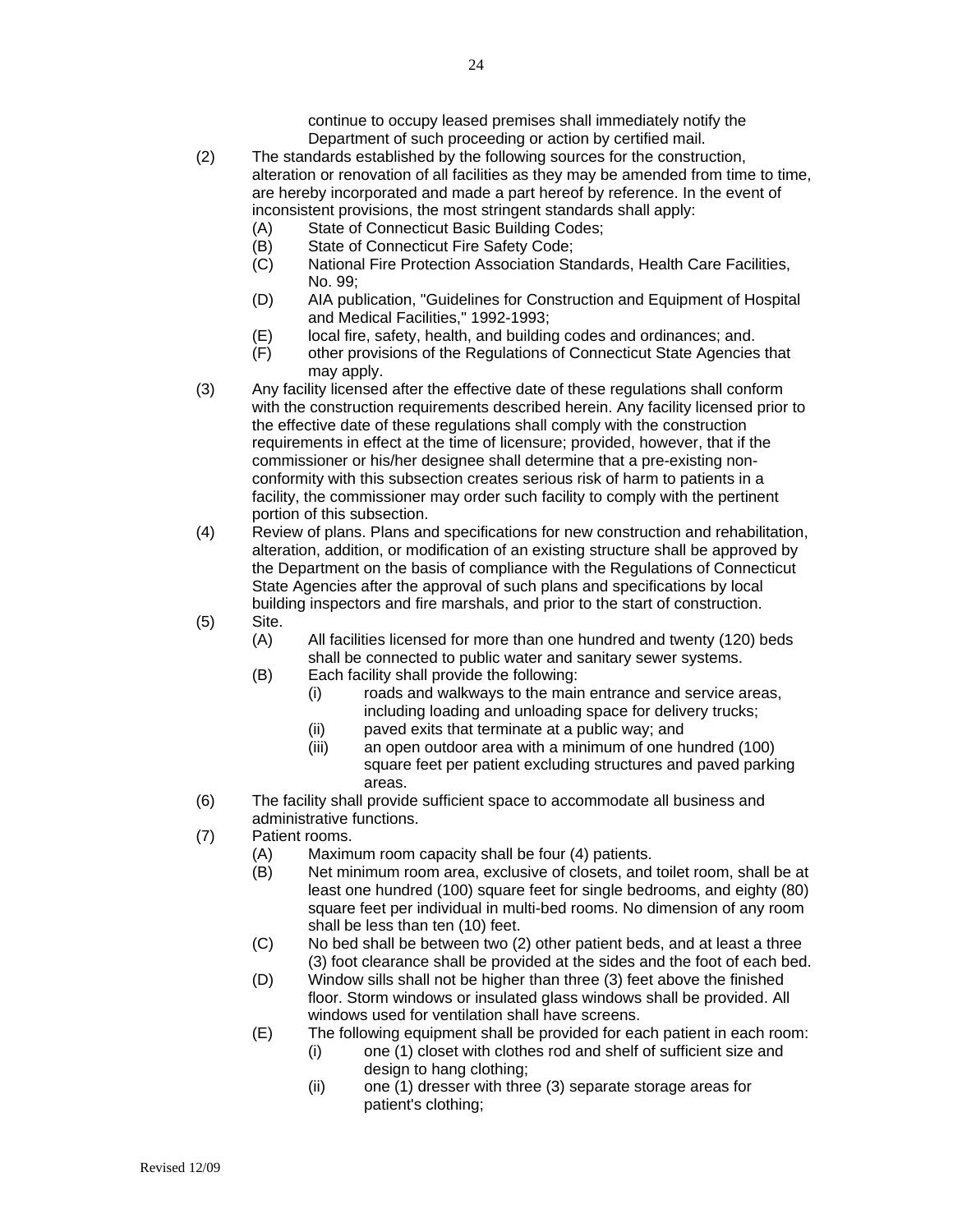- (iii) one (1) adjustable hospital bed with gatch spring, side rails, and casters provided, however, that a rest home with nursing supervision need not provide a hospital bed for a patient whose patient care plan indicates that such equipment is unnecessary and that a regular bed is sufficient;
- (iv) one (1) moisture proof mattress;
- (v) one (1) enclosed bedside table;
- (vi) one (1) wall-mounted overbed light;
- (vii) one (1) overbed table;
- (viii) one (1) armchair; and
- (ix) one (1) mirror.
- (F) Sinks.
	- (i) In single or double rooms, one (1) sink shall be provided in the toilet room.
	- (ii) In rooms for three (3) and more individuals, there shall be one (1) sink in the patient room and one (1) sink in the toilet room.
- (G) Curtains that allow for complete privacy for each individual in multi-bed rooms shall be provided.
- (H) All patient rooms shall open into a common corridor and shall have at least one (1) outside window wall.
- (I) All patient rooms shall be located within one hundred and thirty (130) feet of a nursing station.
- (8) Patient toilet and bathing facilities.
	- (A) A toilet room shall be directed accessible from each patient room. One (1) toilet room may serve two (2) rooms but not more than four (4) beds.
	- (B) One (1) shower stall or bathtub shall be provided for each fifteen (15) beds not individually served. A toilet and sink shall be directly accessible to the bathing area.
	- (C) There shall be at least one (1) bathtub in each nursing unit. At least one (1) bathtub per floor shall be elevated and have at least three (3) feet clearance on three (3) sides.
	- (D) Bathing and shower rooms shall be of sufficient size to accommodate one (1) patient and one (1) attendant and shall not have curbs. Controls shall be located outside shower stalls.
- (9) Nursing service areas.
	- (A) Each facility shall provide the following nursing service areas for each thirty (30) beds or fraction thereof:
		- (i) a nursing station of at least one hundred (100) square feet which may serve up to sixty (60) beds if an additional fifty (50) square feet are provided;
		- (ii) a nurses' toilet room convenient to each nursing station;
		- (iii) a clean workroom of at least eighty (80) square feet which may serve up to sixty (60) beds if an additional twenty (20) square feet are provided;
		- (iv) a soiled workroom of at least sixty (60) square feet which may serve up to sixty (60) beds if an additional thirty (30) square feet are provided, and shall minimally contain a handwashing sink, a bedpan flushing and washing device and a flush rim sink;
		- (v) a medicine room of at least thirty-five (35) square feet adjacent to the nursing station, secured with a key bolted door lock, and including one (1) sink, one (1) refrigerator, locked storage space, a non-portable steel narcotics locker with a locked cabinet, and equipment for preparing and dispensing of medications;
		- (vi) clean linen storage area;
		- (vii) an equipment storage room of at least eighty (80) square feet; and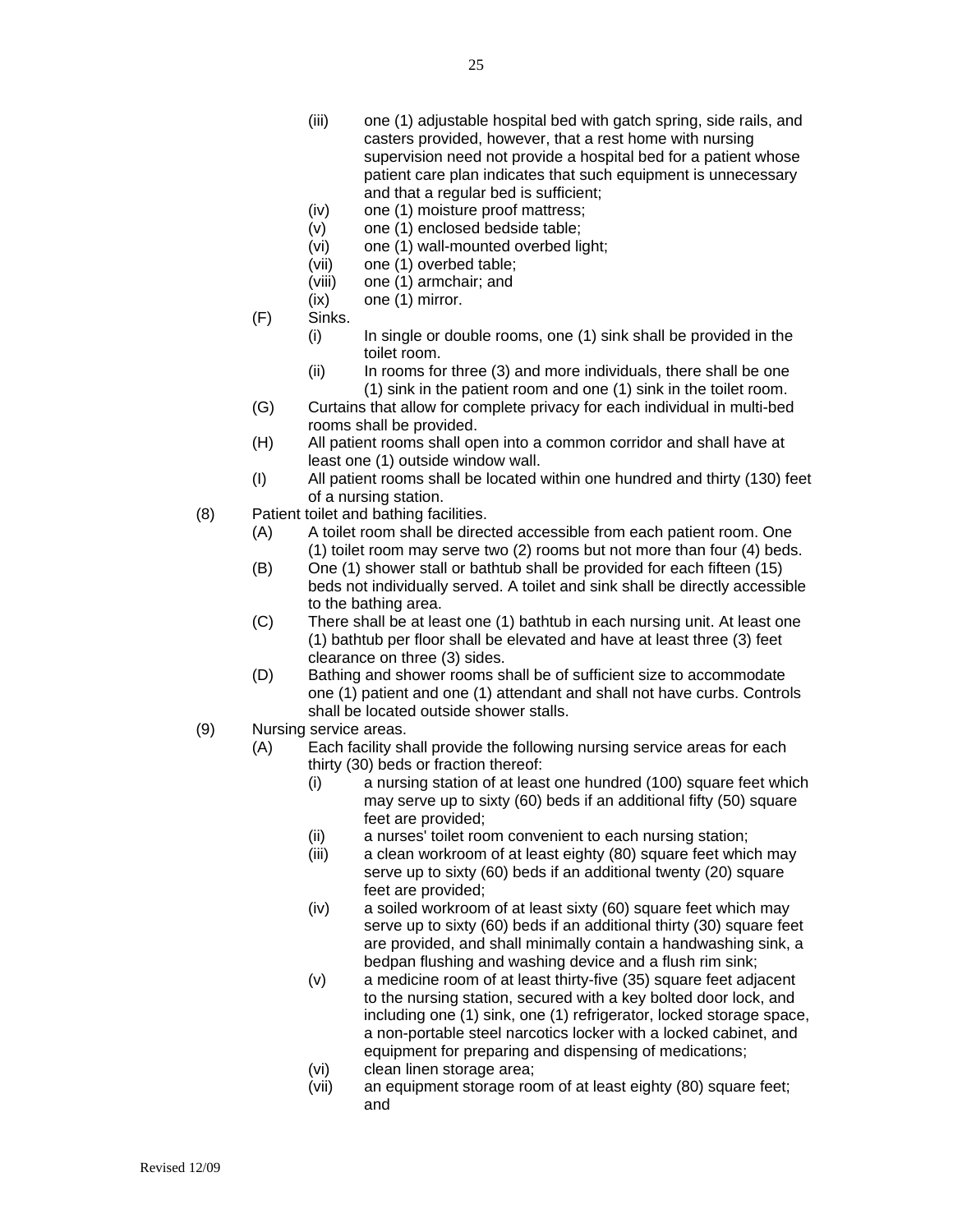- (viii) storage space of at least twelve (12) square feet for oxygen cylinders.
- (B) Each facility shall provide at least one (1) nourishment station on each floor, that shall include storage space, one (1) sink, and one (1) refrigerator.
- (10) Medical and therapeutic treatment facilities.
	- (A) Each facility shall provide one (1) examination room, with a treatment table, storage space, and a sink.
	- (B) Each chronic and convalescent nursing home shall provide an exercise and treatment room for physical therapy, consisting of at least two hundred (200) square feet. Such room shall include a sink, cubicle curtains around treatment areas, storage space for supplies and equipment, and a toilet room.
- (11) Common patient areas. Each facility shall provide the following:
	- (A) at least one (I) lounge on each floor with a minimum area of two hundred and twenty-five (225) square feet for each thirty (30) beds or fraction thereof;
	- (B) a dining area in a chronic and convalescent facility with a minimum of fifteen (15) square feet per patient with total area sufficient to accommodate at least fifty (50) percent of the total patient capacity; a dining area in a rest home with nursing supervision with a minimum capacity of fifteen (15) square feet per patient with total area sufficient to accommodate the total patient capacity; and
	- (C) a recreation area, that shall consist of a minimum of twelve (12) square feet per bed, of which fifty (50) percent of the aggregate area shall be located within one (1) space with an additional one hundred (100) square feet provided for storage of supplies and equipment.
- (12) Dietary facilities. Each facility shall provide dietary facilities, that shall include the following:
	- (A) a kitchen, centrally located, segregated from other areas and large enough to allow for working space and equipment for the proper storage, preparation and storage of food;
	- (B) a dishwashing room, that shall be designed to separate dirty and clean dishes and includes a breakdown area.
	- (C) disposal facilities for waste, separate from the food preparation or patient areas;
	- (D) stainless steel tables and counters;
	- (E) an exhaust fan over the range and steam equipment;
	- (F) a water supply at the range;
	- (G) a breakdown area and space for returnable containers;
	- (H) office space for the food service supervisor or dietitian; and
	- (I) janitor's closet.
- (13) Miscellaneous facilities. Each facility shall provide:
	- (A) A personal care room, that shall include equipment for hair care and grooming needs; and
	- (B) A holding room for deceased persons that is at least six (6) feet by eight (8) feet, mechanically ventilated, and used solely for its specific purpose.
- (14) Storage.
	- (A) General storage space shall consist of at least ten (10) square feet per bed, and shall be located according to use and demand.
	- (B) Storage space for patient's clothing and personal possessions not kept in the room shall consist of at least two (2) feet by three (3) feet by four (4) feet per bed and shall be easily accessible.
- (15) Laundry.
	- (A) The facility shall handle and process laundry in a manner to insure infection control.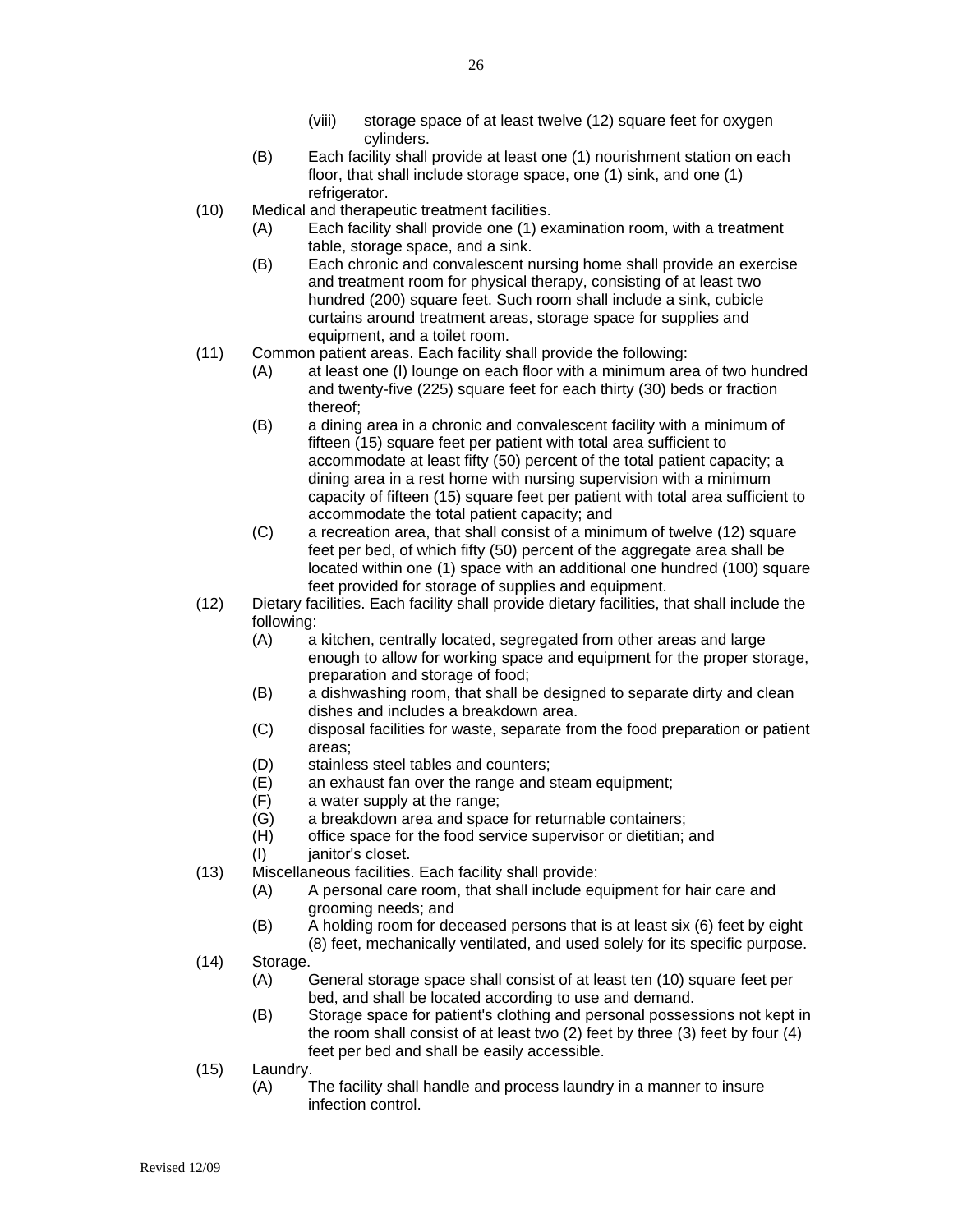- (B) No facility without public water and sanitary sewers may process laundry on site. Off site services shall be performed by a commercial laundering service.
- (C) The facility shall provide the following:
	- (i) a soiled linen holding room;
		- (ii) a clean linen mending and storage room;
		- (iii) linen cart storage space; and
	- (iv) linen and towels sufficient for three (3) times the licensed capacity of the facility.
- (D) On site processing. The following shall be required for facilities that process laundry on site:
	- (i) laundry processing room, with commercial equipment;<br>(ii) storage space for laundry supplies;
	- storage space for laundry supplies;
	- (iii) a handwashing sink;
	- (iv) a deep sink for soaking;
	- (v) equipment for ironing; and
	- (vi) janitor's closet.
- (16) Mechanical systems.
	- (A) Elevators.
		- (i) Where patient beds or patient facilities are located on any floor other than the main entrance, the size and number of elevators shall be based on the following criteria: number of floors, number of beds per floor, procedures or functions performed on upper floors, and level of care provided.
		- (ii) In no instance shall elevators provided be less than the following: for one (1) to sixty (60) beds located above the main floor, one (1) hospital type elevator; for sixty-one (61) to two hundred (200) beds located above the main floor, two (2) hospital type elevators; and for two hundred and one (201) to three hundred and fifty (350) beds located above the main floor, three (3) hospital type elevators. For facilities with more than three hundred and fifty (350) beds located above the main floor, the number of elevators shall be determined from a study of the facility plan.
		- (iii) Elevator vestibules shall have two (2) hour construction with selfclosing one and one-half (1 1/2) inch fire rated doors held open by electromagnetic devices that are connected to an automatic alarm system.
	- (B) Steam and hot water systems.
		- (i) Boilers shall have a capacity sufficient to meet the Steel Boiler Institute or Institute of Boiler and Radiator Manufacturer's net ratings to supply the requirements of all systems and equipment.
		- (ii) Provisions shall be made for auxiliary emergency service.
	- (C) Air conditioning, heating and ventilating systems.
		- (i) All air-supply and air-exhaust systems for interior rooms shall be mechanically operated. All fans serving exhaust systems shall be located at or near the point of discharge from the building.
		- (ii) Corridors shall not be used to supply air to or exhaust air from any room.
		- (iii) All systems that serve more than one (1) smoke or fire zone shall be equipped with smoke detectors to shut down fans automatically. Access for maintenance of detectors shall be provided at all dampers.
	- (D) Plumbing and other piping systems.
		- (i) Plumbing fixtures. All fixtures used by medical staff, nursing staff, and food handlers shall be trimmed with valves that can be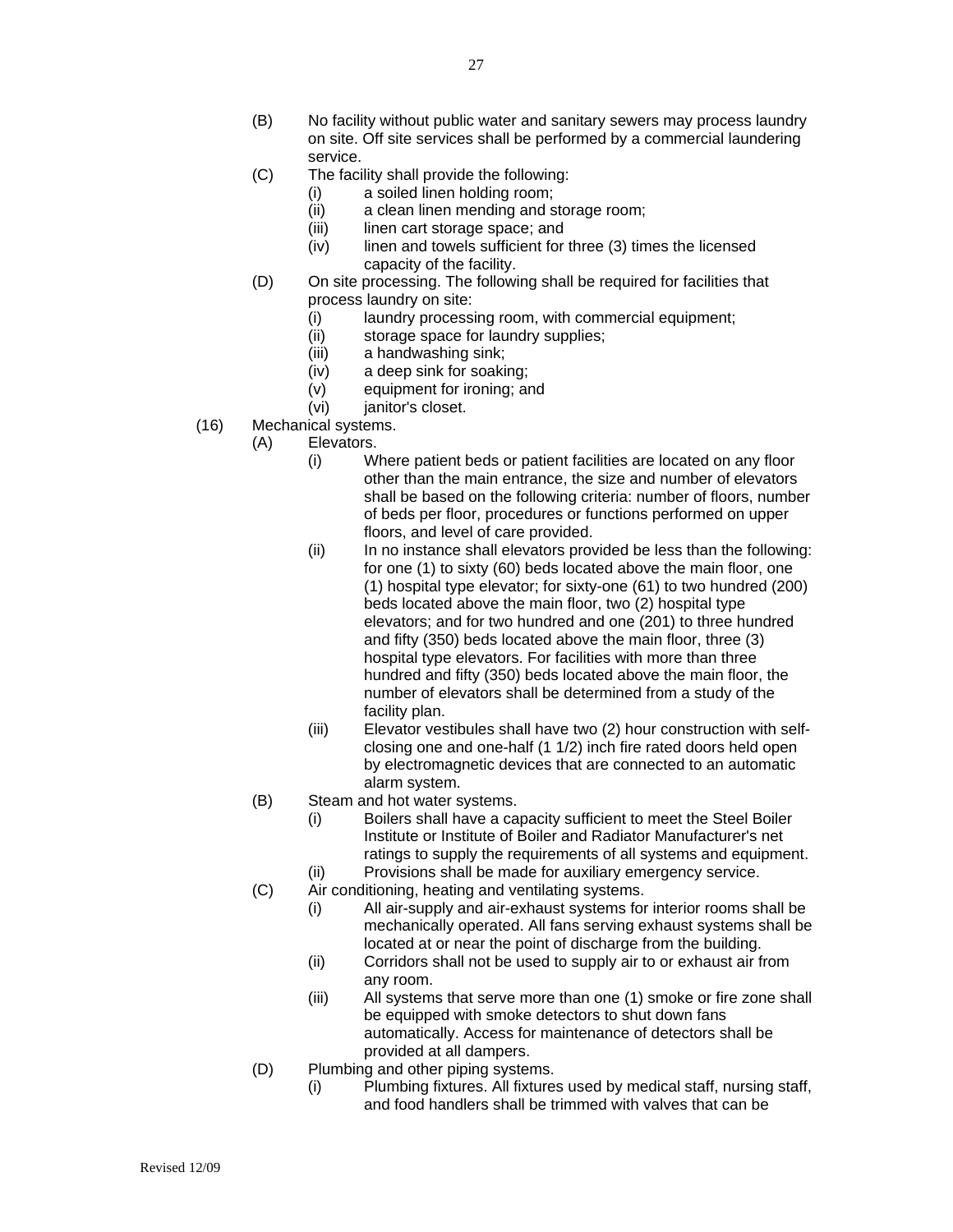operated without the use of hands. Where blade handles are used for this purpose, they shall be at least four and one-half (4 1/2) inches in length, except that handles on clinical sinks shall be not less than six (6) inches long.

- (ii) Water supply systems. Systems shall be designed to supply water to the fixtures and equipment on the upper floor at a minimum pressure of fifteen (15) pounds per square inch during maximum demand periods. Each water service main, branch main, riser and branch to a group of fixtures shall be valved. Stop valves shall be provided at each fixture. Hot water plumbing fixtures intended for patient use shall carry water at temperatures between one hundred and five degrees (105°) and one hundred and twenty degrees (120°) Fahrenheit.
- (17) Electrical system.
	- (A) Circuit breakers or fusible switches shall be enclosed with a dead-front type of assembly. The main switchboard shall be located in a separate enclosure accessible only to authorized persons.
	- (B) Lighting and appliance panel boards shall be provided for the circuits on each floor. This requirement does not apply to emergency system circuits.
	- (C) All spaces within the building, approaches, thereto, and parking lots shall have electric lighting. Patients' bedrooms shall have general, overbed, and night lighting. A reading light shall be provided for each patient. Patients' overbed lights shall not be switched at the door. Night lights shall be switched at the nursing station.
	- (D) Receptacles.
		- (i) Each patient room shall have at least one (1) duplex grounding receptacle on each wall.
		- (ii) Corridors. Duplex grounding receptacles for general use shall be installed approximately fifty (50) feet apart in all corridors and within twenty-five (25) feet of ends of corridors.
		- (iii) Any facility constructed shall conform with the requirements described herein. Receptacles that provide emergency power shall be red and indicate their use. One (1) such receptacle shall be installed next to each resident's bed.
	- (E) A nurses' calling station shall be installed at each patient bed, toilet bathing fixture and patient lounges:
		- (i) All calls shall register a visible and audible sound at the station, and shall activate a visible signal in the corridor at the patient's door, in the clean and soiled workrooms and in the nourishment station of the nursing unit from which the patient is signaling. In multi-corridor nursing units, intersections shall have additional visible signals.
		- (ii) In rooms containing two (2) or more stations, indicating lights shall be provided at each station.
		- (iii) No more than two (2) cords shall be used at each station.
		- (iv) Stations at toilet and bathing fixtures shall be emergency stations. The emergency signal shall be cancelled only at the source of the call.
		- (v) Nurses' call systems shall provide two-way voice communication and shall be equipped with an indicating light at each station. Such lights shall remain lighted as long as the voice circuit is operative.
- (18) Emergency service.
	- (A) The facility shall provide on the premises an emergency source of electricity, that shall have the capacity to deliver eighty (80) percent of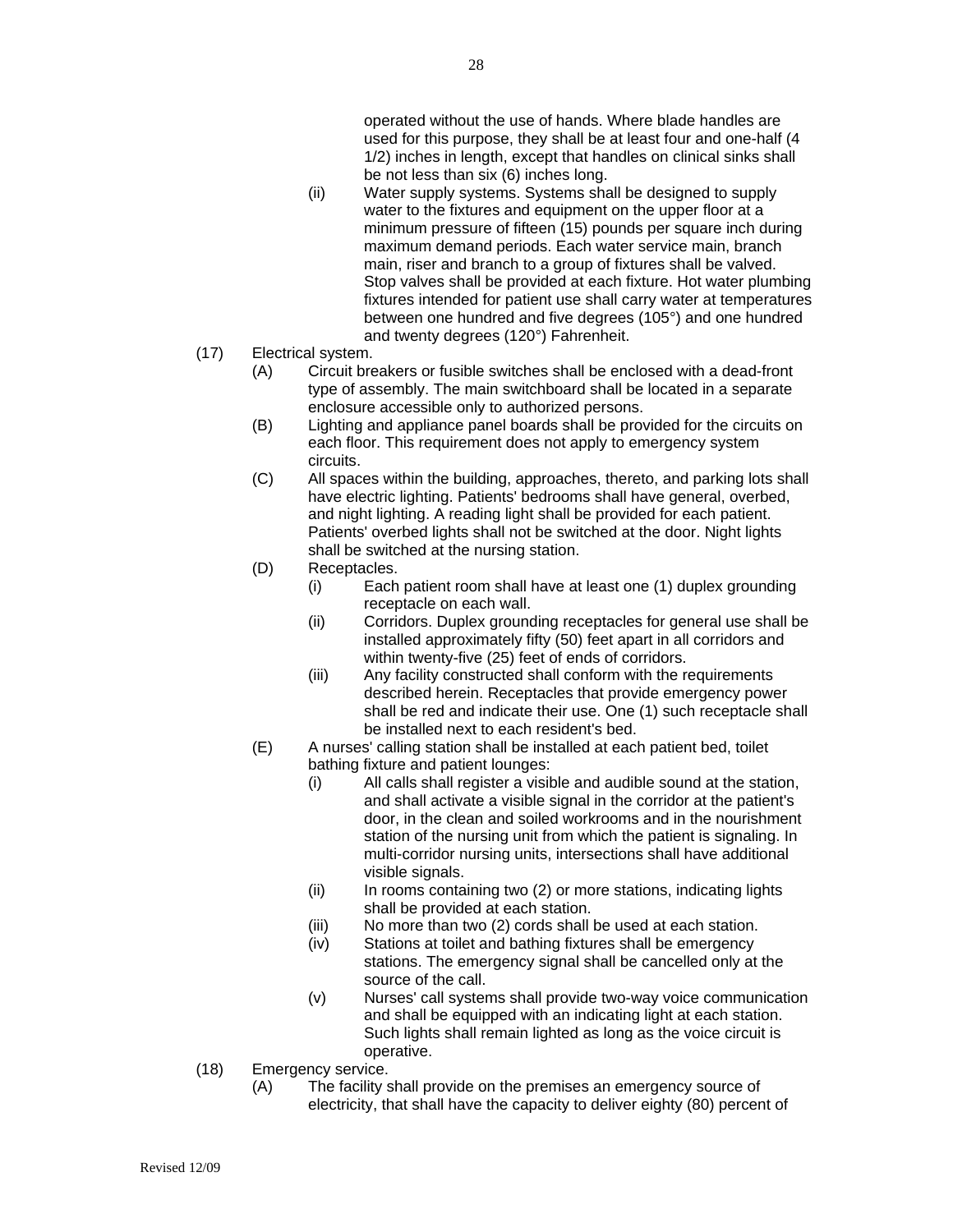- (B) When fuel to the facility is not piped from a utility distribution system, fuel shall be stored at the facility sufficient to provide seventy-two (72) hours of service.
- (19) Details of construction.
	- (A) Patient rooms. Patient rooms shall be numbered and have the room capacity posted.
	- (B) Doors.
		- (i) Minimum door widths to patient sleeping rooms shall be three feet-ten inches (3'-10").
		- (ii) Doors to utility rooms shall be equipped with hospital-type hardware that will permit opening without the use of the hands.
		- (iii) Door hardware for patient use shall be of a design to permit ease of opening.
		- (iv) Doors to patient room toilet rooms and tub or shower rooms may be lockable if provided with hardware that will permit access in any emergency. Such a room shall have visual indication that it is occupied.
		- (v) No doors shall swing into the corridor except closet doors.
	- (C) Corridors.
		- (i) Minimum width of patient use corridors shall be eight (8) feet.<br>(ii) Handrails shall be provided on both sides of patient use
		- Handrails shall be provided on both sides of patient use corridors. Such handrails shall have ends returned to the walls, a height of thirty-one (31) inches above the finished floor and shall protrude one and one-half (1 1/2) inches from the wall.
		- (iii) No objects shall be located so as to project into the required width of corridors.
	- (D) Grab bars, with sufficient strength and anchorage to sustain two hundred and fifty (250) pounds for five (5) minutes shall be provided at all patients' toilets, showers, and tubs.
	- (E) Linen and refuse chutes shall be designed as follows:
		- (i) Service openings to chutes shall be located in a room of not less than two (2) hour fire-resistive construction, and the entrance door to such room shall be a Class "B," one and one-half (1 1/2) hour rated door.
		- (ii) Gravity-type chutes shall be equipped with washdown device.
		- (iii) Chutes shall terminate in or discharge directly into collection rooms. Separate collection rooms shall be provided for refuse and linen.
	- (F) Dumbwaiters, conveyers, and material handling systems shall open into a room enclosed by not less than two (2) hours fire resistive construction. The entrance door to such room shall be a Class "B," one and one-half (1 1/2) hour fire rated door.
	- (G) Ceiling heights shall meet the following requirements:
		- (i) Storage rooms, patients' toilet rooms, and janitor's closets, closets etc., and other minor rooms shall have ceilings not less than seven feet-eight inches (7' 8") above the finished floor. Ceilings for all other rooms, patient areas, nurse service areas, etc., shall not be less than eight feet-zero inches (8' 0") above the finished floor.
		- (ii) Ceilings shall be washable or easily cleanable. Non-pervious surface finishes shall be provided in dietary department, soiled utility rooms and bath/shower rooms.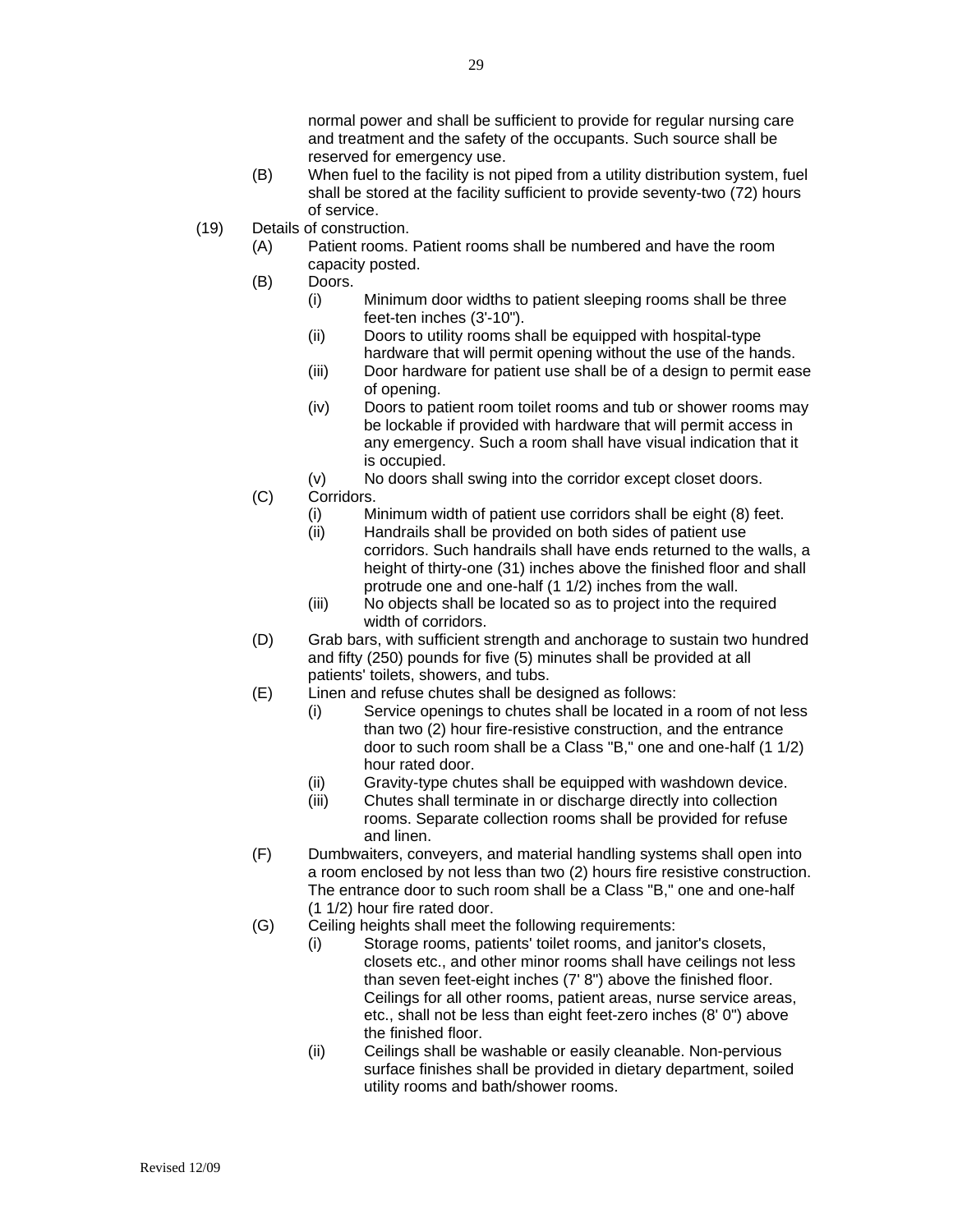- (iii) Ceilings shall be acoustically treated in corridors, patient areas, nurses' stations, nourishment stations, recreation and dining areas.
- (H) Boiler rooms, food preparation centers, and laundries shall be insulated and ventilated to maintain comfortable temperature levels on the floor above.
- (I) Fire extinguishers shall be provided in recessed locations throughout the building and shall be located not more than five feet-zero inches (5' 0") above the floor.
- (J) Floors and walls.
	- (i) In all areas where floors are subject to wetting, they shall have a nonslip finish.
		- (ii) Floors shall be easily cleanable.
		- (iii) Floor materials, threshold, and expansion joint covers shall be flush with each other.
		- (iv) Walls shall be cleanable and, in the immediate area of plumbing fixtures, the finish shall be moistureproof.
		- (v) Service pipes in food preparation areas and laundries shall be enclosed.
		- (vi) Floor and wall penetrations by pipes, ducts and conduits and all joints between floors and walls shall be tightly sealed.
- (K) Cubicle curtains and draperies shall be noncombustible or rendered flame retardant.
- (L) Windows shall be designed to prevent accidental falls when open.
- (M) Mirrors shall be arranged for use by patients in wheelchairs as well as by patients in a standing position.
- (N) Soap and paper towels shall be provided at all handwash facilities used by staff.
- (O) Prior to licensure of the facility, all electrical and mechanical systems shall be tested, balanced, and operated to demonstrate that the installation and performance of these systems conform to the requirements of the plans and specifications.
- (P) Any balcony shall have railings. Such railings shall not be less than fortyeight (48) inches above finished floor.
- (20) Required equipment. The following equipment shall be provided by each facility.
	- (A) one (1) stretcher per nursing unit;
	- (B) one (1) suction machine per nursing unit;
	- (C) one (1) oxygen cylinder with transport carrier per nursing unit;
	- (D) one (1) telephone per nursing unit;
	- (E) one (1) large, bold-faced clock per nursing unit;
	- (F) one (1) patient lift per floor;
	- (G) one (1) ice machine per floor;
	- (H) one (1) watercooler per floor;
	- (I) one (1) autoclave per facility; and  $(J)$  one (1) chair or bed scale per faci
	- one (1) chair or bed scale per facility.

(Effective March 30, 1994)

#### **19-13-D8u. Intravenous therapy programs in chronic and convalescent nursing homes and rest homes with nursing supervision**

- (a) Definitions
	- (1) "IV Fluid" shall mean sterile solutions of 50ml or more, intended for intravenous infusion but excluding blood and blood products.
	- (2) "IV Admixture" shall mean an IV Fluid to which one or more additional drug products have been added.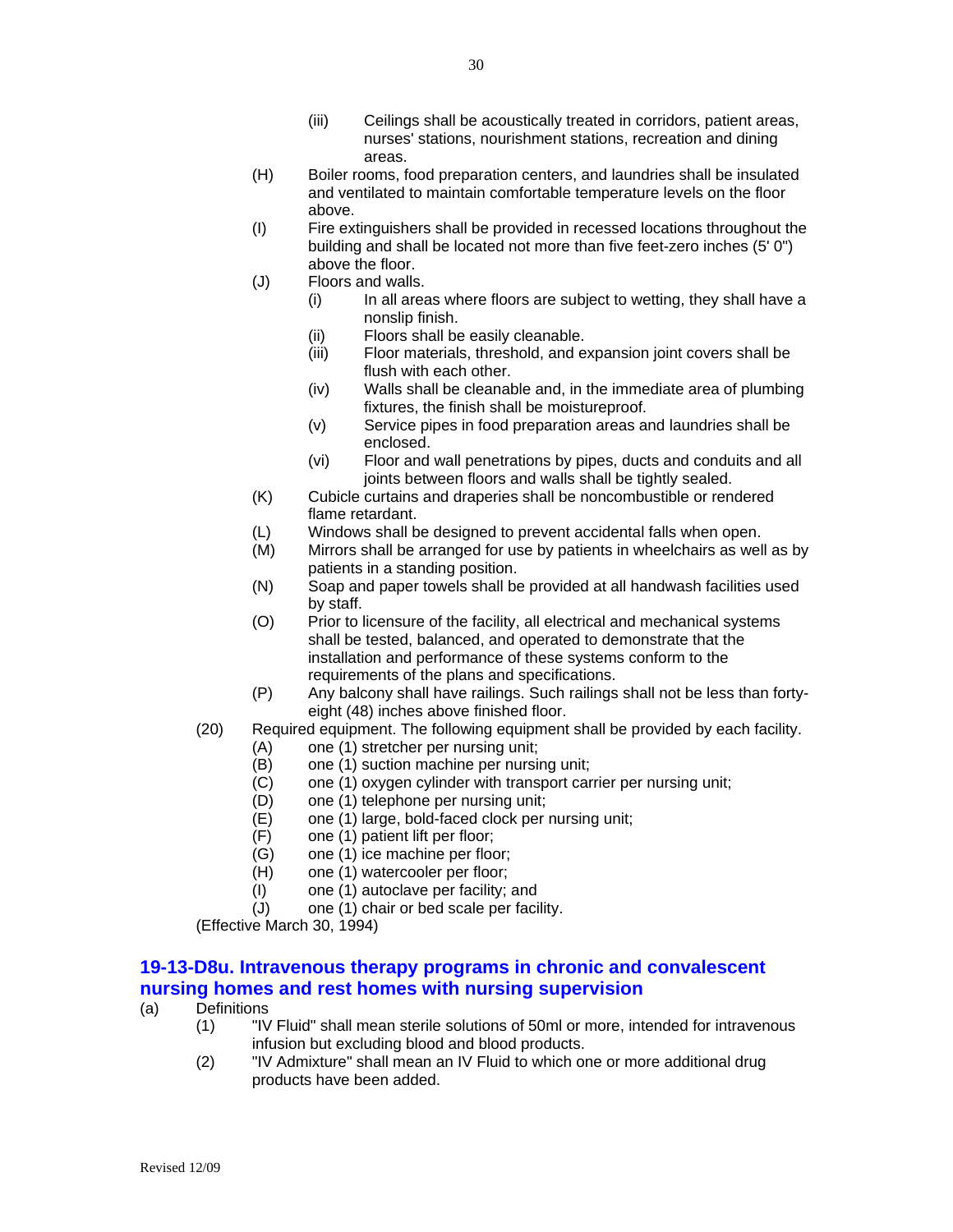- (3) "IV Therapy" shall mean the introduction of an IV fluid/IV admixture into the blood stream via a vein for the purpose of correcting water deficit and electrolyte imbalances, providing nutrition, and delivering antibiotics and other therapeutic agents approved by the facility's medical staff.
- (4) "IV Therapy Program" shall mean the overall plan by which the applying facility will implement, monitor and safeguard the administration of IV therapy to patients.
- (5) "Administer" shall mean to initiate the venipuncture and deliver an IV fluid/IV admixture into the blood stream via a vein; and, to monitor, care for the venipuncture site, terminate the procedure, and record pertinent events and observations.
- (6) "IV Therapy Nurse" shall mean a registered nurse who is qualified by education and training and has demonstrated proficiency in the theoretical and clinical aspects of IV therapy to administer an IV fluid/admixture.
- (b) Intravenous Therapy Program Prohibited; Exceptions. The administration of IV therapy in chronic and convalescent nursing homes and rest homes with nursing supervision is prohibited except when administered directly by a licensed physician or as provided in subsection (c) of this section.
- (c) Approved IV Therapy Programs for Chronic and Convalescent Nursing Homes. IV Therapy may be administered in a chronic and convalescent nursing home provided such facility applies for permission from the Commissioner of the Department of Health Services, and such Commissioner or his designee approves the facility's application in accordance with the following requirements:
	- (1) Each facility which applies for permission to operate an IV therapy program shall submit to the Commissioner a written protocol which shall demonstrate that the program will be developed and implemented in a manner which ensures safe care for all patients receiving IV therapy which shall include at least the following:
		- (A) A description of the objectives, goals and scope of the IV therapy program;
		- (B) Names and titles, duties and responsibilities, of persons responsible for the direction, supervision and control of the program. Alternates shall be named in their absences;
		- (C) Written policies and procedures concerning:
			- (i) Establishment of the standards of education, training, ongoing supervision, in-service education and evaluation of all personnel in the program including the IV therapy nurses, licensed nursing personnel and supportive nursing personnel;
			- (ii) The origin, form, content, duration and documentation of physician orders for the IV therapy;
			- (iii) The safe administration, monitoring, documentation and termination of IV therapy;
			- (iv) The safe preparation, labeling and handling of IV admixtures;
			- (v) The procurement, maintenance, and storage of specific types of equipment and solutions which will be used in the program;
			- (vi) IV therapy related complications, early recognition of the signs and symptoms of sepsis and acute untoward reaction, and appropriate intervention in a timely manner;
			- (vii) Surveillance, prevention and review of infections associated with IV therapy;
			- (viii) The ongoing review of the effectiveness and safety of the program to include problem identification, corrective action and documentation of same;
	- (2) An IV therapy nurse in a chronic and convalescent nursing home operating an approved IV therapy program pursuant to a physician order may:
		- (A) Initiate a venipuncture in a peripheral vein and deliver an IV Fluid/IV admixture into the blood stream;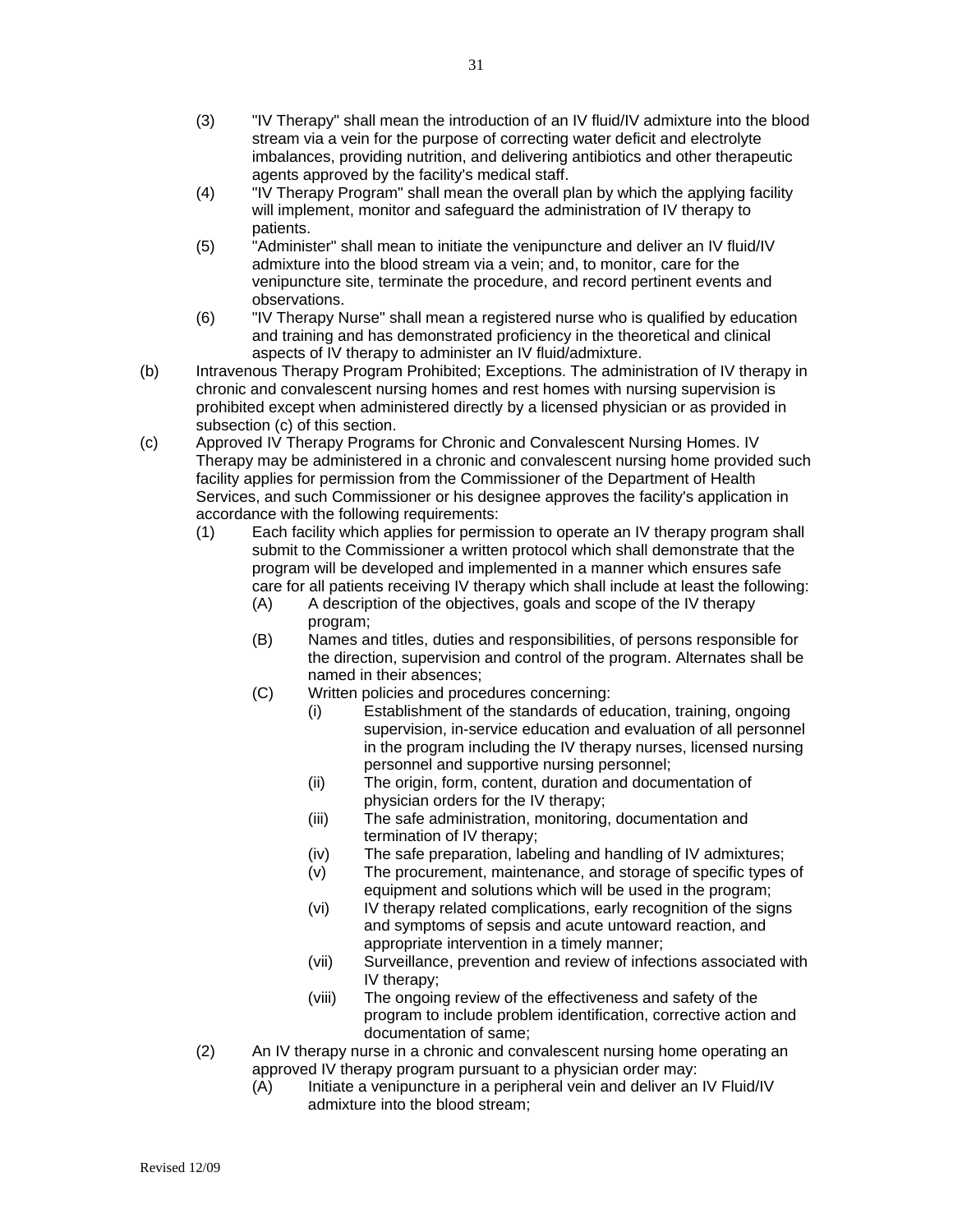- (3) Only a physician may initiate and terminate a central vein access.
- (4) Licensed nursing personnel may deliver an IV Fluid/IV Admixture into the blood stream via existing lines, monitor, care for the venipuncture site, terminate the procedure, and record pertinent events and observations.
- (5) A log shall be maintained of each IV therapy procedures initiated and made available upon the request of the Commissioner. The log shall record as a minimum the following information: Date and time of initiating the IV therapy; name of patient; name of prescriber; description of the IV therapy; date and time of terminating the IV therapy; outcome of the IV therapy; and, complications encountered, if any.
- (6) There shall be no changes in the protocol developed pursuant to subdivision (1) of this subsection or modifications in the scope IV therapy as defined in subsection (a) of this section without the written approval of the Commissioner.
- (7) Upon determination of compliance with these regulations, approval by the Commissioner to participate in an IV Therapy Program shall be renewed at the time of facility's license renewal. Approval to participate in the program may be revoked at any time for failure to comply with these regulations. (Effective May 20, 1985)

### **19-13-D8v. Pharmaceutical services in chronic and convalescent nursing homes and rest homes with nursing supervision**

- (a) Definitions For the purposes of these regulations:
	- (1) "Administering" means an act in which a single dose of a prescribed drug or biological is given to a patient by an authorized person in accordance with Federal and State laws and regulations governing such act. The complete act of administration includes removing an individual dose from a previously dispensed, properly labeled container (including a unit dose container), verifying it with the physician's order, giving the individual dose to the proper patient, and promptly recording the time and dose given.
	- (2) "Community Pharmacy" means a pharmacy licensed pursuant to Section 20-168 of the Connecticut General Statutes. An exception may be made for those cases where a specific patient has a third party prescription drug plan which requires the patient to obtain medications from a specific pharmacy located outside the State of Connecticut, provided such pharmacy complies with the requirements of the State of Connecticut regulations and the policy of the facility regarding labeling and packaging.
	- (3) "Compounding" means the act of selecting, mixing, combining, measuring, counting or otherwise preparing a drug or medicine.
	- (4) "Dispensing" means those acts of processing a drug for delivery or for administration to a patient pursuant to the order of a practitioner consisting of: The checking of the directions on the label with the directions on the prescription or order to determine accuracy, the selection of the drug from stock to fill the order, the counting, measuring, compounding, or preparation of the drug, the placing of the drug in the proper container, the affixing of the label to the container, and the addition to a written prescription of any required notations. For purposes of this part, it does not include the acts of delivery of a drug to a patient or of administration of the drug to the patient.
	- (5) "Distributing" means the movement of a legend drug from a community pharmacy or institutional pharmacy to a nursing service area, while in the originally labeled manufacturer's container or in a prepackaged container labeled according to Federal and State statutes and regulations.
	- (6) "Dose" means the amount of drug to be administered at one time.<br>(7) "Facility" means a chronic and convalescent nursing home or rest
	- "Facility" means a chronic and convalescent nursing home or rest home with nursing supervision.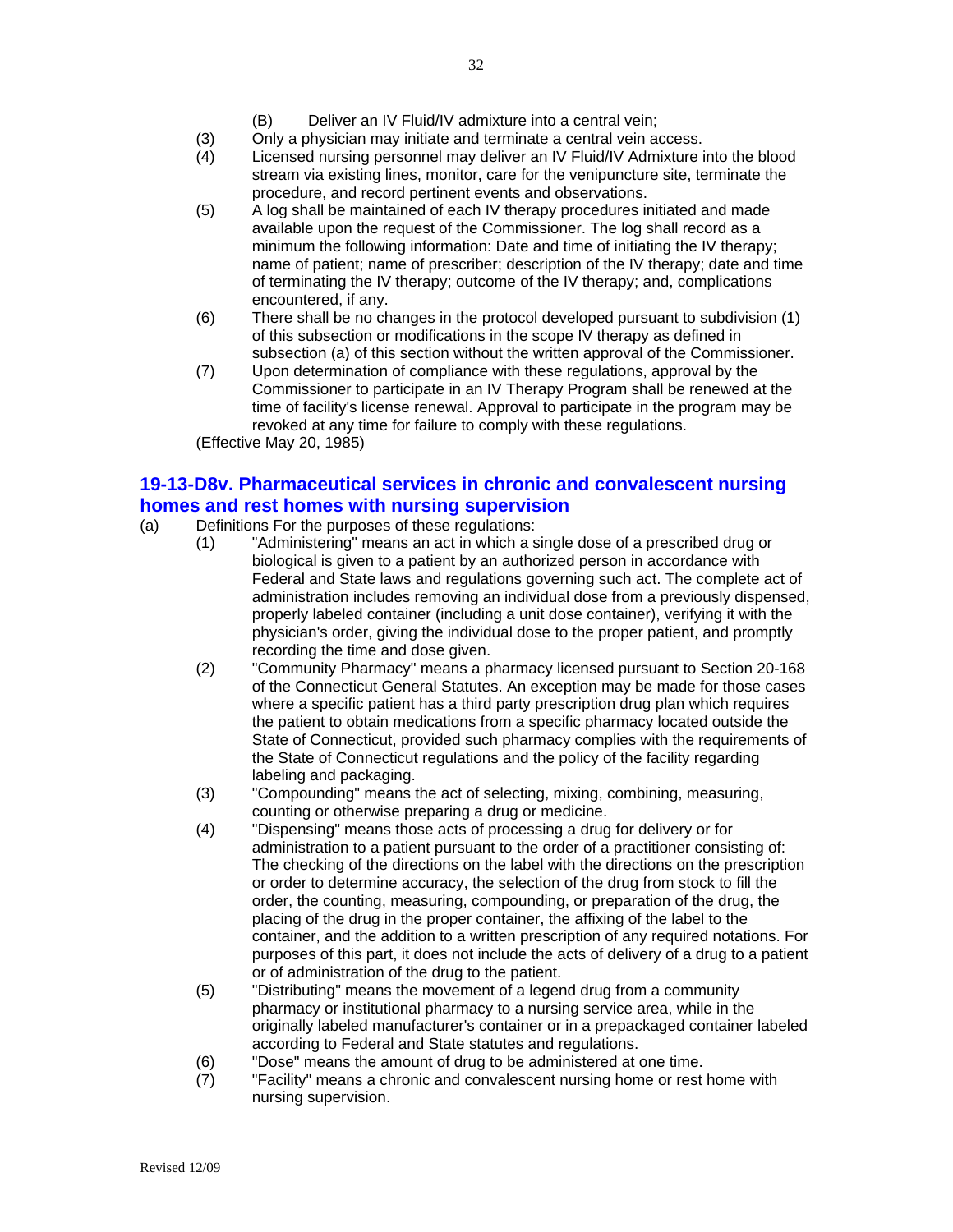- (8) "Institutional Pharmacy" means that area within a chronic and convalescent nursing home commonly known as the pharmacy, which is under the direct charge of a full-time pharmacist and wherein drugs are stored and regularly compounded or dispensed and the records of such compounding or dispensing maintained, by such pharmacist.
- (9) "Legend Drugs" means any article, substance, preparation or device which bears the legend: Federal law prohibits dispensing without a prescription.
- (10) "Pharmaceutical Services" means the functions and activities encompassing the procurement, dispensing, distribution, storage and control of all pharmaceuticals used within the facility, and the monitoring of patient drug therapy.
- (11) "Pharmacist" means a person duly licensed by the Connecticut Commission of Pharmacy to engage in the practice of pharmacy pursuant to Section 20-170 of the Connecticut General Statutes.
- (12) "`PRN' Drug" means a drug which a physician has ordered to be administered only when needed under certain circumstances.
- (13) "Practitioner" means a physician, dentist or other person authorized to prescribe drugs in the course of professional service in the State of Connecticut.
- (14) "Single Unit" means one, discrete pharmaceutical dosage form (e.g., one tablet or one capsule) of a drug. A single unit becomes a unit dose, if the physician orders that particular amount of a drug.
- (15) "Unit Dose" means the ordered amount of a drug in a prepackaged dosage form ready for administration to a particular person by the prescribed route at the prescribed time.
- (b) Pharmaceutical services.
	- (1) Each facility shall assure the availability of pharmaceutical services to meet the needs of the patients. All such pharmaceutical services shall be provided in accordance with all applicable federal and state laws and regulations. Drug distribution and dispensing functions shall be conducted through:
		- (A) a community pharmacy; or
		- (B) an institutional pharmacy.
	- (2) The pharmaceutical services obtained by each facility shall be provided under the supervision of a pharmacist as follows:
		- (A) If the facility operates an institutional pharmacy, the facility shall employ a pharmacist who shall supervise the provision of pharmaceutical services at least thirty-five (35) hours per week.
		- (B) When pharmaceutical services are obtained through a community pharmacy, the facility shall have a written agreement with a pharmacist to serve as a consultant on pharmaceutical services, as follows:
			- (i) The consultant pharmacist shall visit the facility at least monthly, to review the pharmaceutical services provided, make recommendations for improvements thereto and monitor the service to assure the ongoing provision of accurate, efficient and appropriate services.
			- (ii) Signed dated reports of the pharmacist's monthly reviews, findings and recommendations shall be forwarded to the facility's Administrator, Medical Director and Director of Nursing and kept on file in the facility for a minimum of three (3) years.
		- (C) Whether pharmaceutical services are obtained through a community pharmacy or an institutional pharmacy, the facility shall ensure that a pharmacist is responsible for the following functions:
			- (i) compounding, packaging, labeling, dispensing and distributing all drugs to be administered to patients;
			- (ii) monitoring patient drug therapy for potential drug interactions and incompatibilities at least monthly with documentation of same; and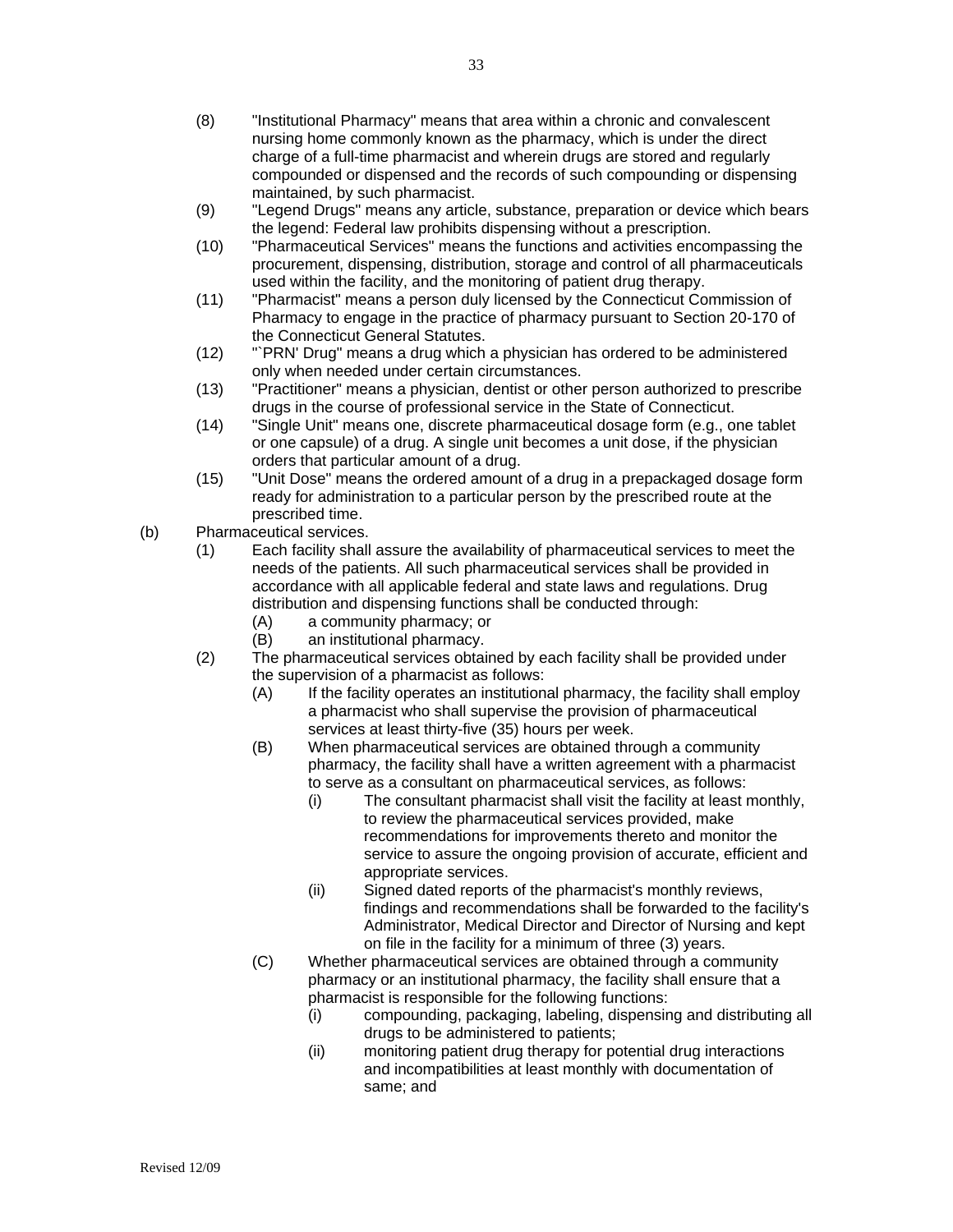- (iii) inspecting all areas within the facility where drugs (including emergency supplies) are stored at least monthly to assure that all drugs are properly labeled, stored and controlled.
- (3) Proper space and equipment shall be provided within the facility for the storage, safeguarding, preparation, dispensing and administration of drugs.
	- (A) Any storage or medication administration area shall serve clean functions only and shall be well illuminated and ventilated. When any mobile medication cart is not being used in the administration of medicines to patients it shall be stored in a locked room that meets this requirement.
	- (B) All medication cabinets (stationary or mobile) shall be closed and locked when not in current use unless they are stationary cabinets located in a locked room that serves exclusively for storage of drugs and supplies and equipment used in the administration of drugs.
	- (C) Controlled substances shall be stored and handled in accordance with provisions set forth in Chapter 420b of the Connecticut General Statutes and regulations thereunder.
	- (D) When there is an institutional pharmacy:
		- (i) The premises shall be kept clean, lighted and ventilated, and the equipment and facilities necessary for compounding, manufacturing and dispensing drugs shall be maintained in good operational condition.
		- (ii) Adequate space shall be provided to allow specialized pharmacy functions such as sterile IV admixture to be performed in discrete areas.
- (4) Each facility shall develop, implement and enforce written policies and procedures for control and accountability, distribution, and assurance of quality of all drugs and biologicals, which shall include the following specifics:
	- (A) Records shall be maintained for all transactions involved in the provision of pharmaceutical services as required by law and as necessary to maintain control of, and accountability for, all drugs and pharmaceutical supplies.
	- (B) Drugs shall be distributed in the facility in accordance with the following requirements:
		- (i) All medications shall be dispensed to patients on an individual basis except for predetermined floor stock medication.
		- (ii) Floor stock shall be limited to emergency drugs, contingency supplies of legend drugs for initiating therapy when the pharmacy is closed, and routinely used non-legend drugs. Floor stock may include controlled substances in facilities that operate an institutional pharmacy.
		- (iii) Emergency drugs shall be readily available in a designated location.
	- (C) Drugs and biologicals shall be stored under proper conditions of security, segregation and environmental control at all storage locations.
		- (i) Drugs shall be accessible only to legally authorized persons and shall be kept in locked storage at any time such a legally authorized person is not in immediate attendance.
		- (ii) All drugs requiring refrigeration shall be stored separately in a refrigerator that is locked or in a locked room and that is used exclusively for medications and medication adjuncts.
		- (iii) The inside temperature of a refrigerator in which drugs are stored shall be maintained within a thirty-six degree (36°) to forty-six degree (46°) Fahrenheit range.
	- (D) All drugs shall be kept in containers that have been labeled by a pharmacist or in their original containers labeled by their manufacturer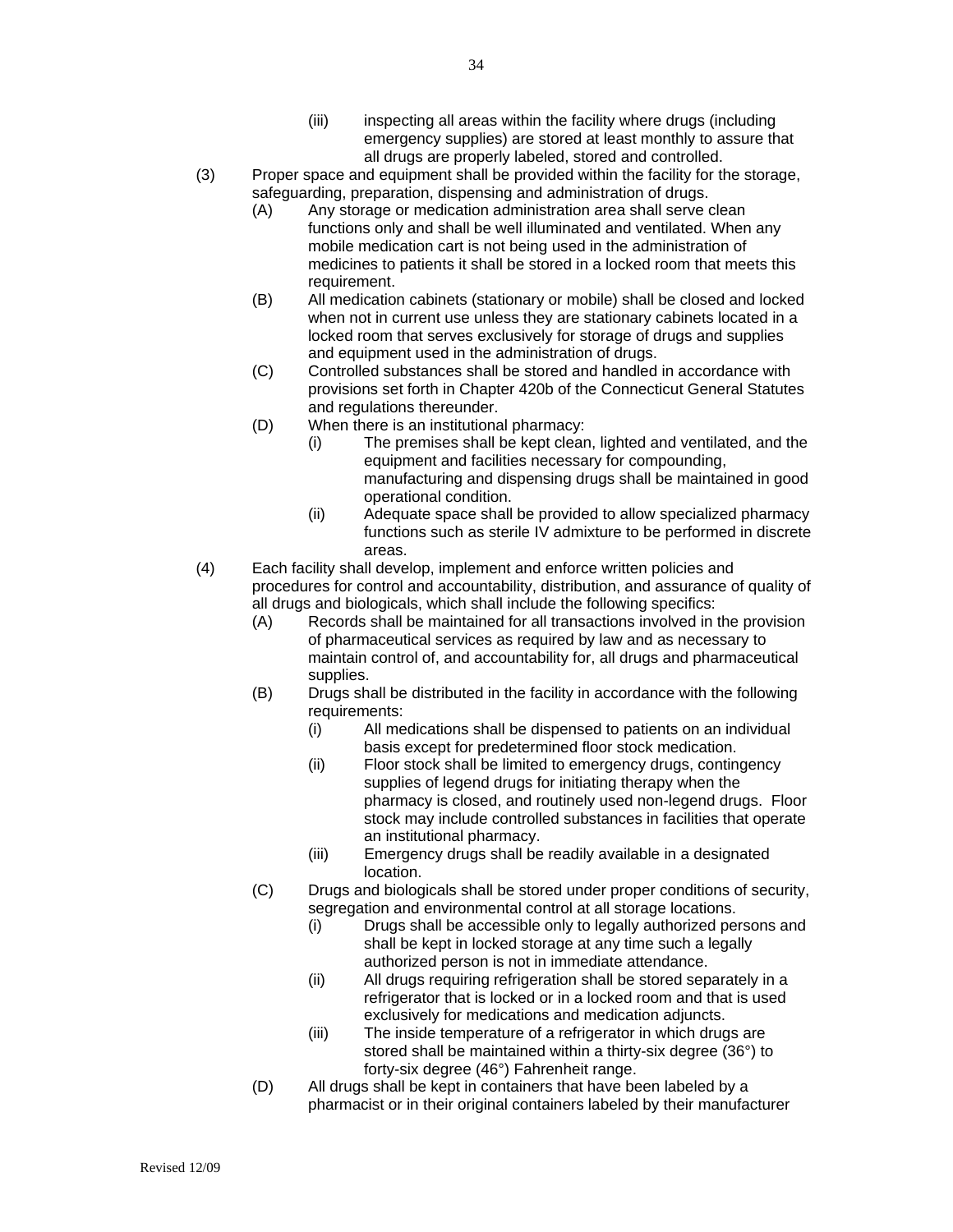and shall not be transferred from the containers in which they were obtained except for preparation of a dose for administration. Drugs to be dispensed to patients on leaves of absence or at the time of discharge from the facility shall be packaged in accordance with the provisions of the Federal Poison Prevention Act and any other applicable Federal or State Law.

- (E) Drugs and biologicals shall be properly labeled as follows:
	- (i) Floor stock containers shall be labeled at least with the following information: name and strength of drug; manufacturer's lot number or internal control number; and, expiration date.
	- (ii) The label for containers of medication dispensed from an institutional pharmacy for inpatient use shall include at least the following information: name of the patient; name of prescribing practitioner; name, strength and quantity of drug dispensed; expiration date.
	- (iii) The label for containers of medication obtained from a community pharmacy for inpatient use shall include at least the following information: name, address and telephone number of the dispensing pharmacy; name of the patient; name of the prescribing practitioner; name, strength and quantity of drug dispensed, date of dispensing the medication; expiration date. Specific directions for use must be included in the labeling of prescriptions containing controlled substances.
	- (iv) The label for containers of medication dispensed to patients for inpatient self care use, or during leaves of absence or at discharge from the facility shall include at least the following information: name, address and telephone number of the dispensing pharmacy; name of the patient; name of the prescribing practitioner; specific directions for use; name, strength and quantity of the drug dispensed; date of dispensing.
	- (v) In cases where a multiple dose package is too small to accommodate a standard prescription label, the standard label may be placed on an outer container into which the multiple dose package is placed. A reference label containing the name of the patient, prescription serial number and the name and strength of the drug shall be attached to the actual multiple dose package. Injectables intended for single dose that are ordered in a multiple quantity may be banded together for dispensing and one (1) label placed on the outside of the banded package.
	- (vi) In lieu of explicitly stated expiration dating on the prescription container label, a system established by facility policy may be used for controlling the expiration dating of time-dated drugs.
- (F) Drugs on the premises of the facility which are outdated, visibly deteriorated, unlabeled, inadequately labeled, discontinued, or obsolete shall be disposed of in accordance with the following requirements:
	- (i) Controlled substances shall be disposed of in accordance with Section 21a-262-3 of the regulations of Connecticut State Agencies.
	- (ii) Non-controlled substances shall be destroyed on the premises by a licensed nurse or pharmacist in the presence of another staff person, in a safe manner so as to render the drugs nonrecoverable. The facility shall maintain a record of any such destructions which shall include as a minimum the following information: date, strength, form and quantity of drugs destroyed; and the signatures of the persons destroying the drugs and witnessing the destruction.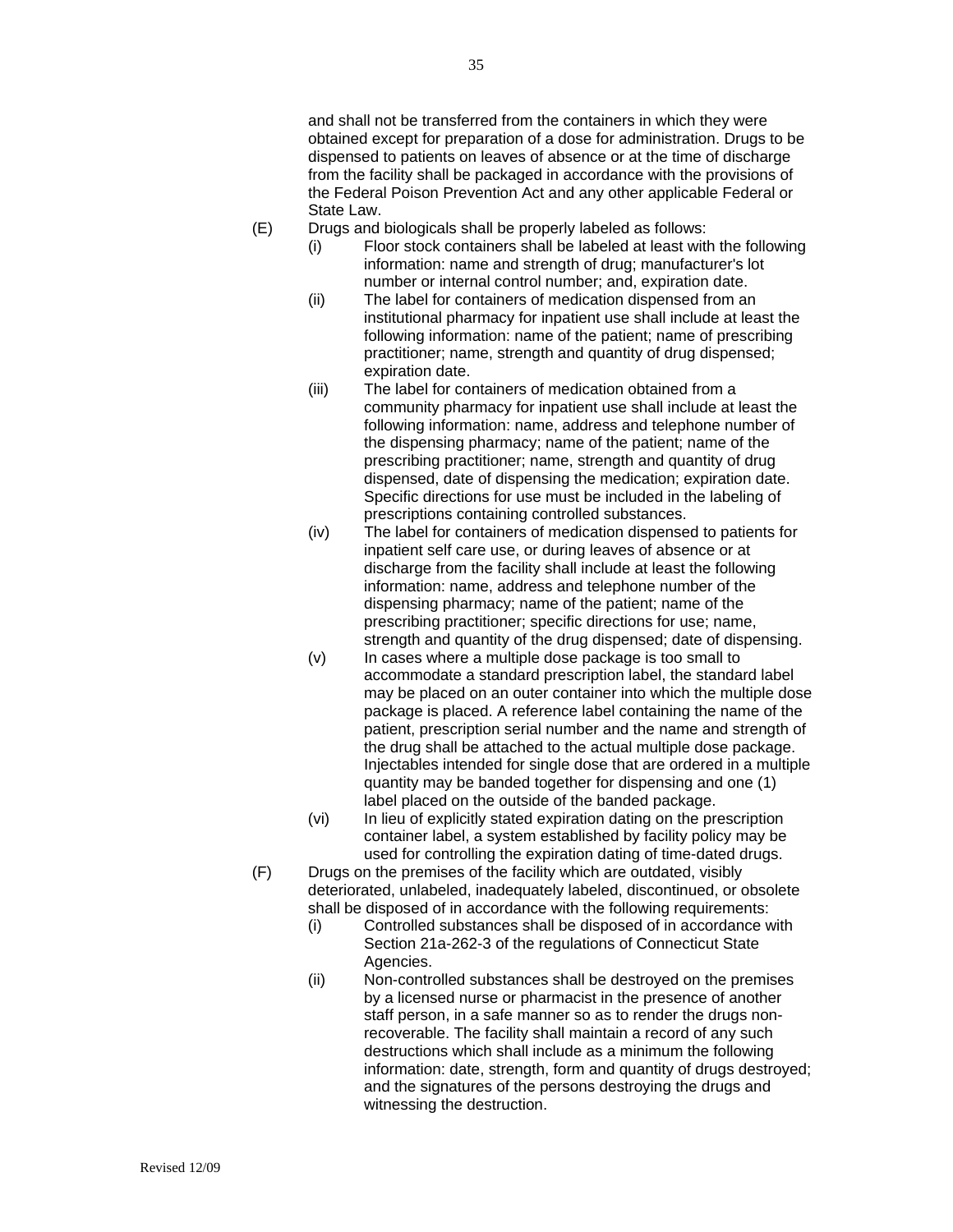- (iii) Records for the destruction of drugs shall be kept on file for three (3) years.
- (G) Current pharmaceutical reference material shall be kept on the premises in order to provide the professional staff with complete information concerning drugs.
- (H) The following additional requirements shall apply to any unit dose drug distribution system:
	- (i) Each single unit or unit dose of a drug shall be packaged in a manner that protects the drug from contamination or deterioration and prevents release of the drug until the time the package is opened deliberately.
	- (ii) A clear, legible label shall be printed on or affixed securely to each package of a single unit or unit dose of a drug. Each drug label shall include the name; strength; for each unit dose package, the dosage amount of the drug; the lot or control number; and the expiration date for any time-dated drugs.
	- (iii) Packages of single unit or unit doses of drugs shall be placed, transported and kept in individual compartments.
	- (iv) Each individual drug compartment shall be labeled with the full name of the patient, and the patient's room number or bed number.
- (I) The facility shall implement a drug recall procedure which can be readily implemented.
- (5) Each facility shall develop and follow current written policies and procedures for the safe prescribing and administration of drugs.
	- (A) Medication orders shall be explicit as to drug, dose, route, frequency,
		- and if P.R.N., reason for use.
		- (i) Medications not specifically limited as to time or number of doses shall be stopped in accordance with the following time frame: controlled substances shall be stopped within three (3) days; antibiotics and other antiinfectives (topical and systemic), anticoagulants, antiemetics, cortico steroids (topical and systemic), cough and cold preparations, and psychotherapeutic agents shall be stopped within ten (10) days.
		- (ii) Orders for all other drugs shall remain in effect until the time of the next scheduled visit of the physician.
		- (iii) A staff member shall notify the practitioner of the impending stop order prior to the time the drug would be automatically stopped in accordance with the preceding policy.
	- (B) Patients shall be permitted to self-administer medications on a specific written order from the physician. Self-administered medication shall be monitored and controlled in accordance with procedures established in the facility.
	- (C) Medication errors and apparent adverse drug reactions shall be recorded in the patient's medical record, reported to the attending physician, director of nursing, and consultant pharmacist, as appropriate, and described in a full incident report in accordance with Section 19-13-D8t (g) of the Regulations of Connecticut State Agencies.
- (6) A pharmacy and therapeutics committee shall oversee the pharmaceutical services provided to each facility, make recommendations for improvement thereto, and monitor the service to ensure its accuracy and adequacy.
	- (A) The committee shall be composed of at least one pharmacist, the facility's director of nursing, the facility's administrator, and a physician.
	- (B) The committee shall meet, at least quarterly, and document its activities, findings and recommendations.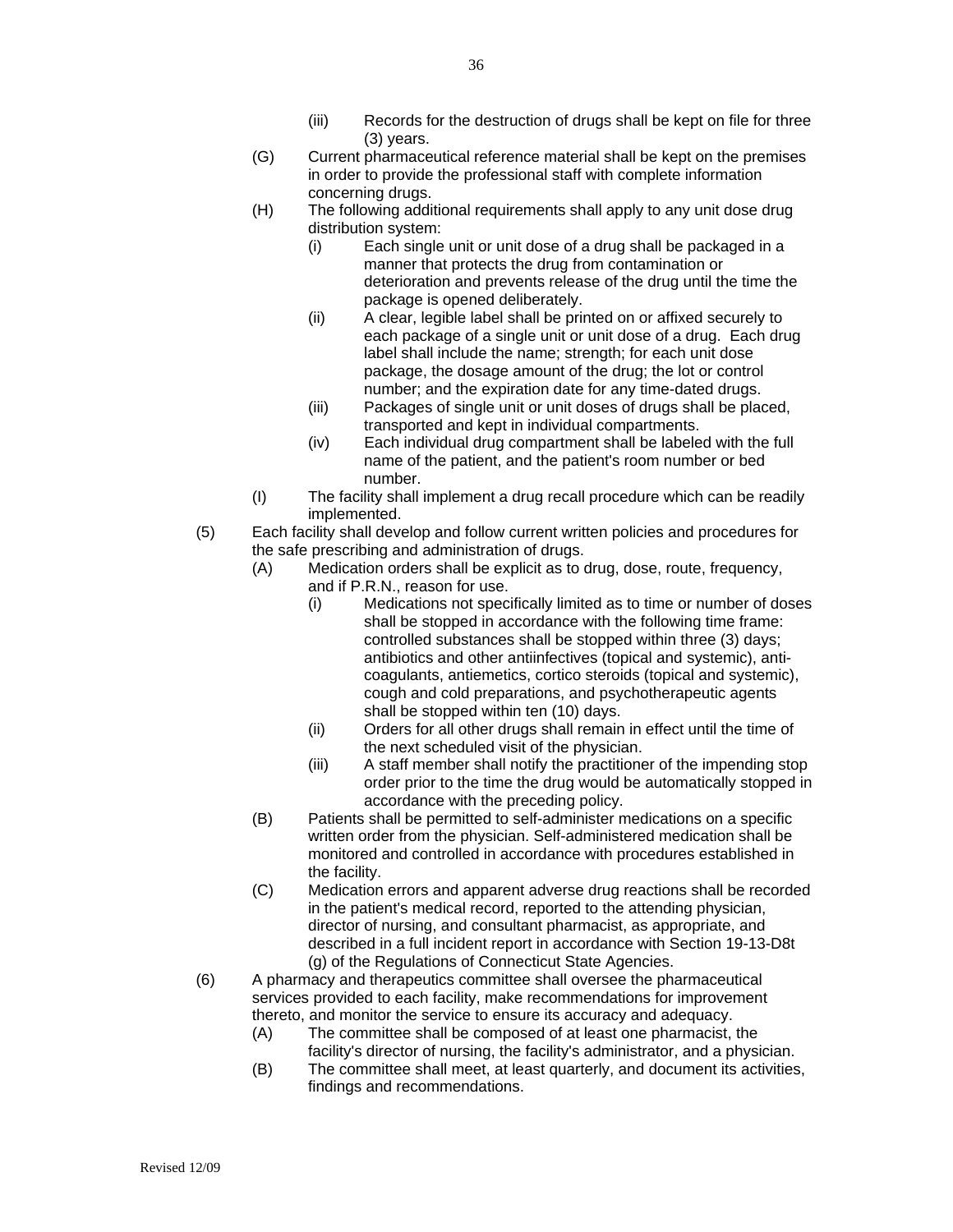- (i) Developing procedures for the distribution and control of drugs and biologicals in the facility in accordance with these regulations;
- (ii) Reviewing adverse drug reactions that occur in the facility and reporting clinically significant incidents to the Federal Food and Drug Administration; and
- (iii) Reviewing medication errors that occur in the facility and recommending appropriate action to minimize the recurrence of such incidents.

(Effective March 30, 1994)

### **19-13-D9. Chronic and convalescent nursing homes and rest homes with nursing supervision with authorization to care for persons with manageable psychiatric conditions as determined by a board qualified or certified psychiatrist**

Chronic and convalescent nursing homes licensed under section 19-13-D8 and rest homes with nursing supervision licensed under section 19-13-D7 may be authorized to care for persons with manageable psychiatric conditions as determined by a board qualified or certified psychiatrist, provided they shall comply with the requirements of section 19-13-D13.

(Effective December 8, 1975.)

#### **19-13-D12. Multi-care institutions**

Each unit of a multi-care institution conforming to the definition of any institution listed in section 19-13-D1 shall be required to meet the regulations governing the maintenance and operation of such institution as specified in this regulation.

### **19-13-D13. Chronic and convalescent nursing homes and rest homes with nursing supervision with authorization to care for persons with manageable psychiatric conditions as determined by a board qualified or certified psychiatrist**

Chronic and convalescent nursing homes and rest homes with nursing supervision licensed under section 19-33 of the general statutes complying with this section may be authorized to accept persons suffering from manageable psychiatric conditions as determined by a board qualified or certified psychiatrist when such persons have been evaluated by a physician licensed to practice medicine and surgery in Connecticut who has completed graduate residency training approved by the American Board of Psychiatry and Neurology and when this physician has recommended in writing that the person may be appropriately cared for in the nursing home:

- (a) In all chronic and convalescent nursing homes of any size and rest homes with nursing supervision of sixty one beds or more there shall be in attendance at all times a registered nurse, or a nurse with special training or experience in the care of mental patients. In rest homes with nursing supervision of sixty beds or less the registered nurse or a nurse with special training or experience in the care of mental patients may be a consultant. Consultation shall be at least eight hours per week.
- (b) A person suffering from a manageable psychiatric condition as determined by a qualified psychiatrist may be admitted to such a nursing home or rest home with nursing supervision only on a written certificate. Such certificate shall give the name and location of the nursing home or rest home with nursing supervision to which admission is sought, the name and address of the person in charge, the name, age, sex and residence of the patient, he name and address of a responsible relative or guardian, the diagnosis of the mental condition according to standard classified nomenclature of mental disease, the prognosis of the case and previous admissions to psychiatric hospitals and shall express the opinion that the patient may be cared for in such nursing home without injury to the